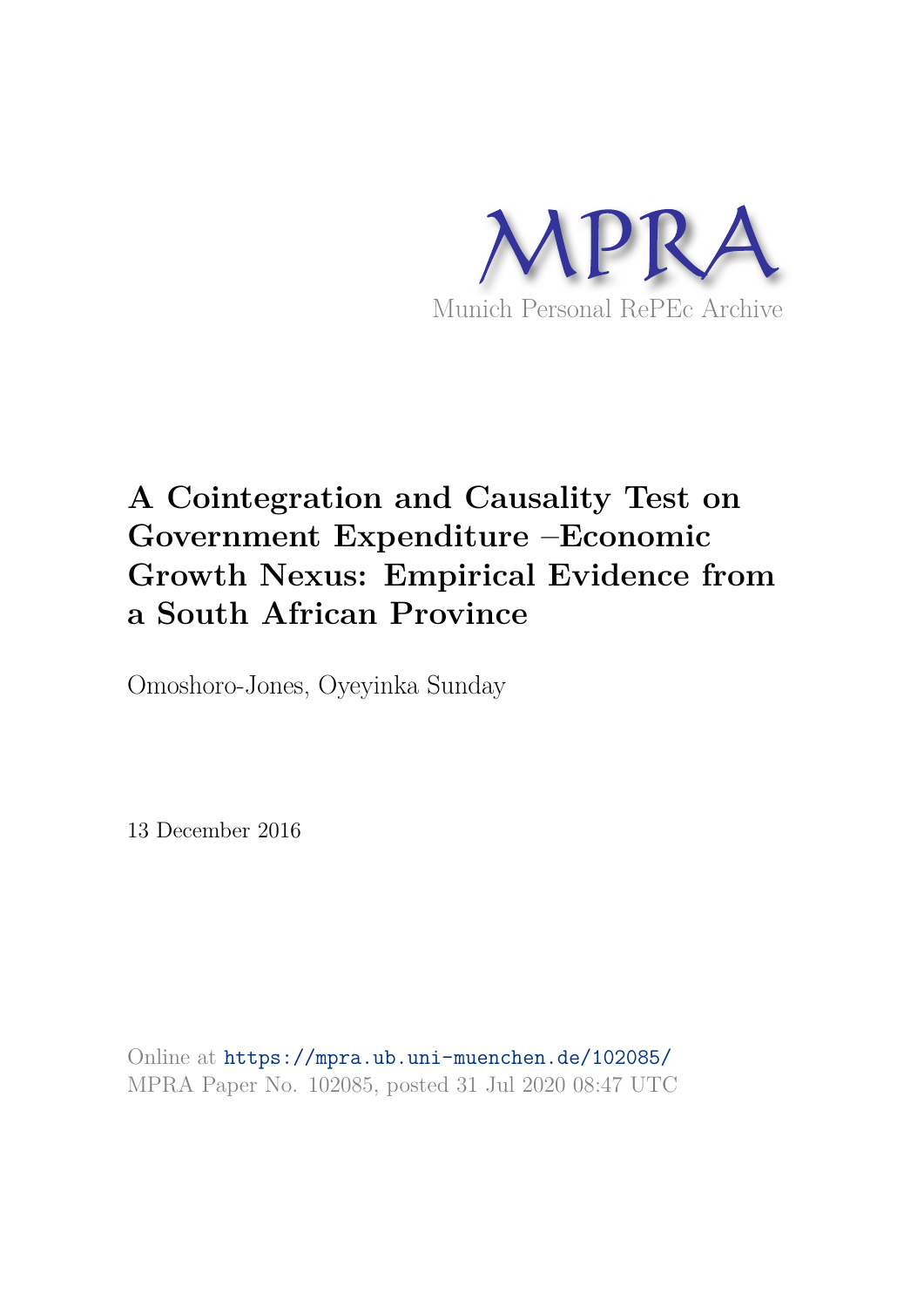## A Cointegration and Causality Test on Government Expenditure –Economic Growth

Nexus: Empirical Evidence from a South African Province<sup>†1</sup>.

Oyeyinka .S. Omoshoro-jones

Economic Analysis Directorate, Department of Free State Provincial Treasury, Bloemfontein, South Africa, 9301.

#### Abstract

This paper examines the longstanding debate on government expenditure–economic growth nexus based on two opposing theories (i.e., Wagner's Law and Keynesian theory) focusing on the Free State (FS) province in South Africa using both bivariate and trivariate models estimated for the period 2001:Q1 to 2014:Q4. Time-series on population per capita is used as a third variable in the multivariate to obviate the 'omitted variable' problem and erroneous conclusion on the existing causative links among variables. The long-run relations and causal links were tested employing the Autoregressive Distributed Lag (ARDL)–bounds testing approach and Toda-Yamamoto causality test. Our results show a bi-directional causal link between total provincial government expenditure (PGE) and economic growth (real GDP) in the short run, while the real GDP Granger-causes PGE in the long-run. We also find a unidirectional causal flow from population growth to both GDP and PGE in the short-run, suggesting that demographic factor plays a key role in explaining a rise in total PGE. Other evidence reveals a long-run income elasticity ranging from 0.99 to 1.2% suggesting that a 1% rise in real GDP in the FS province can cause PGE to rise by  $0.99 - 1.2$ %. The result on 'voracity effect' shows that external shock could lead to an increase of about  $0.49 - 2.12\%$  in total PGE, in the shortrun. These findings provide concrete support for the adopted stringent fiscal consolidation stance by the provincial government to ensure efficient allocation of limited available fiscal resources, curb wasteful expenditure and reduce government size. Albeit, the bi-directional causal link between real GDP and PGE requires policymakers to prudently balance both current and future public expenditures in order not to crowdout output and labour productivity.

## JEL Classification: C10, C51, E62, H50, O10

Keywords: ARDL, Toda-Yamamoto causality test, Wagner's Law, Keynesian theory, Free State province.

## 1. INTRODUCTION

 $\overline{a}$ 

The interest to clearly understand the relationship between economic growth and government expenditure (or government size) is a phenomenon that has gained substantial attention in the academia and policy circle in both the developing and developed countries with a mixed conclusion. Thus, in the vast economics and public finance literature, two opposing theories fundamentally supporting the government expenditure-economic growth nexus namely Wagner's law and Keynesian hypothesis, while the latter is widely accepted in public finance, the former is popular in the field of economics, and mostly used in the policy circle for formulating macroeconomic policies.

While, the empirical works of Adolph Wagner (1883,1893) culminated into the influential Wagner's law Wagner law of "increasing expansion of public and state activities", which hypothesise the propensity of public expenditure to rise faster than income due to growth-enhancing factors such as economic development, technological advancement, progressive society, and so on. On the other hand, a widespread policy stance, particularly found in developing countries, is to use [rapidly increasing] government expenditure as a policy tool to stimulate economic growth and in the short-run based on Keynesian theory. According to Keynes

<sup>†1</sup>Manuscript completed: December 2016; first revision: August 2017; second revision: October 2017.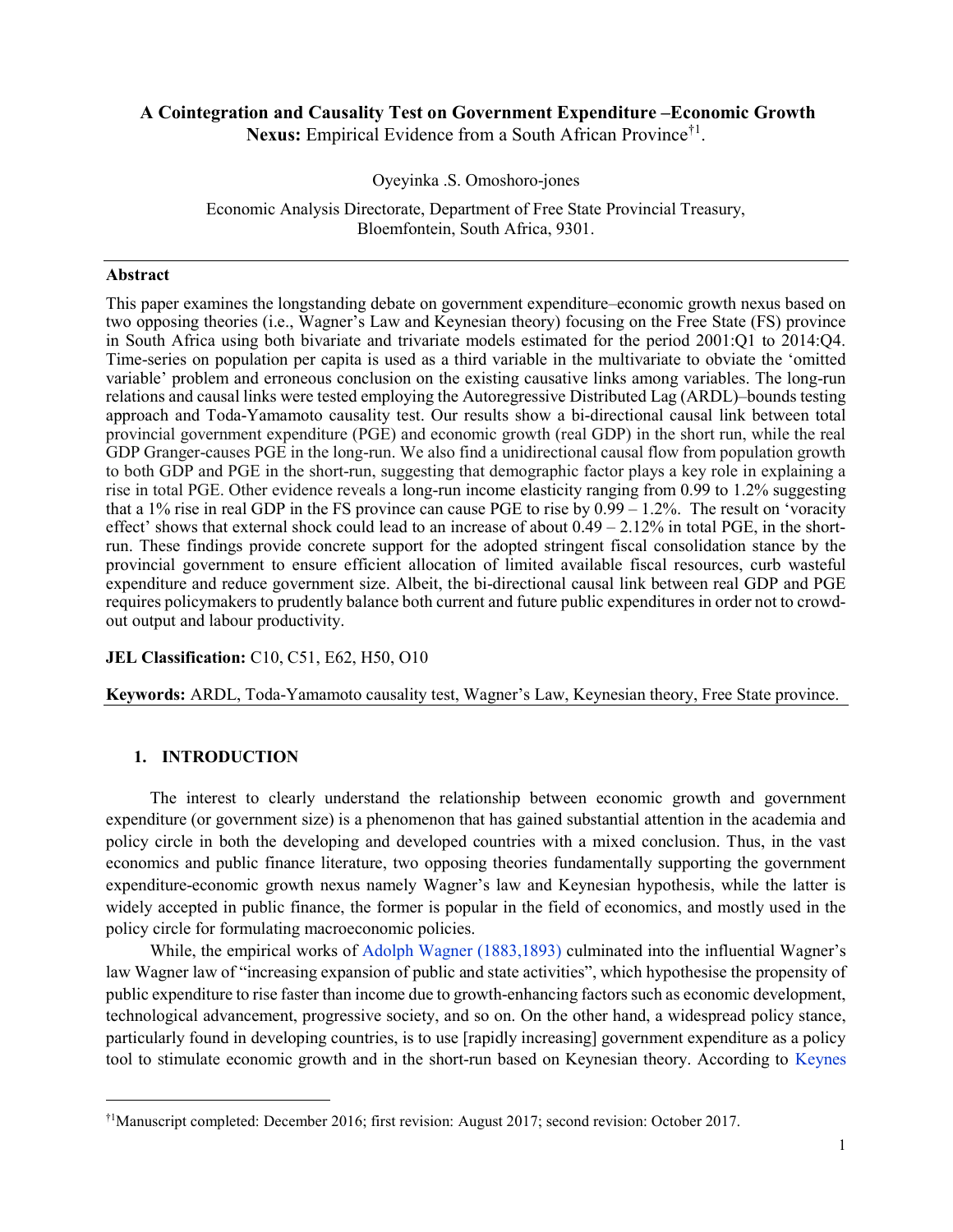(1936), government expenditure is an effective counter-cyclical policy tool during an economic recession. By implication, government expenditure becomes a key policy instrument with an innate stabilizing function operating through a multiplier effect.

Most importantly for policy design, to adopt an effective policy, it is imperative to empirically establish the nature and direction of a causal link in the government expenditure-economic growth nexus; validate the true relationship between national income and government expenditures given the complex and dynamics underpinning the relationship between these variables, rather than relying on a *priori* judgment to arbitrarily adopt the so-called growth-enhancing fiscal policies by increasing government expenditure.

Up till now, a large number of studies assessing the economic growth–government expenditure nexus in relation to Wagner's law in the extant literature are devoted mostly to developed and developing countries in the Asian and Latin America region, while very few empirical research focused on Africa countries, particularly South Africa which is generally viewed the most industrialized, and an emerging country in Sub-Saharan Africa (SSA) region. Conversely, the conclusion of earlier studies in this strand of literature is susceptible to wrong conclusions due to misspecification bias, inappropriate econometrics techniques and the influence of 'omitted' variable problems. Despite these weaknesses, few researchers have made some attempt to validate the relevance of Wagner's law in a handful of cross-sectional and country-specific studies with mixed evidence, same as the findings reported in the international literature.

This present study differs from prior empirical works since none of earlier studies has considered looking into the relevance of Wagner's law or Keynesian theory, in the context of, the relationship between economic growth and government expenditure, from a provincial perspective. Closest studies to our work in the international literature are the studies of Abizadeh and Yousefi (1988) on 10 states of the United States and Narayan et al. (2008) on Chinese provinces. Unlike existing studies on South Africa, a novel feature of this current study is the use of provincial-level data. Narayan et al. (2008:298-299) cited four advantages of using provincial data.

This study contributes to the literature in three folds. First, it fills the current research gap by examining the long-run relationship and causal links between economic growth and government expenditure using provincial data for a South African province, i.e. Free State province. Second, unlike existing studies, we utilized both bivariate and multivariate model. In the trivariate model, population variable is used a third endogenous variable to avoid the problem of 'omitted variable', misspecification bias, and erroneous detection of a spurious causal link which is seemingly ignored in the few extant studies for South Africa. Third, to obtain a robust result, we estimated the five commonly-used functional forms of Wagner's law. Possible long-run relationships and causal flow between selected variables were investigated using ARDL cointegration and Toda-Yamamoto causality tests respectively.

The remainder of this paper is structured as follows: Section 2 discusses the trends in government expenditure and economic growth for the Free State province. Section 3 provides the theoretical framework for analysing the dynamic relationships between aggregate government expenditure and economic growth and also summarizes studies related to Wagner's Law. Sections 4 and 5 detail the econometric techniques and empirical results respectively. Policy implications of the findings are discussed in Section 6. Section 7 concludes.

## 2. STYLISED FACTS: TRENDS IN GOVERNMENT EXPENDITURE AND ECONOMIC GROWTH FOR FREE STATE PROVINCE

A general trend commonly observed in most countries pertains to the rapid increase in government expenditure relative to economic activity due to political factors driving the former, rather market forces (Dilrukshini, 2009). This phenomenon is evident in the pattern of co-movement between government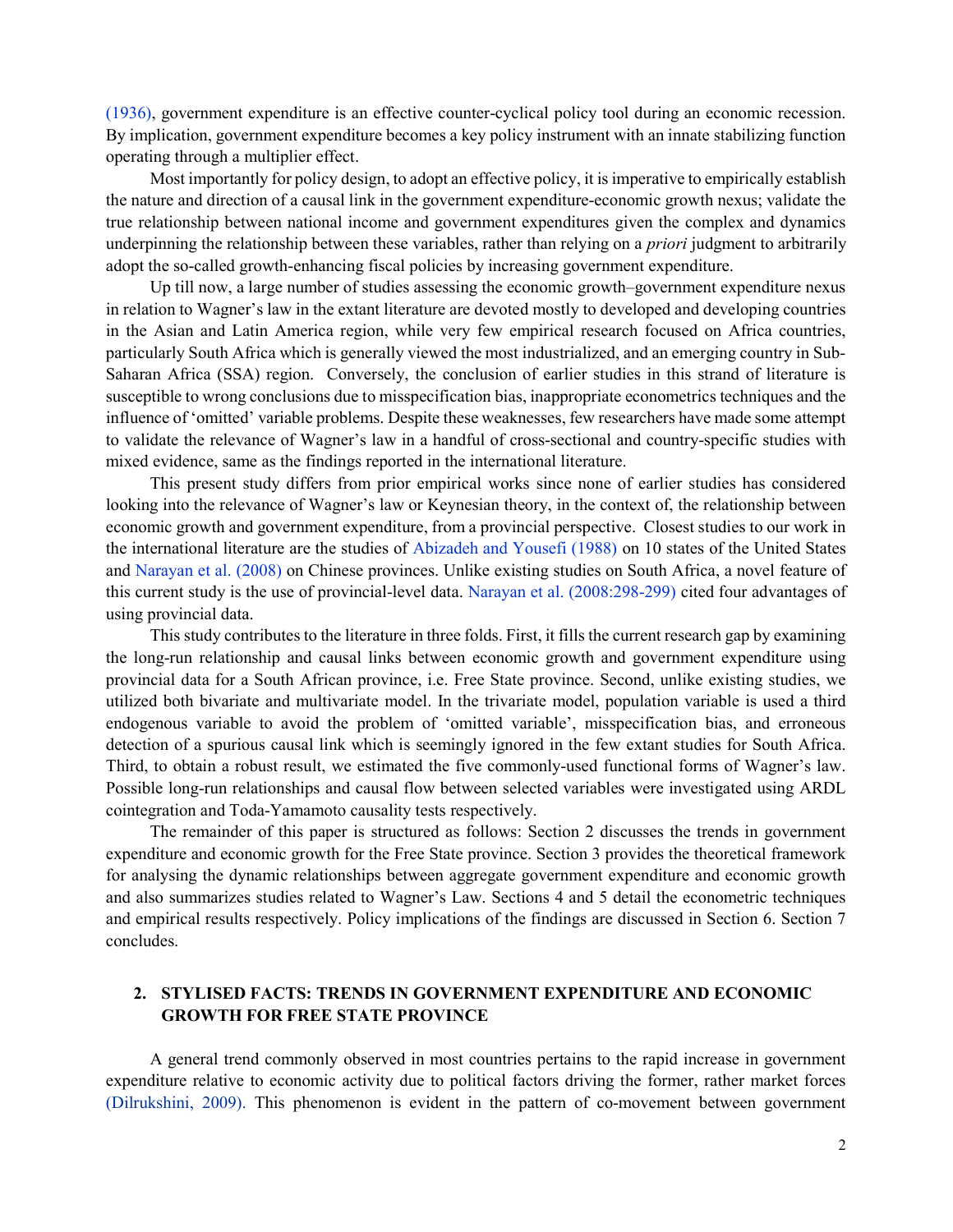spending and economic growth in the Free State province. A furtive glance at Figure 1, it is evident that government expenditure and economic growth tends to co-move in the same direction with a possibility of a long-run relationship, which is an empirical issue to be examined. Beginning with trends in economic growth and national expenditure in South Africa as a whole, while the former has been relatively weak since post 2007/08 global recession from 5.4% in 2007 to 0.1% in 2016, while the growth of 1.1% has been projected for 2017 (IMF, 2016), nonetheless, government expenditure is increasing a rapid pace. For instance, in the current policy on public spending, according to 2016 National Budget, is to enforce a strict fiscal discipline by implanting fiscal consolidation while shifting a greater proportion of the budget towards economic infrastructure investment (i.e. water, public transport and public broadband connections), tertiary education (postgraduate) and training, improved health services and social protection (mainly social grants). The main objective of the adopted fiscal consolidation is enforced by adopting cost-containment measures to (i) reduce public debt (as a percentage of GDP) to 46.2% in 2017/18, and (ii) shrink budget deficit to a sustainable level of about 2.4% by 2018/19 from 3.9% in 2015/16 financial year via cost by imposing an expenditure ceiling of R25 billion on the growing public sector wage bill (i.e. personnel sending) over the next three financial years. Also, tax revenue of R18.1 billion is anticipated to be raised in 2016/17, with an additional R15 billion in the following two consecutive years.

Equally, based on the increase in provincial expenditure by 5.4% from 29.5 billion (2015/16) to 30.8 billion in 2016/17, the Free State government in the 2016/17 Provincial budget trimmed the public spending over the next three financial years (MTEF) to R30.8 billion, R32.8 billion and R34.5 billion in 2016/17, 2017/18, and 2018/19 through several fiscal consolidation strategies, which is expected to ceiled public expenses on non-core programmes to R35.8 million in 2016/17. The fiscal consolidation measures implemented are: periodic headcount of public servants to curtailed moon-lightning and ghost workers, in effect, curbing the growing wage bill. Also, limit recruitment into the public sector, streamlined the functioning of provincial government departments by identifying duplicated functions and integrate multiple public sector services. Following the implementation of the intergovernmental fiscal framework to improve the disbursement of national revenue (equitable shares) in 2000 to provinces to meet various government financial obligations (e.g. facilitate service delivery, support infrastructural and economic development), total government expenditure has grown from of R7.4 billion in 2000/01 to R14.2 billion in 2005/06. By the end of 2015/16, government expenditure had tripled to about R29.5 in the 2015/16 financial year.

Further analysis of the government expenditures per provincial departments shows that a large proportion of the total expenditure is dominated by three components which are: education, health and social welfare. Specifically, using the available data, 16-year period analysis reveals that, on average, the largest share of total government expenditure is on education is about 39.5%, followed by health (26.4%) and social welfare (10.6%). In contrast, a lower percentage share of the total government expenditure is allocated to infrastructure expenditure (6.8%) and human settlement (4.7%). Similarly, on average, the lowest share of government expenditure is allocated to agriculture (2%); sports, arts and recreation (1.6%); economic development  $(1.6\%)$ ; governance  $(0.8\%)$ , protection and legal services  $(0.6\%)$ . It is worth noting that, while provincial government expenditure on education and health appeared to be normalised around 40% and 29% respectively since 2005, nonetheless, fiscal expenditure on social welfare has declined dramatically from almost 28% in 2005/06 to 3.4% in 2015/16. On the other hand, there is a notable shift is observed in government expenditure on security and road transport with a steady rise from about 1.6% in 2008/09 to a peak of 8.3% in 2014/15. This remarkable increase could be attributed to the 2010 World Cup event held in the province. By and large, a long-run estimate depicts a lower share of government expenditure below 6%. This low public investment on infrastructure could partly explain the prevailing weak economic activity, growing unemployment rates and acute poverty level in the province (Ascaheur, 1986).

Since 2000, expected provincial government expenditure rise faster than economic growth over the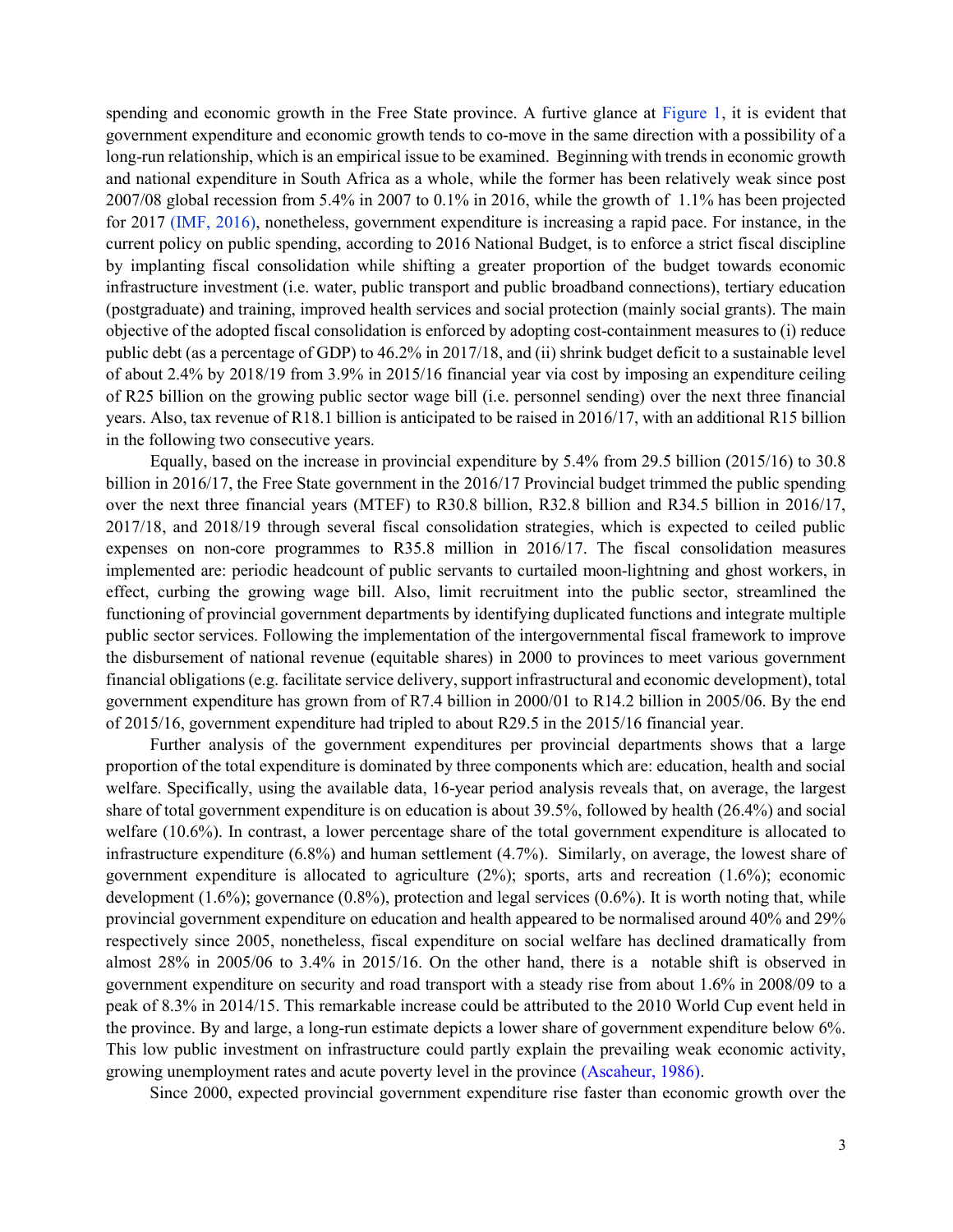period considered, this is consistent with Wagner's theory of expanding government size (see Figure 2)<sup>2</sup>. After the adoption of the intergovernmental fiscal framework in 2000 by the national government, real total provincial government expenditure rapidly grew from 10.7% in 2000 to about 13% in 2004<sup>3</sup> . During this period, the upsurge government expenditure lifts domestic economic growth from -2.4% in 2000 to 3.9% in 2004. Surprisingly, while economic activity improved in 2005 as GDP growth peaked at 4.2%, albeit, a steadily decline (to 9%) in public expenditure is observable. Notably, government expenditure has been on a downward decline since 2009, partly due to the emergent tight economic condition in the global economy due to 2007/8 recession and the adopted fiscal consolidation strategy at the national level.

Figure 2: Growth in total real PGE and real GDP for FS,



2000-2014

#### Figure 1: Real gross product (GDP) and total provincial expenditure (real) for FS, 2000-2014

Data source: FSPT IYM database; StatsSA; Author's illustration.

 $\overline{a}$ 

<sup>&</sup>lt;sup>2</sup> In reference to Wagner (1883), factors that can explain rapid expenditure-led growth are: demographic factor (expanding population), aggregate demand for public goods and services, which is closely linked to increasing urbanization. For the Free State province, the observed growth in public expenditure could be ascribe to the shift in the provincial government's policy to meet the National government's pro-poor goals to: increase social security coverage, accelerate infrastructure (transport) development, facilitate regional industrialization by creating Special Economic Zones, support small enterprise establishments, investment in green energy, and undertake extensive preventive and rehabilitation of existing physical and economic infrastructure (2016 FS Province Budget Statement).

<sup>&</sup>lt;sup>3</sup> The South Africa's Equitable Share (ES) formula is a mechanism for transfer of funds from the National government to provincial (9 provinces) and local governments (consists of 278 municipalities) to support basic services including water and sanitation. The disbursement of equitable shares (i.e. national revenue) to provinces are calculated based on seven (7) weighted components, namely: education (numbers of enrolment, school age); health (population with/out medical aid support); social development (proportion of the population accessing social grants and ruralness); level of economic activity; backlog in public implemented programmes (health, education, rural development etc); basic services (population growth), and institutional funds. (National Treasury, IGFR)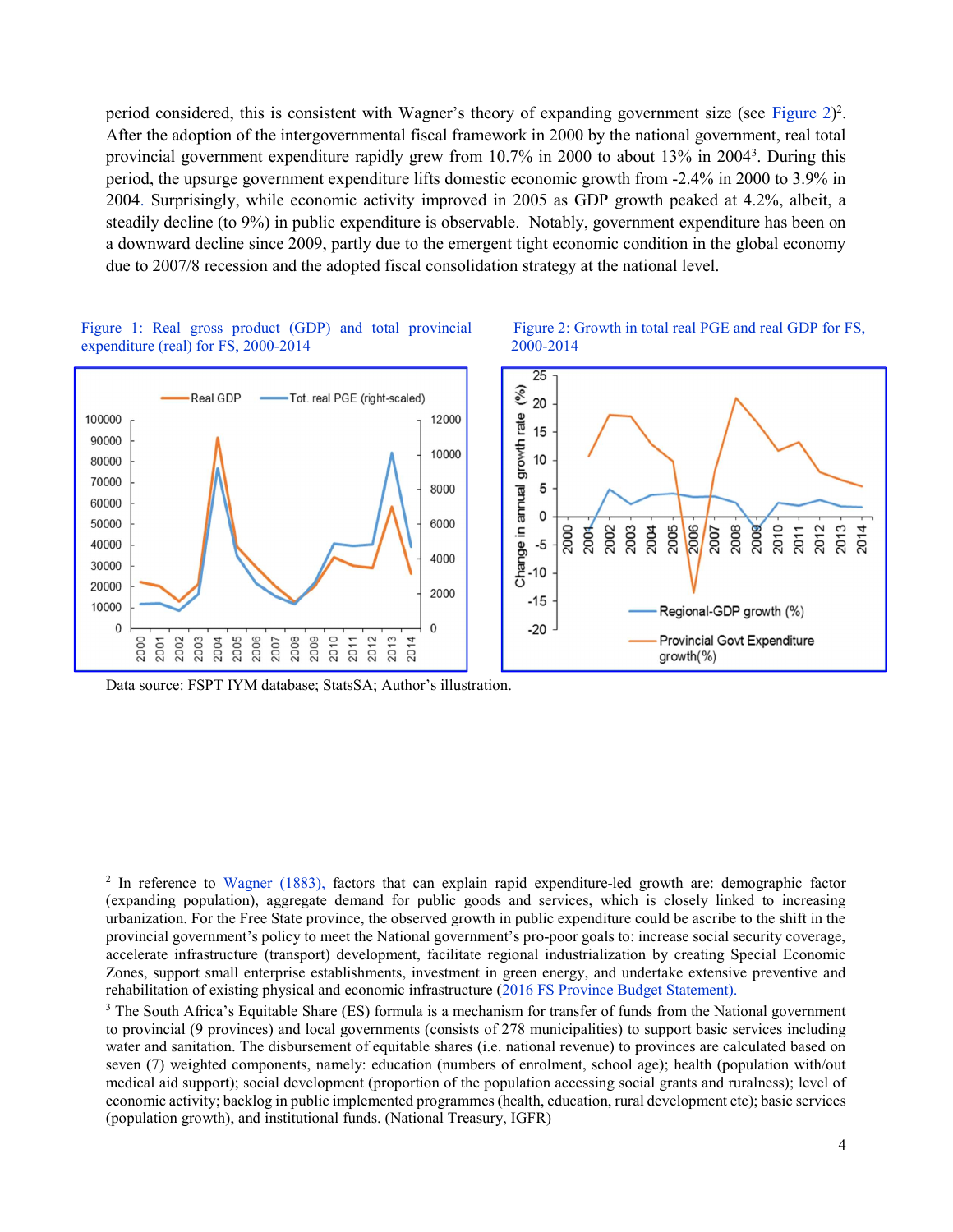#### 3. LITERATURE REVIEW: THEORETICAL AND EMPIRICAL EVIDENCE

According to Wagner's law, there is a long-run relationship between government expenditure and income<sup>4</sup>, nonetheless, as the economy develops, a large proportion of the income of devoted to government expenditure due to increase in per capita income, which in turn, intensifies aggregate demand, for example, public goods and services (education and health), safety and security, good governance, technological investment, and so on. In the long-run, as real income increases, the share of government expenditure tends to rise faster relative to income, in effect, leading to large government size. Wagner's postulation of rapidly increasing in the growth of government expenditure is caused by economic growth (national income) is widely accepted in public finance (Henrekson, 1990), hence, the treatment of the former as a behavioural endogenous variable (Singh et al. 1983). Empirically, evidence supporting Wagner's law indicates a unidirectional causality running from economic growth (national income) to government expenditure (public size). If Wagner's law holds, from a policy perspective, government expenditure is not a reliable policy tool to stimulate economic growth.

In Grundlegung der politischen okonomie (1893), Wagner presented three rationales for an expanding government size or an increasing share of government expenditure in national income, over a time period. First, economic development (industrialization) leads to substitution of private sector activity with the public sector to produce quality goods and services, as well as, prevent monopolistic behaviour of private sector to promote market efficiency. Hence, the societal need for regulations, administrative (e.g. governance) and protective functions amplifies the government's role (or size) in a growing economy, as the society prosper. Other factors include: urbanization, population growth, need for legislations – legal rules to ensure proper governance, and communication. Second, growing income per capita leads to greater demand for income elastic public goods and services, such as improved health services, education, social grants, cultural and recreational activities. On this assumption, income elasticity relative to government expenditure is expected to be greater than unity. Third, technological advancement requires the government to undertake large projects considered too risky or not profitable by the private sector. Additionally, large government size, which is synonymous to high public expenditure is predominant in most countries given the ubiquitous perception that government play a critical role in harmonizing conflicts between private and social interests, resist exploitation by foreign interests and increase socially desirable investment.

Empirically, although both Ram (1992:497) and (Henrekson, 1993:406) argued that Wagner's law is explicitly a long-run phenomenon, without considering any possible co-movement between economic development and government size in the short-run (cited in Ashan et al. 1996:1055). But, in the literature, it is widely accepted that the existence of a long-run relationship suggests the possibility of a prevailing intertemporal relationship accentuated by a prima facie causative process between national income and government expenditures in the short-run (Holmes and Hutton, 1990; Ansari et al. 1997; Islam, 2001; Iyare and Lorde, 2004; Narayan et al. 2008). Thus, the precise knowledge on the direction of causality is important to adopt an effective policy stance. For example, a causative process validating Wagner law relegates government expenditure to a passive role, whereas, evidence of a causal flow consistent with Keynesian theory ascertain the significant role of government expenditure as a key policy variable to stimulate economic activities and development (Sing and Sahni, 1983:198; Loizoides et al. 2001:133).

On the contrary, according to Keynes (1936), government expenditure is an effective counter-cyclical policy tool during an economic recession. By implication, government expenditure becomes a key policy instrument with an innate stabilizing function operating through a multiplier effect. For instance, high government [consumption] expenditure is considered to be useful during an economic recession (upswing)

 $\overline{a}$ 

<sup>&</sup>lt;sup>4</sup> In this paper, government expenditure is interchangeably referred to public spending (or government spending), while economic growth is referred to as national income (or income) based on the context of focal discussion.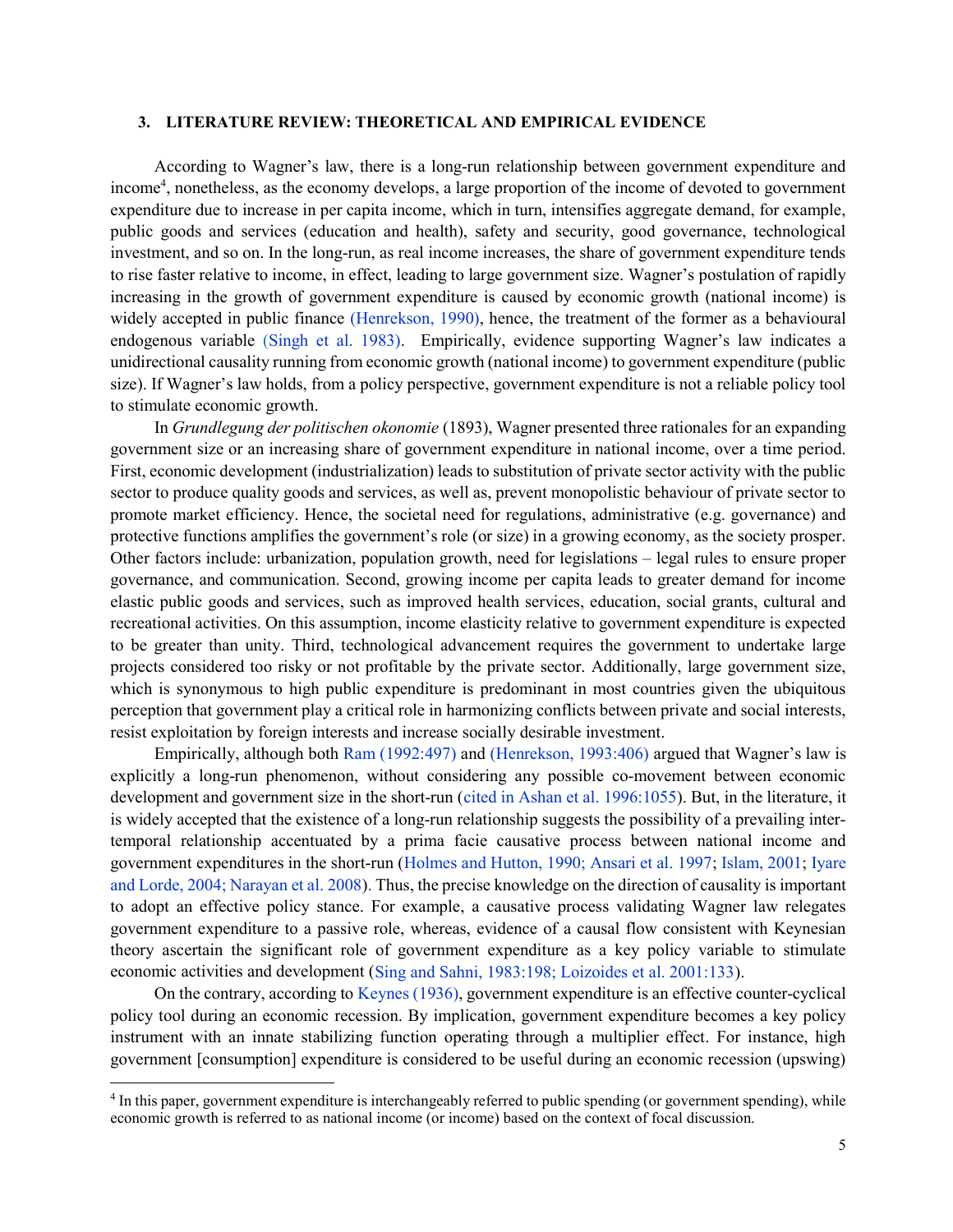when the government embarks on an expansionary (restrictive) monetary policy stance, this in turn, can lead to a simultaneous positive impact on aggregate production, demand for labour supply and job creation. Over time, effective demand rises, as per capita income of individual households increased owed to high labour productivity linked to significant employment growth.

In the past decade, the Keynesian theory on the important role of government in the domestic economy has been widely adopted in developing countries to support the rationale for a large government size (i.e., public sector) due to market failures, and private sector's inability to supply the large public goods (infrastructures) as a result of monopolistic and capitalist behaviour. Another reason why Keynes theory gained widespread popularity in most developing countries is attributed to the simplicity and practical application of the theory to formulate macroeconomic policies as well as display political commitments. For example, national government tends to increase its expenditure to stimulate economic growth in the shortrun during recessionary periods, which in turn, can lead to economic development (see, e.g., Lin, 1994; Ashan et al. 1996; Yasin, 2011; Abdullahi et al. 2007; Alexiou, 2009; Asghar et al. 2011; Alshahrani et al. 2014; Garba et al. 2013; Gemmell et al. 2015; Sabir, 2015 and Lahirushan et al. 2015) and mitigate the severe effects of idiosyncratic shocks on the economy, e.g. war and natural disaster (Rodrik, 1998). Additionally, an intensive government spending on large projects, which can create temporary jobs indirectly, is indicative of staunch commitment by the national government from the voters' perspective.

#### 3.1 Theoretical Framework

Although, Wagner's law has enjoyed overwhelming empirical support in earlier studies (see, e.g. Peacock and Wiseman, 1961; Gupta, 1967; Goffman, 1968; Musgrave, 1969; Mann, 1980; Ram, 1986) documented in Birds (1970) and Henrekson (1993), yet the exact interpretation of Wagner's conjecture remain elusive because no definite mathematical representation was proffered by Wagner (see, e.g. Klingman, 1980; Rao, 1989). For instance, Henrekson (1993) interpreted the be interpreted Wagner's law as an increased share for the public sector in the total economy relative to per real income growth, in contrast, Musgrave's (1969) viewed the law an increase in the share of government in national income or the absolute level of government. As a result, the extant literature is dominated with five function forms of the law as interpreted in Eqs.1.1 to 1.5:

| $GE = f(Y)$                                             | $(1.1)$ : Peacock-Wiseman $(1961)$                    |
|---------------------------------------------------------|-------------------------------------------------------|
| $GE = f\left(\frac{Y}{P}\right)$                        | Goffman (1968)<br>$(1.2)$ :                           |
| $\left(\frac{GE}{V}\right) = f\left(\frac{Y}{P}\right)$ | $(1.3)$ :<br>Musgrave (1969)                          |
| $\left(\frac{GE}{P}\right) = f\left(\frac{Y}{P}\right)$ | $(1.4)$ :<br>Gupta (1967)                             |
| $\left(\frac{GE}{Y}\right) = f(Y)$                      | $(1.5)$ : Mann $(1980)$ – modified version of Eq.1.1. |

where  $GE$  denotes government expenditure;  $Y$  represents a real gross domestic product (GDP) and  $P$  indicates population growth;  $\int \frac{GE}{}$  $\left(\frac{GE}{P}\right)$  is the real total expenditure per capita;  $\left(\frac{Y}{P}\right)$ P real income per capita, and  $GE$  $\left(\frac{GE}{Y}\right)$ represents real total expenditure as a share of real income.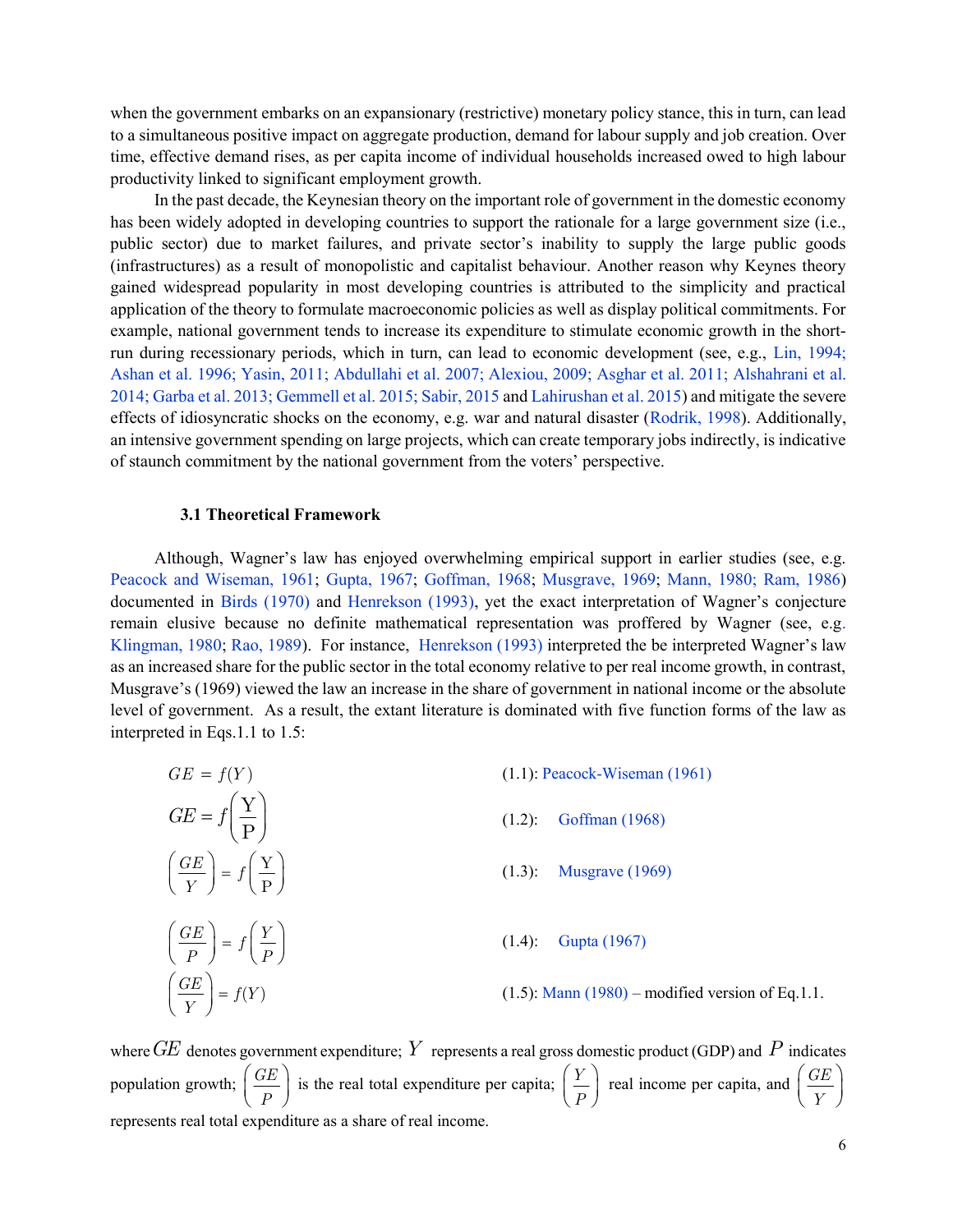According to the first proposition by Peacock and Wiseman (1961), government expenditure growth to be greater than economic growth (GDP), whereas, Goffman (1968) viewed the law as a higher rate of government expenditure relative to the growth in per capita GDP, as an archetype economy moves towards 'developmental or industrialisation phase'. Musgrave (1969) asserts that the share of government expenditure in GDP increases as income per capita grows during a 'developmental or industrialisation phase', whereas, Gupta (1967) interpreted taking into account population growth (urbanisation) linked to increased demand for income elastic public goods, and posits that government expenditure is a function of GDP per capita. Meanwhile, Mann (1980) maintains that the share of government expenditure in GDP is a linear function of economic growth (GDP).

In some studies, an augmented version of the Peacock and Wiseman's (hereafter, P-W) proposed by Pryor (1969) suggesting that the share of government consumption expenditure is expected to be higher than economic growth in developing countries have been considered in cross-sectional studies (see, e.g., Barth and Brady, 1987; Diamond, 1989; Landau, 1983,1986; Komendi et al. 1985; Barro, 1991; Afxentiou et al. 1996; Kolluri et al. 2001) and country specific-studies (e.g. Ghali, 1997 for Saudi Arabia; Nikolaos et al. 2004 for Greece; Tulshidharan, 2006 for India; Ho, 2007 for Japan; Ocran, 2011 for South Africa; Amin, 2011 for Bangladesh; Maku et al. 2014 for Nigeria), with mixed empirical evidence supporting either Wagner's law or Keynesian hypothesis or both.

Essentially, establishing a long-run relationship is insufficient to affirm Wagner's law (see, e.g., Ansari et al. 1997; Islam, 2001; Iyare and Lorde, 2004), but the direction of causality is necessary to determine a robust relationship. On the whole, if unambiguous support for Wagner's law is to be inferred, a unidirectional causality running from national income to government expenditures should be observed (Narayan et al. 2008:300).

#### 3.2. Empirical Evidence

There is an extensive literature studying the relationship between government expenditure and income in a cross-sectional or country-specific framework using a simple to sophisticated econometric techniques to shed light on the long-run and/or short-run dynamic between these variables. Nonetheless, the conclusion from these studies remains inconclusive. Some studies, for example, Landau (1983,86), Grier and Tullock (1986), Barth and Brady (1987), Diamond (i989), Barro (1990,1991), Ho (2007), Asghar et al. (2011), and Ogundipe et al. (2013) all have reported a negative relationship between government expenditure (and its components) and income for both developed and developing countries. Conversely, a prima facie positive relationship between economic growth and government spending have also been reported by Ram (1986), Aschaeur (1986), Lin (1994), Yasin (2000), Abdullahi et al. (2007), Alexiou (2009), Alshahrani et al. (2014) and Garba (2013). Meanwhile, Komendi and Meguire (1985) and Maku (2014) found no evidence.

In the extant vast literature, a great number of empirical studies investigating the relationship between government expenditure and economic growth mostly focus on developed countries and their developing counterparts in the Asian and Latin American region, whereas, there is a dearth of research on sub-Saharan Africa (SSA) countries. Nonetheless, a survey of the literature focusing on SSA region provide mixed evidence on the validity of Wagner's law from the few existing cross-sectional and country-specific studies, which is similar to ambiguous evidence reported for both developed and developing countries in other parts of the world. An extensive survey of the existing literature on studies examining the GDP–GE nexus is presented in Table BII to BIV in the Appendix.

Focusing on SSA studies, beginning with cross-sectional studies. In a panel regression of 23 SSA countries, Yasin (2011) investigate the impact of government expenditure on economic growth covering the period 1987 to 1997. The results of the fixed and random effects analysis show that trade-openness and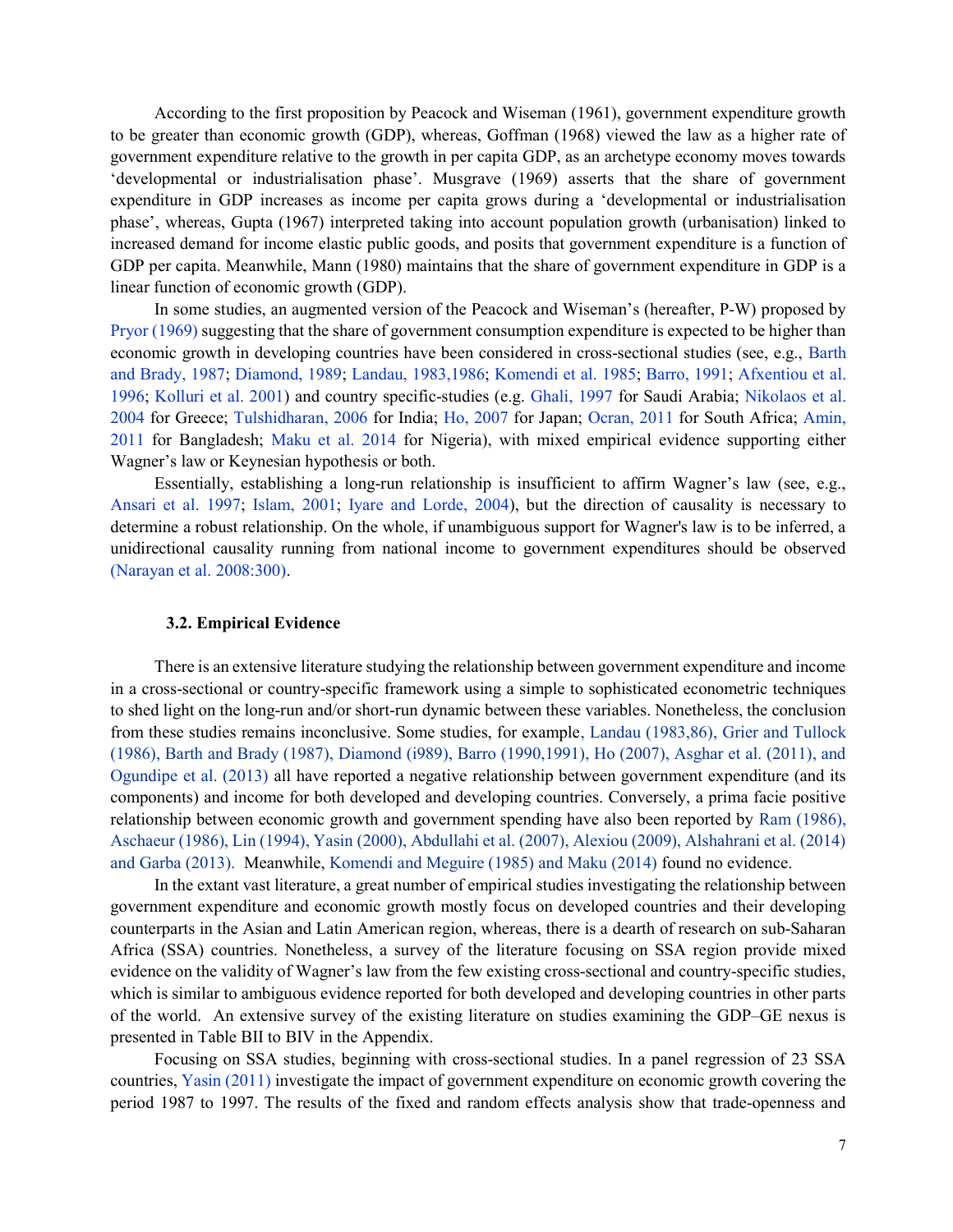private investment expenditures exert positive and significant influence on economic growth, but the population growth rate influence on economic growth is statistically insignificant. Besides, Oteng-Abaiye (2011) considered five ECOWAS (Gambia, Ghana, Guinea, Nigeria and Sierra Leone) countries using a panel cointegration test, and finds of cointegration between government expenditure and per capita income.

On the other hand, country-specific studies by Tsauri and Odhiambo (2013) for Zimbabwe (1980- 2011); Thabane and Lebina (2016) for Lesotho (annual data:1980-2012); Danladi et al. (2015) for Nigeria (annual data:1980-2013); Ogbuagu and Ekpenyong (2015) for Nigeria (annual data:1970-2014) – all reported evidence supporting Wagner's law employing the more superior autoregressive distributed lag (ARDL) bound testing approach developed by Pesaran et al. (2001) and combinations of Granger causality and Toda-Yamamoto non-Granger causality tests to affirmed a unidirectional causal flow from income to government expenditures. On the contrary, Salwindi and Seshamani (2016) used Juselieus and Johansen (1992) cointegration test to confirmed the law for Zambia over the period studied (annual data: 1980-2013), while Babatunde (2011) modelled the commonly cited five functional forms of Wagner's law using annual data over 1970 to 2006 for Nigeria, by employing the novel ARDL and the superior Toda-Yamamoto causality test of (Toda and Yamamoto, 1995). Subsequent results indicate no evidence of cointegration among used variables, while the causality results provide no support for Wagner's law but weak evidence for the Keynesian theory in most of the specified models.

Focusing on studies related to South Africa, Ansari et al. (1997) examined the causal link between income and government expenditure focusing on South Africa, Kenya and Ghana employing the causality tests of Granger (1969), and Holmes and Hutton (1990). Using the traditional Engle and Granger (1987) cointegration test to affirm a long-run relationship between used variables, the causality test results support Wagner's law for Ghana (1963-1988 period) only, while no causal link between real income per capita and per capita expenditure is found for South Africa (1957-1990 period) and Kenya (1964-1989 period) over the studied periods. Recently, Alimi (2014) re-assessed the causal relationship between government spending and national income in a panel of three African countries (Nigeria, Ghana and South Africa) over the period 1970 to 2012 in a cross-sectional and time-series analysis using Johansen Fisher panel and Johansen-Juselius cointegration tests. The cointegration test result ascertained a long-run relationship among focal variables for Ghana, while evidence of no cointegration is observed in both Kenyan and South Africa. Also, causality tests indicate a bi-directional causal flow from national income to government expenditure from South Africa and Kenya, but a unidirectional flow consistent with Keynesian theory was reported for Ghana.

On country-specific studies, Seeber and Dockel (1978) assessed the behaviour of functional expenditures over the period 1948-1975. Obtained results revealed that past expenditures and income are the main determinants of total government expenditures, and because the estimated income elasticities exceed unity, they concluded that Wagner's law is partially confirmed for South Africa. Also, Abedian and Standish (1984) examined the sources of growth in national government expenditure taking into account various functional government expenditures over the period 1920 to 1982. They concluded that Wagner's law applies to South Africa. Nonetheless, the results of both Seeber et al. (1978) and Abedian et al. (1984) validating Wagner's law is not robust because of their failure to established the causative linkages between variables used (Rao, 1989) resulting in misspecification bias.

Conversely, simply establishing a long-run relationship between used variables is insufficient or income elasticity is insufficient to validate Wagner's law due to possible prima facie dynamic relationship between economic growth and total government expenditures (or other expenditure components) (Holmes et al. 1990). Also, the employed econometric technique used, that is, ordinary least squares (OLS) is inadequate to aptly unmask the complex relationship between variables studied. In this strand of study, a recent empirical study of Ocran (2011) finds that government consumption expenditure has a significant positive effect on real GDP for South Africa.

Since 2000, subsequent studies have employed more sophisticated econometric models to unravel the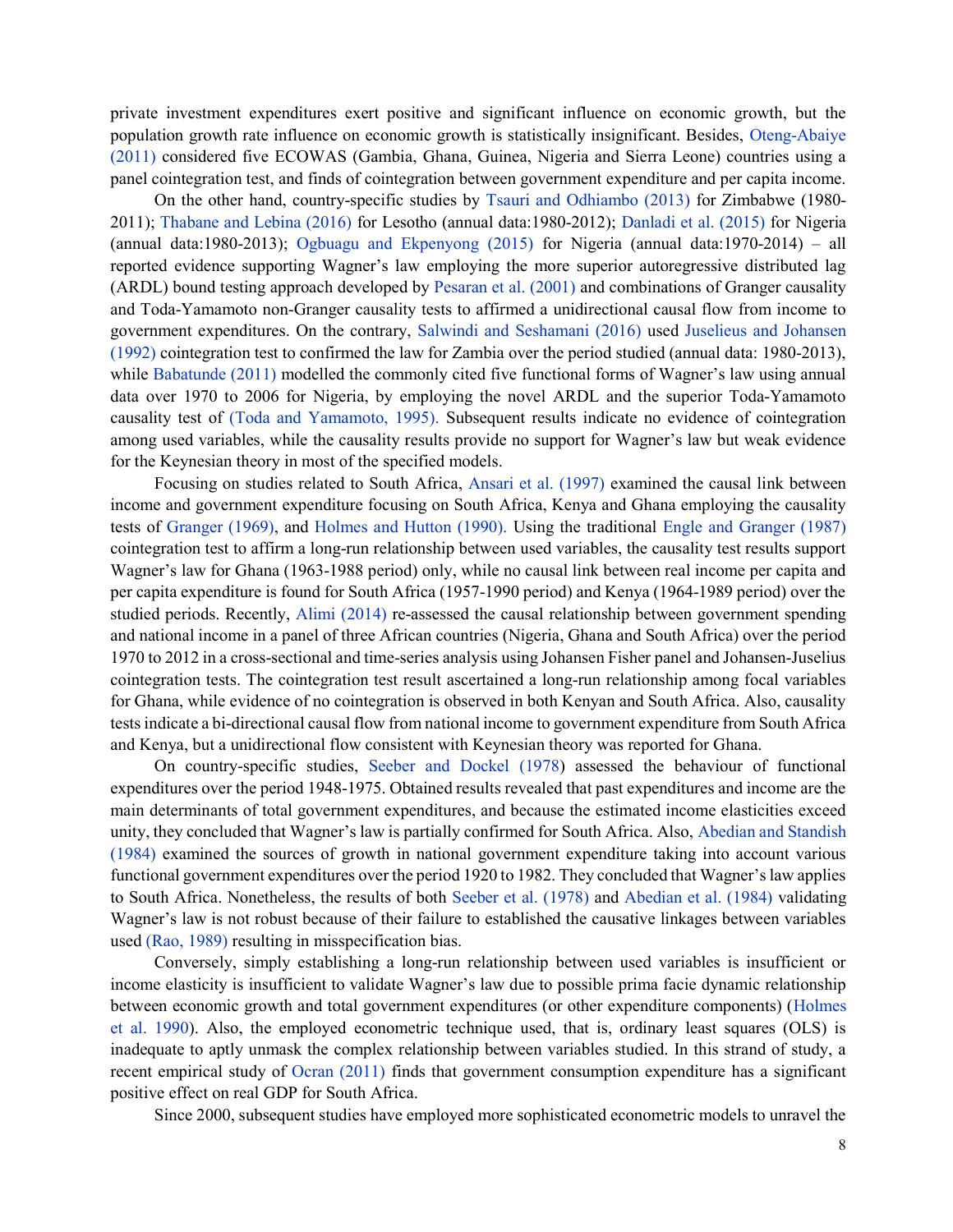relationship between government expenditure and economic growth in South Africa, specifically testing the relevance of Wagner's law for the country. For instance, Chang et al. (2004) used annual data spanning 1951 to 1996 for seven developed and three developing countries in conjunction with Johansen cointegration test and Granger casualty test to identify both long-run relationship and temporal causal flow between economic growth and government expenditure, they reported evidence of no causal link between used variables, thus invalidating Wagner's law for South Africa. Indeed, mixed results on Wagner's law remain unsettled in recent studies utilizing more robust econometric techniques.

In view of Gupta (1967) interpretation of Wagner's law, Ziramba (2008) used historical data over 1960 to 2006, as well as, ARDL and Toda-Yamamoto causality to examine long-run relationship and direction of causality between real per capita government expenditure and real per capita income. Obtained results provide evidence of a long-run relationship, however, a bi-directional causal flow between used variables was observed, suggestive of a feedback dynamic effect. The tentatively concluded that Wagner's law finds no support in South Africa. Meanwhile, in a times series analysis with data covering 1960-2007 for South Africa, by applying the Johansen (1988) cointegration test, an error correction model (ECM) and Granger causality test to identify both long-run and short-run relationships, including the nature of causal flow in a multivariate specification, Alm and Embaye (2010) found a long-run relationship between per capita income and government expenditure - tax share and wage rate and government expenditure, as well as, a unidirectional causality running from income per capita to per capita expenditure, firmly support Wagner's law, opposing earlier findings reported by Ziramba (2008) that employed a bi-variate model in line with Peacock-Wiseman's (1961) assumption of the law. Alms et al. (2010) also considered the influence of external shocks on government expenditures, results show that external shocks positively affects per capita government expenditure, implying that external shocks are one of the influential factors responsible for the rapid increase in expenditure growth.

Given the ambiguous conclusions on the validity of Wagner's law, applying ARDL and Engle-Granger causality test to annual data spanning 1950-2007, Menyah and Wolde-Rufael (2012), in simple Peacock-Wiseman ((hereafter, P-W (1960)) functional form of Wagner's law re-assess the relationship between government expenditure and economic growth. At the same time, an alternative P-W model was estimated from Keynesian theory's viewpoint, where national income is treated as exogenous variables. They find evidence of cointegration between real GDP and government expenditure, as well as, the latter Granger cause government expenditure in both the long-run and short-run, without any feedback effect, i.e. a unidirectional causal flow, which strongly support Wagner's law for South Africa. Also, the long-run income elasticity estimated by Menyah et al. (2012) shows an income elasticity ranging from 1.12 to 1.57, implying that a 1% increase in income leads to a 1.12 to 1.57% increase in government expenditure, in line with Wagner's postulation of rapidly expanding government size resulting associated with income growth.

Recently, Gadinabokao and Daw (2013) applied Juselieus and Johansen cointegration test, ECM and Engle-Granger causality test to annual data over 1980-2011 for South Africa. In a multivariate model, where gross fixed capital is included as a third explanatory variable, subsequent results indicate a positive and significant long-run association between income and government spending, while causality test affirmed that gross capital formation Granger causes economic growth, in contrast, there is a little evidence to conclude that income Granger cause government expenditure.

Meanwhile, Odihambo (2015) applied ARDL to test for cointegration, ECM and Engle-Granger causality test to an annual time-series data over 1970-2013, in a trivariate model using the unemployment rate as a third endogenous variable. The obtained results confirm a long-run relationship between per capita income and government expenditure. Nonetheless, the causality test results suggest a unidirectional causality running from income to government expenditure in the long-run, and a bi-directional between income and government expenditure in the short-run. This finding concretely substantiates earlier conclusion of Ziramba (2008).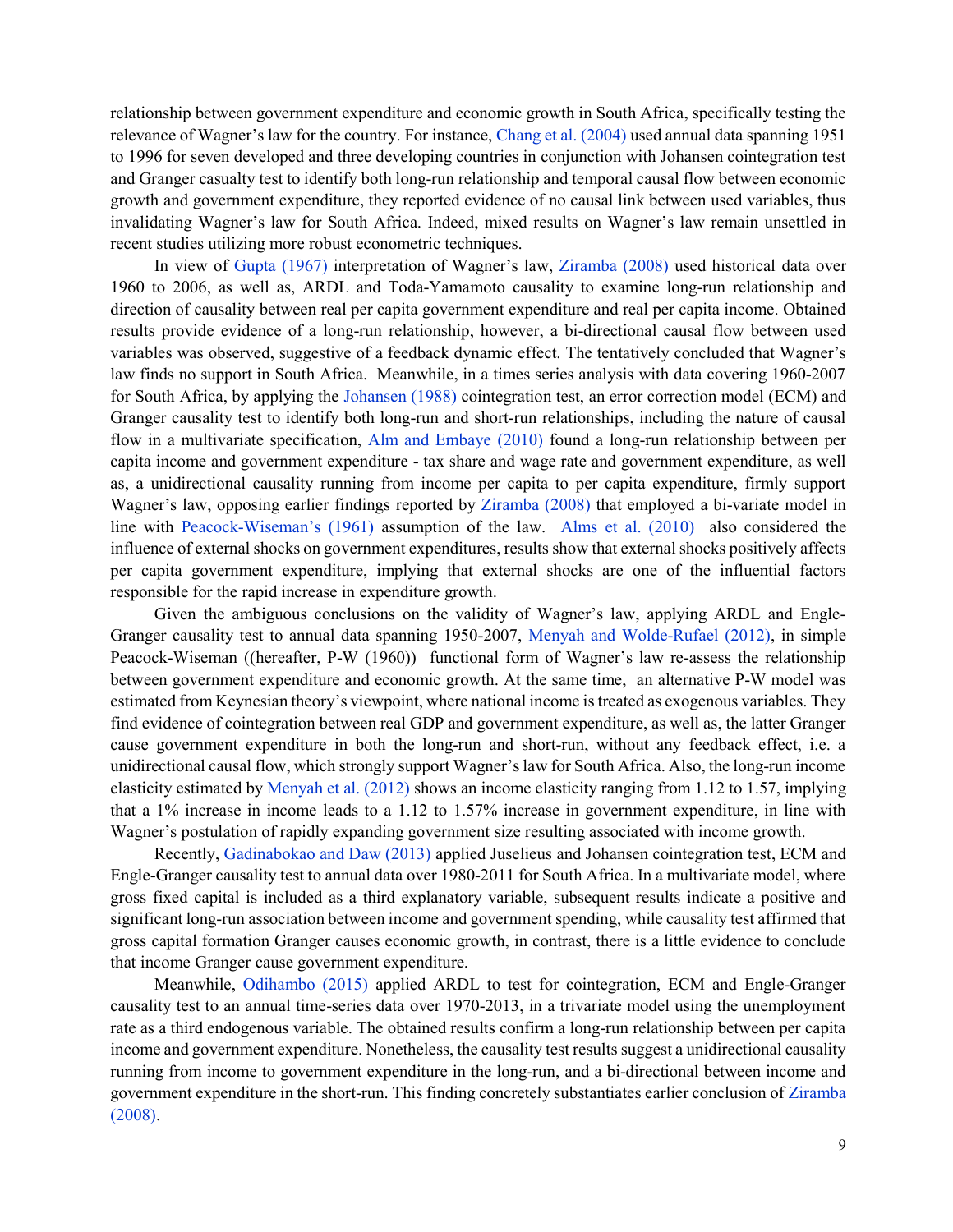On the whole, the findings from burgeoning studies testing the validity of Wagner's law can be grouped into four (4) distinct groups, which entails those that provide evidence supporting: (i) a unidirectional causal flow running from income to aggregate expenditure (or its component) in line with Wagner's law; (ii) Keynesian views, where income Granger cause government expenditures (or its components), (iii) both Wagner's and Keynesian hypothesis, suggesting a bi-directional causal flow between income and government expenditures, and indicative of a feedback effect which explains the complex relationship between these variables, and (iv) no inference of causal link between income and government expenditures, pinpointing the existence of a neutral relationship [or effect] in the government expenditures– income nexus. See Tables BII to BIV in the Appendix for a systematic review of studies that found support, no support and mixed results for Wagner's law.

#### 4. EMPIRICAL FRAMEWORK, DATA AND ESTIMATION TECHNIQUE

#### 4.1. Empirical Framework

To deduce robust evidence supporting the two opposing hypotheses discussed earlier, we attempt to capture both the long-run and short-run dynamic relationship between aggregate government expenditure and economic growth for the FS province by estimating five (5) variants of Wagner's functional forms were estimated. We relied on the Peacock Wiseman (1967) view of the law depicted in Eq.1.1, we followed the standard procedure cited in the literature<sup>5</sup> by re-estimating this equation in a multivariate model with the inclusion of population variable as a third endogenous variable to obviate the problem of "omitted" variable and misspecification bias. The multivariate model is estimated as a functional form of Peacock-Wiseman model written in a reduced form as:

$$
GE_t = f(Y_t, P_t) \tag{1.6}
$$

In the context of Wagner's view, from, Eq.1.11, aggregate government expenditure for the FS province is assumed to be influenced by economic growth and increase in population. To investigate the simultaneously investigate both Wagner's law and Keynesian theory, we specified two functional forms of the P-W model version, by interchangeably using aggregate expenditure,  $GE_t$  as an exogenous (endogenous) variable as postulated by Wagner's law (Keynesian theory), while the former (latter) assumed economic growth,  $Y_t$  be exogenous (endogenous) in the estimated trivariate model based on Peacock-Wiseman (1967) interpretation of the law. Using log-linear function form, the computed trivariate model based on the P-W are represented as:

Model 1a: P-W (1961) model in line with Wagner's law:

l

$$
ln(GE_t) = \alpha_0 + \alpha_2 ln(Y) + \alpha_3 ln(P_t) + \varepsilon_t
$$
\n(1.7)

Model 1b: P-W (1961) model consistent with Keynesian theory:

<sup>&</sup>lt;sup>5</sup> See Murthy (1994) for detail discussion. In a panel regression, Ashan et al. (1992) includes budget deficit and money stock, while Loizides et al. (2004) add inflation in their estimated multivariate models. In addition, this procedure has become a norm to include more endogenous variables when testing for Wagner's law in country-specific studies, popular variables used are: population (Kalam, 2009 for Bangladesh; Permana et al. 2012 for Indonesia), budget deficit to GDP ratio (Halicioglu, 2003 for Turkey), money supply (Cheng, et al. 1997 for South Korea), as well as, capital stock and labour (Govindaraju, 2011 for Malaysia), to mention a few.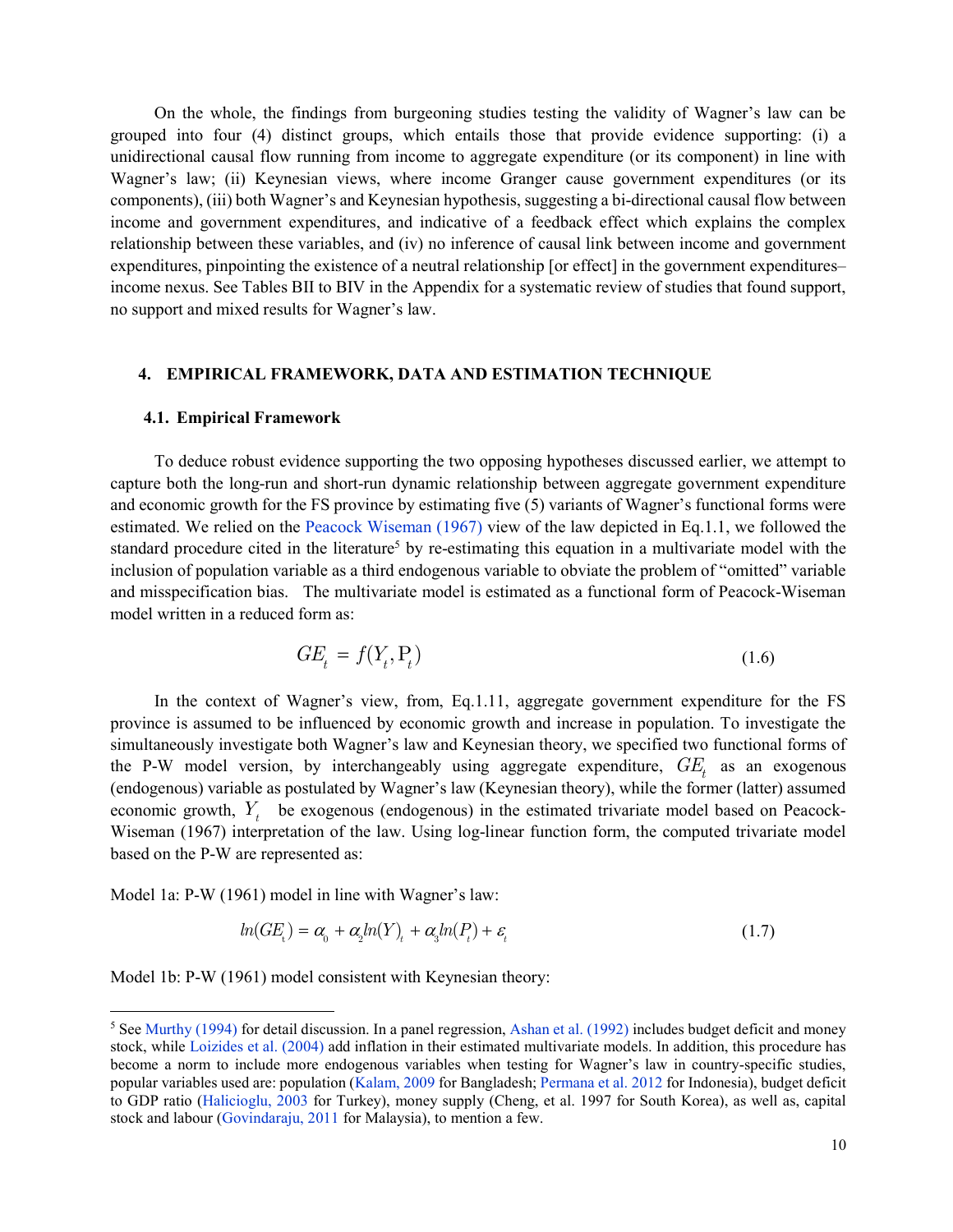$$
ln(Yt) = \alpha_0 + \alpha_2 ln(GE_t) + \alpha_3 ln(P_t) + \varepsilon_t
$$
\n(1.8)

Other alternative functional forms of Wagner's law follows Eq. 1.2 to 1.5, estimated as:

Model 2: Goffman (1968)

$$
ln(GE_t) = \alpha_0 + \alpha_2 ln\left(\frac{Y_t}{P_t}\right) + \varepsilon_t
$$
\n(1.9)

Model 3: Musgrave (1969)

$$
ln\left(\frac{GE_t}{Y_t}\right) = \alpha_0 + \alpha_2 ln\left(\frac{Y_t}{P_t}\right) + \varepsilon_t
$$
\n(1.10)

Model 4: Gupta (1967)

$$
ln\left(\frac{GE_t}{P_t}\right) = \alpha_0 + \alpha_2 ln\left(\frac{Y_t}{P_t}\right) + \varepsilon_t
$$
\n(1.11)

Model 5: Mann (1980) – a modified version of Peacock-Wiseman model.

$$
ln\left(\frac{GE_t}{Y_t}\right) = \alpha_0 + \alpha_2 ln(Y_t) + \varepsilon_t
$$
\n(1.12)

From Eqs. 1.7 to 1.12,  $\ln$  denotes natural logarithm, and  $\epsilon_{_t}$  are serially uncorrelated error terms with  $N(0, \sigma)$  properties, and t is the time index. By interpretation, although Wagner's law posits a long-run relation between total government expenditure (government expenditure per capita and share of government expenditure in economic growth) and real GDP (real per capita GDP), Wagner law only holds if the following conditions are satisfied: (i) real income elasticity coefficients is greater than unity (i.e.  $\alpha_{2} > 1$ ) for non-ratio versions (Eqs.1.7 and 1.9), greater than zero (i.e.  $\alpha_{2} > 0$ ) for ratio versions (Eqs. 1.10 to 1.12); (ii) a causal flow from real economic growth (income) to aggregate government expenditure, (iii) variables should be stationary and (iv) error terms must be uncorrelated and homoscedastic. Herenkson (1993) proposed the last two conditions due to critique of spurious regression (Granger and Newbold, 1974) resulting from the well-known unit-root problem because they failed to establish the stationarity properties of the data used in earlier studies prior 1990 testing the validity of Wagner's law, (e.g. see, Landau, 1983,1986; Barro, 1986). Arguably, inferences from these earlier studies could be considered erroneous.

Additionally, the negligence of these studies to establish the causative relations (for example, unidirectional, bi-directional or neutral) between national income and aggregate expenditure (or different expenditure components) utilised rendered the inferred conclusions on the competing theories inaccurate purely based on plausible unidentified feedback macro relations between used variables (Rao, 1989; Hutton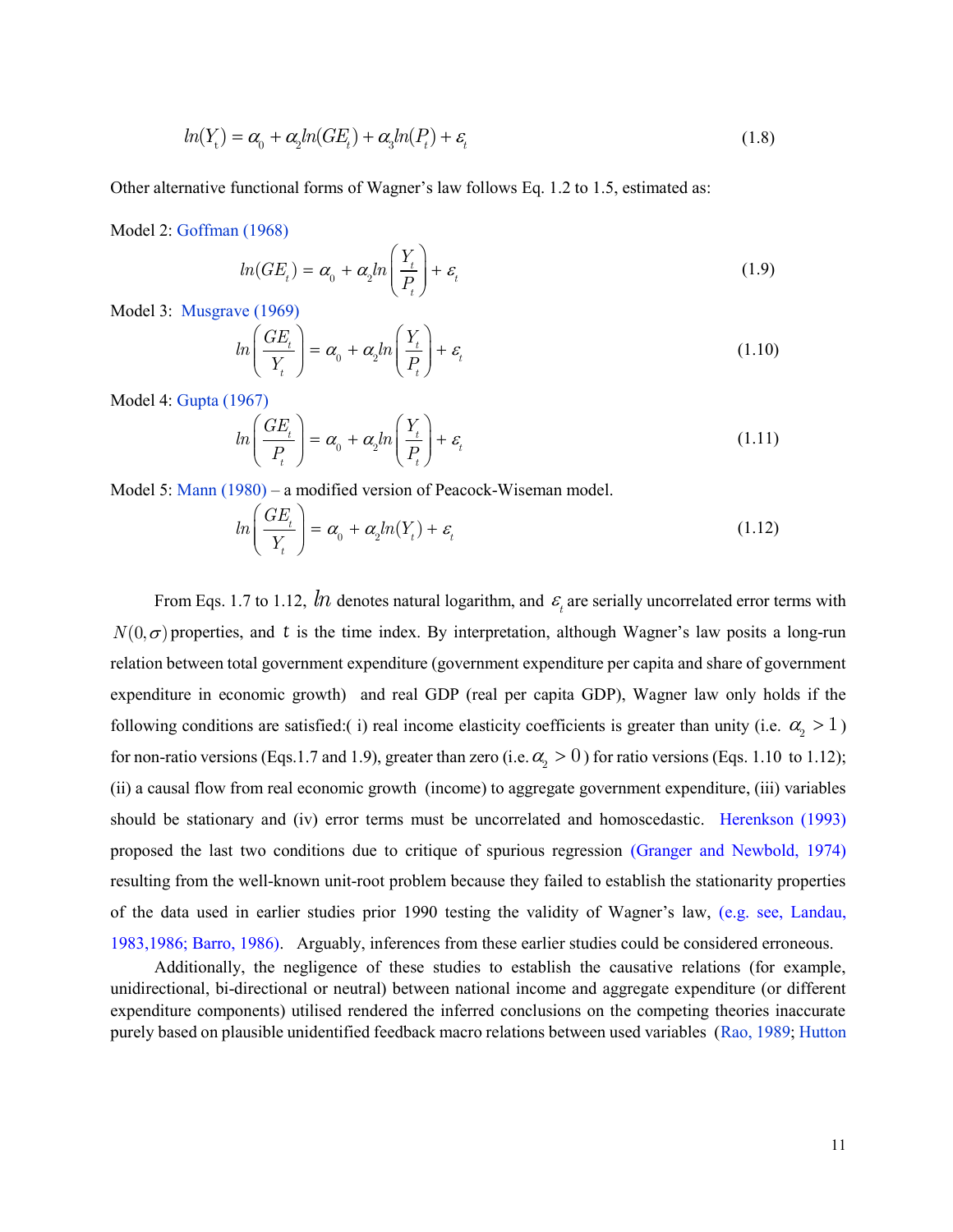and Holmes, 1993) 6 . Among the few studies for South Africa investigating Wagner's law have used Gupta Model (see Ziramba, 2008), Peacock-Wiseman model (Menyah and Wolde-Rufael, 2012); Odhiambo (2015) used an augmented version of Goffman (1968) in a trivariate model by including unemployment rate as the third endogenous variable. Other multivariate studies on South Africa have used other variables in the context of Peacock-Wisemnan's functional form, for instance, Gadinabokao and Daw (2013) include gross capital formation, but Chipaumire (2013) added money stock and real investment.

#### 4.2. Data.

 $\overline{\phantom{a}}$ 

The intergovernmental fiscal framework (IGFR) in South Africa for disbursement of national revenue to other sub-national government spheres (i.e. province and municipalities) was fully established in 2000/2001 financial cycle, thus, the limited historical data on provincial government expenditures is insufficient to achieve our empirical aim. To circumvent the issue of data paucity and spurious regression associated with loss of degrees of freedom, we employed interpolation technique to convert available annual data on regional GDP (1999–2015), provincial government expenditure (2000 – 2015) and population (2000- 2015) into quarterly data spanning the periods of 2001:Q4 to 2014:Q4.

The regional GDP is measured at constant (2010=100) prices. Nominal variables of regional GDP and provincial total government expenditure are deflated by the consumer price index  $(2012=100)$  to obtain real variables. The series of real GDP is seasonally adjusted using ARIMA-12 model. The time-series data on the regional GDP, consumer price index (CPI) and population were retrieved from Statistics South Africa (Stats SA) at http://www.statssa.gov.za/. Data on the provincial government expenditures is extracted by Budget Management Directorate in the Free State Provincial Treasury (FSPT, available at http://www.dot.fs.gov.za/) from the In-Year-Monitoring (IYM) financial database.

The motivation behind the use of the population time-series as the third endogenous variable in our trivariate model is in two folds. First, in addition to minimizing misspecification bias and influence of 'omitted variables', this procedure is suitable to uncover a robust causative process in the aggregate government expenditure-real GDP nexus operating through a third channel. In this way, a bi-directional causality can be considered as a 'strong causal relationship' which confirms the dynamic and complex links in the studied nexus, while a unidirectional causal flow is referred to as 'a causal relationship'. Second, the original view of Wagner's law premised on countries going through industrialization (or economic development phase) consisting of a 'rich progressive society' due to urbanization. Simply put, demographic factors such as population is an influential determinant of government expenditure (Kormedi and Meguire, 1985; Alm and Embaye, 2011), but yet to receive adequate empirical attention (Durevall and Henrekson 2010).

Intuitively, as the economy grows, an increase in per capita income usually leads to a population shift from the province towards urban areas, which in turn, increase aggregate demand for infrastructure-related public goods (e.g. water supply, sewerage, electricity, road network, hospitals, schools, and so on). Lastly, a large proportion of working-age population generally accelerates economic growth, while a population with a significant proportion of young and elderly dependents not only influence growth negatively but increases social spending (Garba et al. 2013). Likewise, the combined effect of rapid population growth and urbanisation can result in a permanent and significant increase in government expenditure on health and education (David and Velenchik, 1992).

<sup>&</sup>lt;sup>6</sup> Rao (1989) made the earliest attempt to empirically investigate the findings of Landau (1986) and Barro (1986); he concludes that the evidence from these studies are imprecise since the direction and the nature of causal flow between used variables are not determined.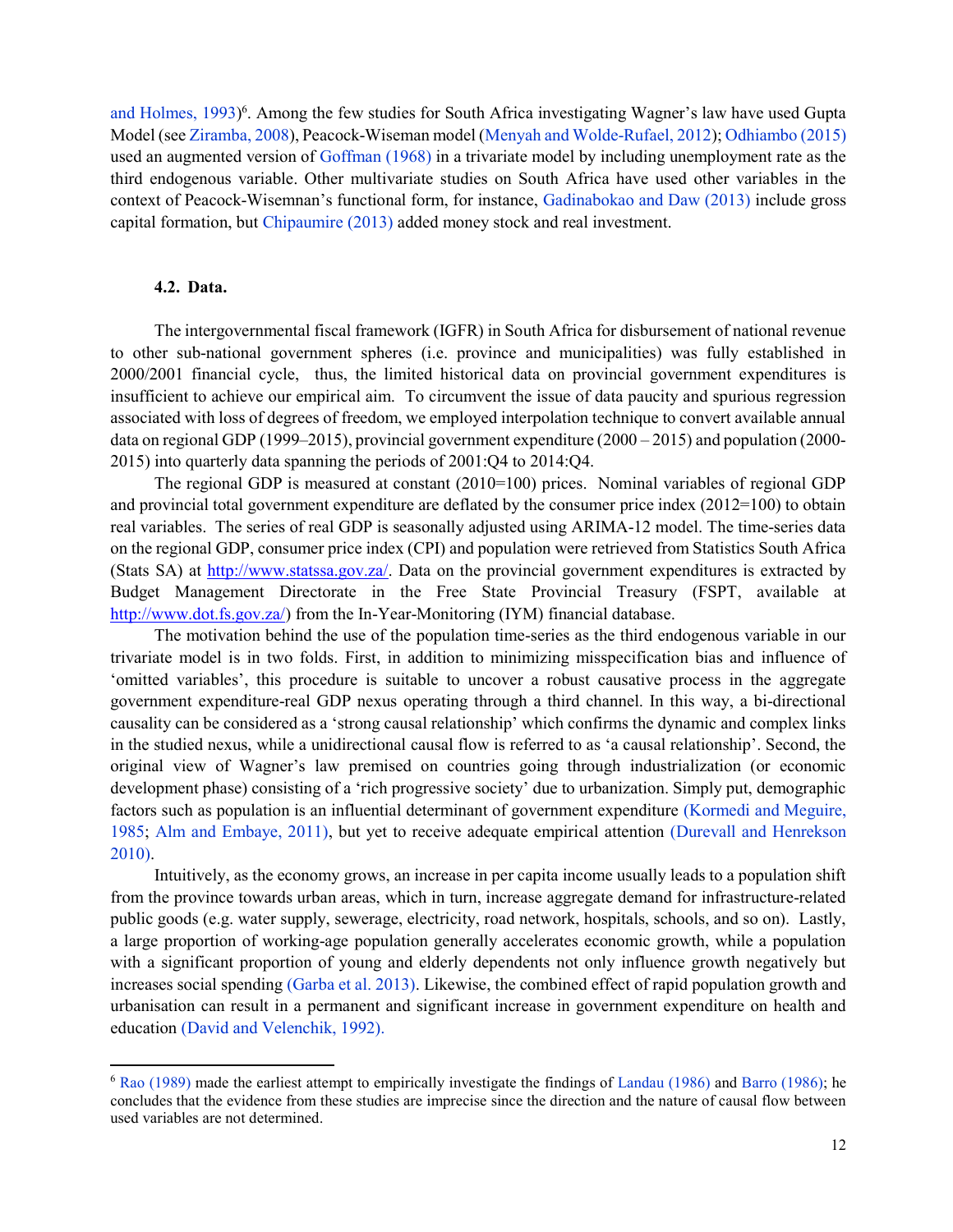#### 4.3. Application of Econometric Techniques.

To empirically investigative the long-run relationship and temporal links among the variable of interest, we specified all five Wagner's functional forms using the novel econometric technique of new autoregressive distributed lag (ARDL or bound test) model developed by Pesaran et al. (2001).

The rationale for employing the ARDL model to establish the long-run relationship among variables compared to other co-integration tests are as follows. First, compared to other conventional multivariate cointegration tests, the ARDL procedure yields a far more superior inference when using a finite sample or small sample data sizes (Narayan, 2005) as is the case in this study unlike the Engle-Granger (1987) approach, which suffers from considerable small sample bias (Mah, 2000). Second, the ARDL avoids the econometric burden of pre-testing for unit-roots and establishing the order of integration of variables as  $I(0)$  and  $I(1)$ associated with standard co-integration analysis. ARDL is applicable irrespective of whether the underlying explanatory variables are integrated of order zero  $(I(0))$  or one  $(I(1))$  (Pesaran et al., 2001). Second, endogeneity problems and inability to test hypotheses on the estimated coefficients in the long run associated with the Engle–Granger (1987) method are avoided. With the bound testing, the procedure is possible when the explanatory variables are endogenous and sufficiently to simultaneously correct for residual serial correlation. Third, ARDL has better statistical properties because it does not push the short-run dynamics into the residual term as in the Engle-Granger (1987) technique (Pattichis, 1999). Fourth, both the long-run and short-run parameters can be simultaneously estimated by the model. Nonetheless, it has been pointed out that this procedure is inappropriate when the endogenous variable are  $I(2)$  series. In this case, the model will fail. Finally, our predilection to use the ARDL is further motivated by the argument of Rao (1986:276) asserting that, in the presence of contemporaneous variables, the inclusion of more lagged variables in a system, can cause the number of bi-directional relationships to drop quickly, in effect, reduce the ambiguous results supporting bi-directional causality.

For this study, the ARDL model estimated for the five Wagner's function forms in Eqs 1.7 to 1.12 are as follows:

Model 1a: 
$$
\Delta GE_t = \alpha_0 + \sum_{i=1}^l \alpha_i \Delta G_{t-1} + \sum_{i=0}^l \alpha_{2i} \Delta Y_{t-i} + \sum_{i=0}^l \alpha_{3i} \Delta P_{t-i} + \delta_1 ECT_{t-1} + \varepsilon_{1t}
$$
(1.13)

Model 1b: 
$$
\Delta Y_{t} = \alpha_{0} + \sum_{i=1}^{l} \alpha_{i} \Delta Y_{t-1} + \sum_{i=0}^{l} \alpha_{2i} \Delta G E_{t-i} + \sum_{i=0}^{l} \alpha_{3i} \Delta P_{t-i} + \delta_{2} E C T_{t-1} + \varepsilon_{2t}
$$
(1.14)

$$
\text{Model 2:} \qquad \Delta G E_t = \alpha_0 + \sum_{i=1}^l \alpha_i \Delta G E_{t-1} + \sum_{i=0}^l \alpha_{2i} \Delta \left(\frac{Y}{P}\right)_{t-i} + \delta_3 E C T_{t-1} + \varepsilon_{3t} \qquad (1.15)
$$

$$
\text{Model 3:} \qquad \Delta \left( \frac{GE}{Y} \right)_t = \alpha_0 + \sum_{i=1}^l \alpha_i \Delta \left( \frac{GE}{Y} \right)_{t-1} + \sum_{i=0}^l \alpha_{2i} \Delta \left( \frac{Y}{P} \right)_{t-i} + \delta_t ECT_{t-1} + \varepsilon_{4t} \qquad (1.16)
$$

$$
\text{Model 4:} \qquad \Delta \left( \frac{GE}{P} \right)_t = \alpha_0 + \sum_{i=1}^l \alpha_i \Delta \left( \frac{GE}{P} \right)_{t-1} + \sum_{i=0}^l \alpha_{2i} \Delta \left( \frac{Y}{P} \right)_{t-i} + \delta_{\bar{b}} ECT_{t-1} + \varepsilon_{\bar{b}t} \qquad (1.17)
$$

$$
\text{Model 5:} \qquad \Delta \left( \frac{GE}{Y} \right)_t = \alpha_0 + \sum_{i=1}^l \alpha_i \Delta \left( \frac{GE}{Y} \right)_{t-1} + \sum_{i=0}^l \alpha_{2i} \Delta Y_{t-i} + \delta_6 ECT_{t-1} + \varepsilon_{6t} \qquad (1.18)
$$

From Eqs. 1.13 to 1.18, the subscript,  $l$  denotes the lag length,  $\Delta GE_t$  and  $\Delta Y_t$ ,  $\Delta P_t$  are the first differences of logarithms of  $G_t$ ,  $Y_t$  and  $P_t$  respectively.  $ECT_{t-1}$  is the lagged error-correction term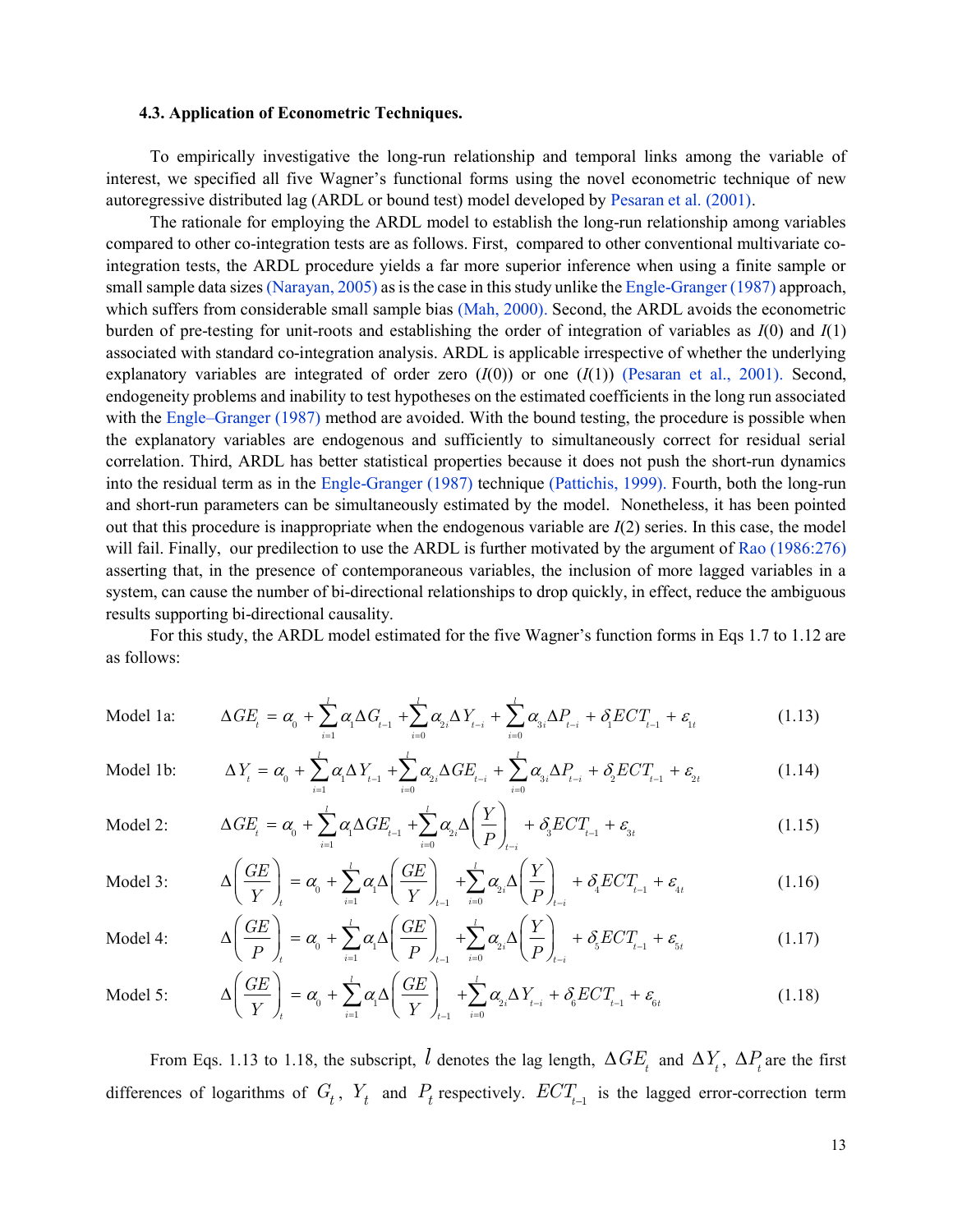obtained from the long-run equations 1.7 to 1.12, and the  $\delta_1$ ,  $\delta_2$ ...  $\delta_6$  are corresponding adjustment coefficients in the short-run. The significance of the F-statistic on explanatory variables will determine the direction of short-run causality, while the long-run causal effect will be shown by the *t*-statistic on the coefficient of  $ECT_{t-1}$  if only there is co-integration between government expenditure and real GDP. In the case of no long-run cointegrating relationship between these variables, equations (1.13 to 1.18) will be estimated without the error-correction term and only the direction of the short-run causality will be determined.

Note that, in contrast to the traditional Granger causality method, the ARDL as an unrestricted error correction based causality test allows for the inclusion of the lagged error-correction term (ECT) mainly to reintroduce any long-run information lost through differencing into the system in a statistically acceptable procedure (Menyah et al., 2012:203). In the spirit of Granger and Newbold, (1974) long-run equilibrium can be established in Eqs. 1.13 to 1.18, only if a cointegration system exists, while the short-run behaviour of the variables can then be modelled using an error-correction procedure, which allows for both short-run dynamic behaviour and an error correction term to maintain the long-run equilibrium (Hendry, 1986).

Therefore, to determine the existence of co-integration in the system, Pesaran et al. (2001) compute two sets of critical values are provided given significance level: one which is appropriate when all variables are  $I(0)$  and the other is for all variables that are  $I(1)$ , thus covering all the possible classifications of the series into  $I(0)$ ,  $I(1)$  or mutually cointegrated. Notably, the asymptotic distribution of the *F*-statistic is nonstandard under the null hypothesis of no cointegration relationship between the examined variables, without recourse to whether the underlying explanatory variables are purely  $I(0)$  or  $I(1)$ . The null hypothesis

of the cointegration  $\left[ H_0 : \theta_1 = \theta_2 = \theta_3 = 0 \right]$  is tested against the alternative hypothesis of  $H_0: \theta_1 \neq \theta_2 \neq \theta_3 \neq 0$ . In this case, if the computed *F*-statistic exceeds the upper critical bounds value, a

conclusive inference of cointegration can be made without the knowing the order of integration of the variables, in this case, the null hypothesis is rejected. If the F-statistic is below the lower critical bounds value, it implies no cointegration. Lastly, if the F-statistic falls into the bounds, then the test becomes inconclusive, in this case, the order of integration for the underlying explanatory variables must be known before any conclusion can be drawn.

From Eqs. 1.13 to 1.18 testing Wagner's law, the significance of the first differenced variables provides evidence on the direction of the short-run causation while the *t-statistics* on the one period lagged ECT term denotes long-run causation. Equally, a negative and statistically significant ECT term is an indication of causal flow from all right-hand variables to the corresponding left-hand side variables (Tasserven, 2011:313). Inference satisfying these provide further evidence and confirmation of the long-run and dynamic short-run relationships between the variables. In all other cases, where evidence of no cointegrated prevails, the intertemporal causality will be examined by estimating Equations Eqs. 1.13 to 1.18 without the ECT term. Noticeably, for our application, the asymptotic non-standard F-statistic under the null hypothesis is derived from bootstrapped critical values computed for small samples by Narayan et al (2005) based on the critical values for large samples provided by Pesaran et al. (2001).

In what follows, we proceed to test the direction of causality between selected variables using a more robust causality test developed by Toda and Yamamoto (1995). The Toda-Yamamoto non-Granger causality test utilises a modified Wald statistic (MWALD) for the restrictions on the parameters of an 'augmented' vector autoregressive, VAR ( $k$ ) model, where  $k$  is the lag length in the system. The MWALD statistic has an asymptotic chi-square distribution when a VAR  $(k + d_{\text{max}})$  is estimated. This procedure is superior to ordinary Granger causality tests because it ignores any possible non-stationarity or cointegration between the series outlined in Section 3 when testing for causality (Wolde-Rufael, 2005:896). Causality inference from Toda-Yamamoto non-Granger causality test is valid regardless of whether a series is  $I(0)$ ,  $I(1)$  or  $I(2)$ , noncointegrated or cointegrated of any arbitrary order. Typically, Granger causality test is susceptible to erroneous inference as noted by Ansari et al. (1997), and suffers from nuisance parameter dependency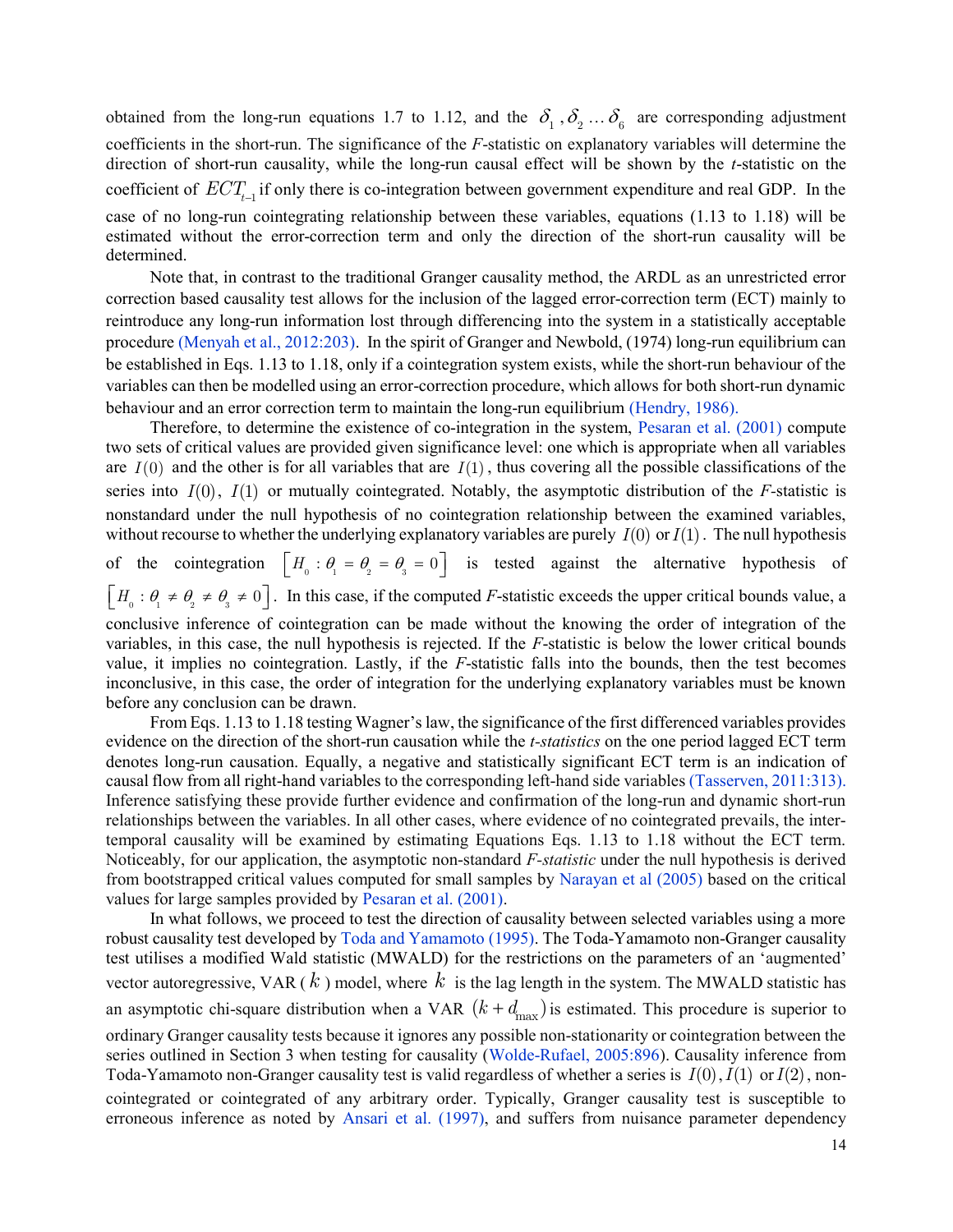asymptotically in some cases producing unreliable results (Babatunde, 2011).

In this approach, Toda and Yamamoto (1995) proposed an 'augmented' vector autoregressive (VAR) model in the levels of the variables (rather than the first differences, as the case with Granger causality tests) thereby minimising the risks associated with the possibility of wrongly identifying the order of integration of the series. In this approach, a standard VAR is artificially augmented to determine the maximal order of integration  $d_{\text{max}}$  (where  $d_{\text{max}}$  is the maximal order of integration suspected to exist in the system), which is expected to be present in the model. Thereafter, VAR (k) is estimated in levels with a total of  $(k + d_{\text{max}})$ lags. Once this is done, the coefficients of the last lagged  $d_{\text{max}}$  vector are ignored (e.g., see Zapata and Rambaldi, 1997). According to Toda and Yamamoto (1995), for  $d = 1$ , the lag selection procedure is always valid, at least asymptotically,  $k \ge 1 = d$  If  $d = 2$ , then the procedure is valid unless  $k = 1$ . Toda and Yamamoto have proven that the modified Wald-statistic is valid regardless of whether a series is  $I(0)$ ,  $I(1)$ or  $I(2)$  non-cointegrated or cointegrated of arbitrary order. The Wald-statistic is asymptotically distributed as a chi-square  $(\chi^2)$ , with degrees of freedom equal to the number of 'zero restrictions', irrespective of the integrated order  $\{I(0) \text{ or } I(1)\}$ , nonintegrated or cointegrated of arbitrary order. All in all, the use of the Toda and Yamamoto (1995) approach allows the usual test statistic for Granger causality retains the standard asymptotic distribution to obtain a robust inference. To undertake Toda and Yamamoto (1995) version of the Granger non-causality test, we represent the government expenditure-real GDP models in the following VAR system:

Model 1a:

$$
\ln G E_t = \alpha_0 + \sum_{i=1}^{k+d_{\text{max}}} \alpha_i \ln G E_{t-i} + \sum_{i=1}^{k+d_{\text{max}}} \alpha_i ln Y_{t-1} + \sum_{i=1}^{k+d_{\text{max}}} \alpha_i ln P + \sum_{i=1}^{k+d_{\text{max}}} \lambda_i \ln G E_{t-i} + \sum_{j=1}^{k+d_{\text{max}}} \lambda_j ln Y_{t-j} + \sum_{m=1}^{k+d_{\text{max}}} \lambda_m ln P_{t-m} + \varepsilon_{1t}
$$
\n(1.19)

Model 1b:

$$
\ln G E_t = \alpha_0 + \sum_{i=1}^{k+d_{\text{max}}} \alpha_i \ln G E_{t-i} + \sum_{i=1}^{k+d_{\text{max}}} \alpha_i ln Y_{t-1} + \sum_{i=1}^{k+d_{\text{max}}} \alpha_i ln P + \sum_{i=1}^{k+d_{\text{max}}} \lambda_i \ln G E_{t-i} + \sum_{j=1}^{k+d_{\text{max}}} \lambda_j ln Y_{t-j} + \sum_{m=1}^{k+d_{\text{max}}} \lambda_m ln P_{t-m} + \epsilon_{1t}
$$
\n(1.20)

Model 2:

$$
ln Y_{t} = \beta_{0} + \sum_{i=1}^{k+d_{\text{max}}} \beta_{i} ln Y_{t-i} + \sum_{i=1}^{k+d_{\text{max}}} \beta_{2} ln G E_{t-1} + \sum_{i=1}^{k+d_{\text{max}}} \alpha_{3} ln P + \sum_{i=1}^{k+d_{\text{max}}} \phi_{i} ln Y_{t-i} + \sum_{j=1}^{k+d_{\text{max}}} \phi_{2j} ln G E_{t-j} + \sum_{m=1}^{k+d_{\text{max}}} \phi_{3m} ln P_{t-m} + \varepsilon_{2t}
$$
\n(1.21)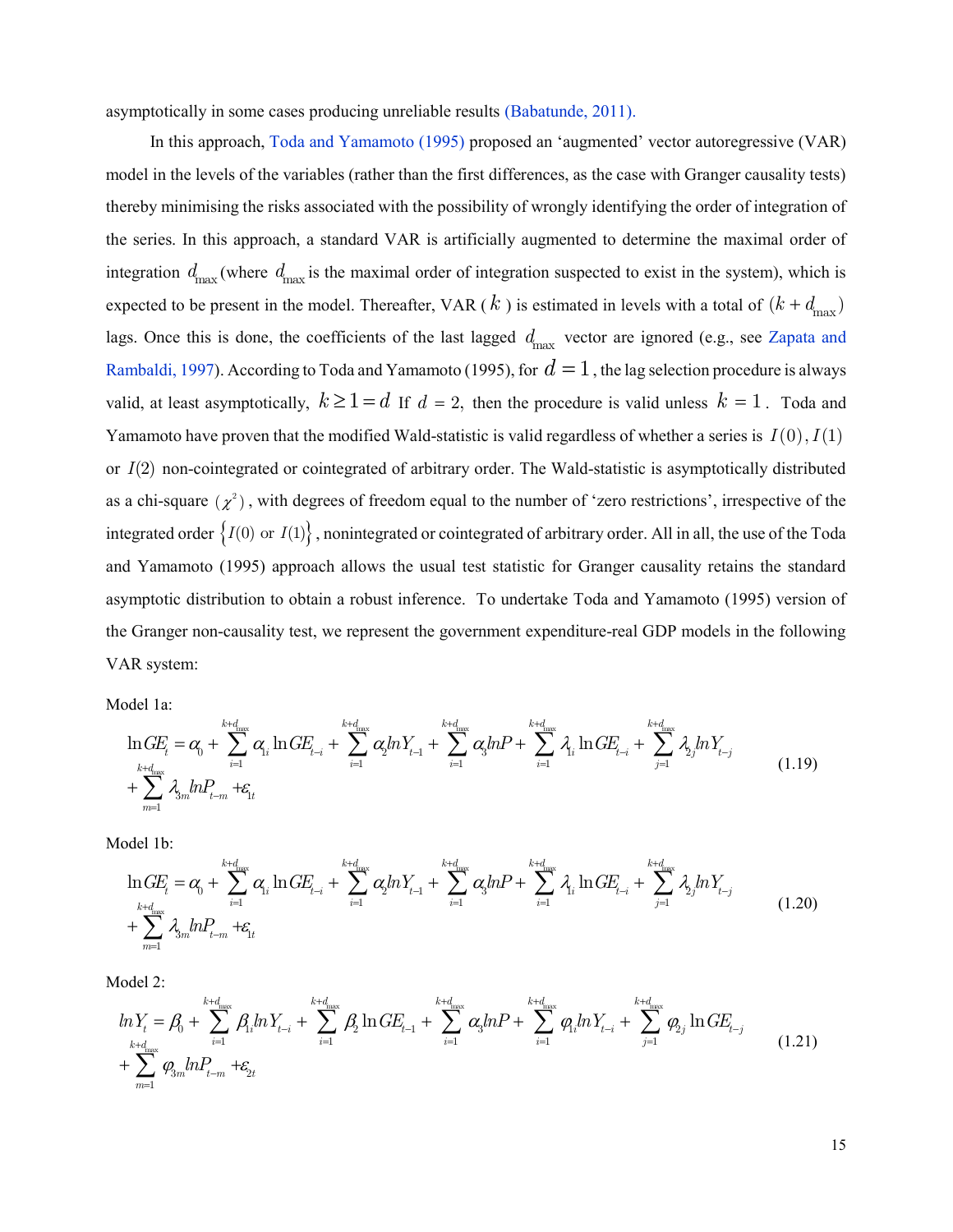Model 3:

$$
ln\left(\frac{GE}{Y}\right)_{t} = \alpha_{0} + \sum_{i=1}^{k+d_{\text{max}}} \alpha_{i} ln\left(\frac{GE}{Y}\right)_{t-i} + \sum_{i=1}^{k+d_{\text{max}}} \alpha_{2} ln\left(\frac{Y}{P}\right)_{t-1} + \sum_{i=1}^{k+d_{\text{max}}} \lambda_{i} ln\left(\frac{GE}{Y}\right)_{t-i} + \sum_{j=1}^{k+d_{\text{max}}} \lambda_{j} ln\left(\frac{Y}{P}\right)_{t-j} + \varepsilon_{4t} \quad (1.22)
$$

Model 4:

$$
ln\left(\frac{G}{P}\right)_{t} = \alpha_{0} + \sum_{i=1}^{k+d_{\text{max}}} \alpha_{i} ln\left(\frac{G}{P}\right)_{t-i} + \sum_{i=1}^{k+d_{\text{max}}} \alpha_{i} ln\left(\frac{Y}{P}\right)_{t-1} + \sum_{i=1}^{k+d_{\text{max}}} \lambda_{i} ln\left(\frac{G}{P}\right)_{t-i} + \sum_{j=1}^{k+d_{\text{max}}} \lambda_{j} ln\left(\frac{Y}{P}\right)_{t-j} + \varepsilon_{5t} \tag{1.23}
$$

Model 5:

$$
ln\left(\frac{G}{Y}\right)_{t} = \alpha_{0} + \sum_{i=1}^{k+d_{\text{max}}} \alpha_{i} ln\left(\frac{G}{Y}\right)_{t-i} + \sum_{i=1}^{k+d_{\text{max}}} \alpha_{i} ln Y_{t-1} + \sum_{i=1}^{k+d_{\text{max}}} \lambda_{i} ln\left(\frac{G}{Y}\right)_{t-i} + \sum_{j=1}^{k+d_{\text{max}}} \lambda_{j} ln Y_{t-j} + \varepsilon_{6t}
$$
(1.24)

From Eqs. 1.19 to 1.24,  $k$  is the optimal lag length and  $d_{\text{max}}$  is the maximum order of integration in the system. While  $\mathcal{E}_{1t}$ ,  $\mathcal{E}_{2t}$ ,  $\mathcal{E}_{3t}$ ,  $\mathcal{E}_{4t}$ ,  $\mathcal{E}_{5t}$ , and  $\mathcal{E}_{6t}$  are error terms that are assumed to be white noise. In our application, the optimal lag length  $(l)$  is determined using Akaike Information Criterion (AIC), Schwarz Criteria (SC), the modified LR test (LR), the Final prediction error (FPE) and the Hannan-Quin information criterion (HQ). In all cases, the optimal lag length of two  $\begin{bmatrix} l = 2 \end{bmatrix}$  is selected. With optimal lag lengths determined, the existing causative process can be easily identified, for example, in Eq. 1.19, Granger causality from: (i)  $Y_t$  to  $GE_t$  implies that:  $\lambda_2 \neq 0 \forall i$ , (ii)  $P_t$  to  $GE_t$  indicating that:  $\lambda_3 \neq 0 \forall i$ ; and (iii) both  $Y_t$ and  $P_t$  to  $GE_t$  (joint effect) implies that:  $\lambda_2 = \lambda_3 \neq 0 \forall i$ , and considering Eq. 1.20,  $GE_t$  Granger cause  $Y_t$ only if  $\varphi_2 \neq 0 \forall i$ , while causality runs from  $P_t$  to  $Y_t$  only if  $\varphi_3 \neq 0 \forall i$ , meanwhile both  $GE_t$  and  $P_t$  will jointly influence  $Y_t$  only if  $\varphi_2 = \varphi_3 \neq 0 \forall i$ . It is worth noting that, following Toda-Yamamoto procedure, the 'augmented' VAR $(k)$  models are computed using seemingly unrelated regression SUR (see Rambaldi and Doran 1996; Wold-Rufael 2008:276) even if there is no cointegration, as long as the order of integration of the process does not exceed the true lag length of the model (Toda and Yamamoto, 1995:225). Notably, irrefutable support for Wagner's law requires unidirectional causality from real GDP to government expenditure, which implies the rejection of null hypothesis,  $H_1$  of Granger causality running from exogenous variables (on the left-hand side) to explanatory variables on the right-hand side) of Eqs. 1.19 to 1.24, but accept the alternative hypothesis,  $H_{o}$  suggest causal flow in the opposite direction (from endogenous variables to the exogenous variable).

#### 5. EMPIRICAL RESULTS AND DISCUSSION

#### 5.1. Stationarity Test Results

Although our preferred ARDL chosen to validate co-integration between the selected variables provides reliable inference on long-run equilibrium and precludes pre-testing stationarity properties of time series, yet it is standard in the literature for recent studies on Wagner's law to identify the integration order of variables and test for unit roots (e.g. see, Herenkson, 1993; Oxley, 1994). To obviate spurious regression associated with non-stationary series, we use the more efficient univariate DF-GLS test for autoregressive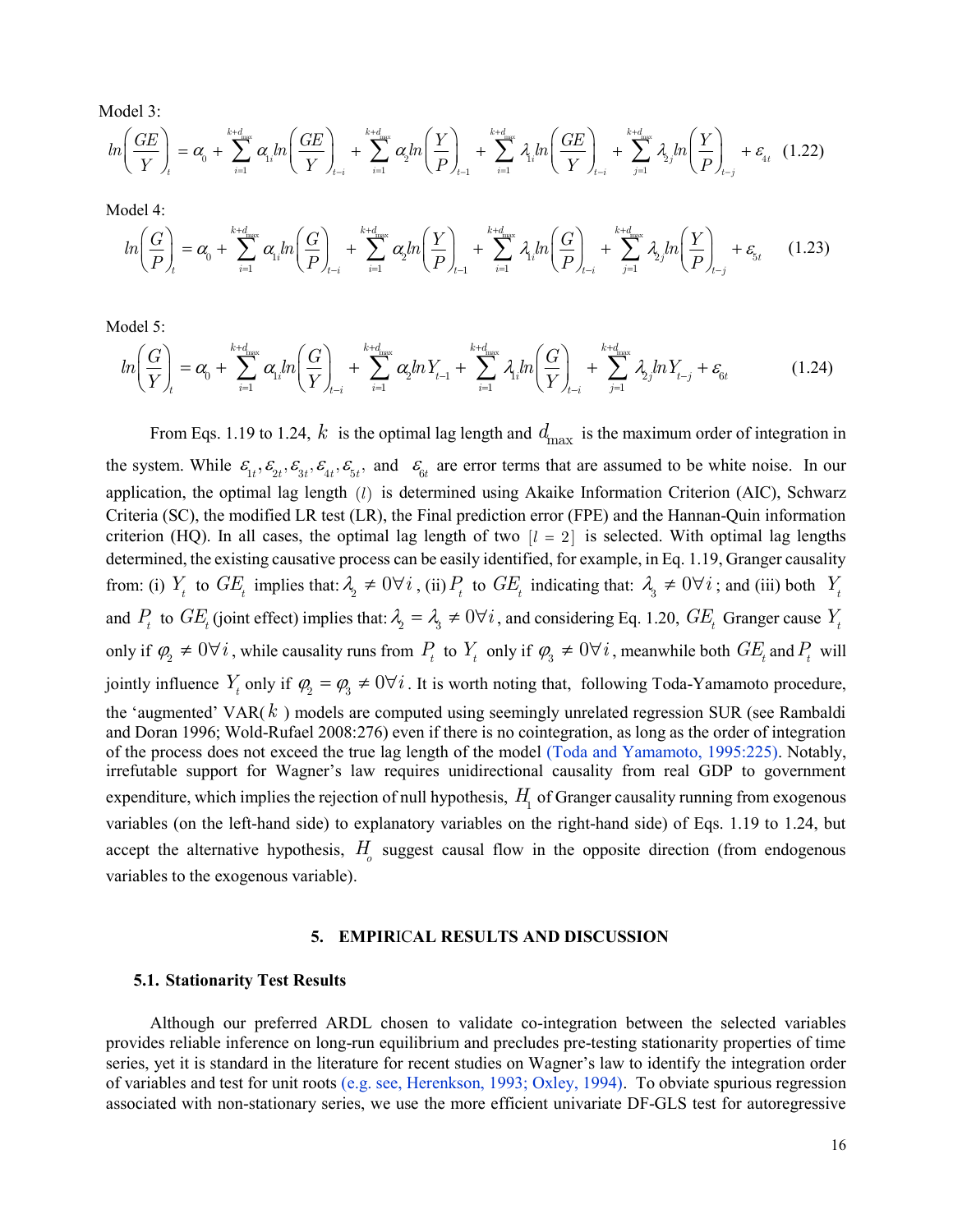unit root proposed by Elliot et al. (1996) and Phillip-Perron (1988) to test the stationarity properties of the interested variables.

The preferred unit root tests are superior to the traditional ADF test. The DF-GLS is an augmented version of traditional Dickey-Fuller (1979) t-test since it applies generalized least squares (GLS) to detrend time series before running the ADF test regression. Compared to ADF tests, the DF-GLS test has the best overall performance in terms of sample size and power. It has substantially improved power when an unknown mean or trend is present (Elliot et al. 1996), while the ADF test suffers from low power. Whereas, the PP test is an extension of the Dickey-Fuller test, which corrects for autocorrelation and is more robust in the case of weakly autocorrelated and heteroscedastic regression residuals. Also, it is more powerful than the ADF test for aggregate data. The stationarity test results for all the selected variables are reported in Table 1 in the Appendix. All variables are stationary in  $I(1)$ , i.e. integrated order of one at 5% significance level.

We also applied the Breusch-Godfrey LM test and ARCH LM tests to assess the homoscedastic and uncorrelated properties of the residuals, while the Jacque-Bera (JB) test is used to test the normality of the residuals. Our results show that the residuals are uncorrelated, homoscedastic and normally distributed at a 5% significance level, reported in Tables 2 and 3 in the Appendix. Next, the parameter constancy (i.e. stability) of the estimated parsimonious models is investigated employing the Cumulative Sum (CUSUM) and Cumulative Sum of Squares (CUSUMSQ) of recursive residuals prescribed by Brown et al. (1975). The CUSUM plots are illustrated in Figure 3 in the Appendix, indicating that the test statistic was within the 5% significant level suggesting the absence of any significant structural instability.

#### 5.2. Co-integration Test Results

Having established the stationarity properties of the time series, the next question is to ask whether there are some possible long-run and short-run relationship between real government expenditure, real GDP and population for the FS province from the estimated models. To specify a parsimonious ARDL model, we employ Hendry (1986) general-to-specific procedure. All estimated ARDL models in this fashion are subjected to diagnostic tests to assess the univariate properties of the residuals of the models to ensure that these error terms are homoscedastic and uncorrelated prior testing for cointegration as pre-requisite conditions to be satisfied discussed in Section 4.

In what follows, we proceed to identify the long-run relationship and inter-temporal causal links between the aggregate government expenditures (including other measuring units such as, per capita expenditures and share of government expenditure in income), real GDP ( including other measures such as, per capita income) and population in the trivariate models 1a and 1b, presented in Eqs1.13 to 1.18. The results are presented in Table 2. In all cases, the F-statistics on the joint significance of the lagged levels of variables exceeds the 5% upper bound critical value, except in model 1b where F-statistics exceeds 1%, but, the result is inconclusive in model 5. Generally speaking, the results of the ARDL suggests the existence of a long-run relationship in the estimated models.

Since the results in Table 2 supports the existence of cointegration, the evidence of a long-run equilibrium is inferred by the inclusion of the ECT term in parsimonious ARDL models as estimated in Eqs. 1.13 to 1.18. Results presented in Table 3 shows the expected statistically significant negative ECT only in the constructed trivariate P-W model. This result is consistent with Wagner's law, which is strongly confirmed the significant  $t$ - statistics test developed by Pesaran et al. (2001). By implication of this finding are two folds. First, in response to any external shock(s) introduced into the system or the provincial economy, there is a slow revision to long-run equilibrium (steady-state) of about 43%. Second, the long-run causality flows from both real GDP (and population) to aggregate government expenditures.

Likewise, note that even though a long-run relationship is observed in the bivariate model 2 compared to the evidence of no cointegration in models 3, 4 and 5. The long-run causal flow from aggregate government expenditure to real GDP per capita is rejected based on the coefficient of the ECT term, which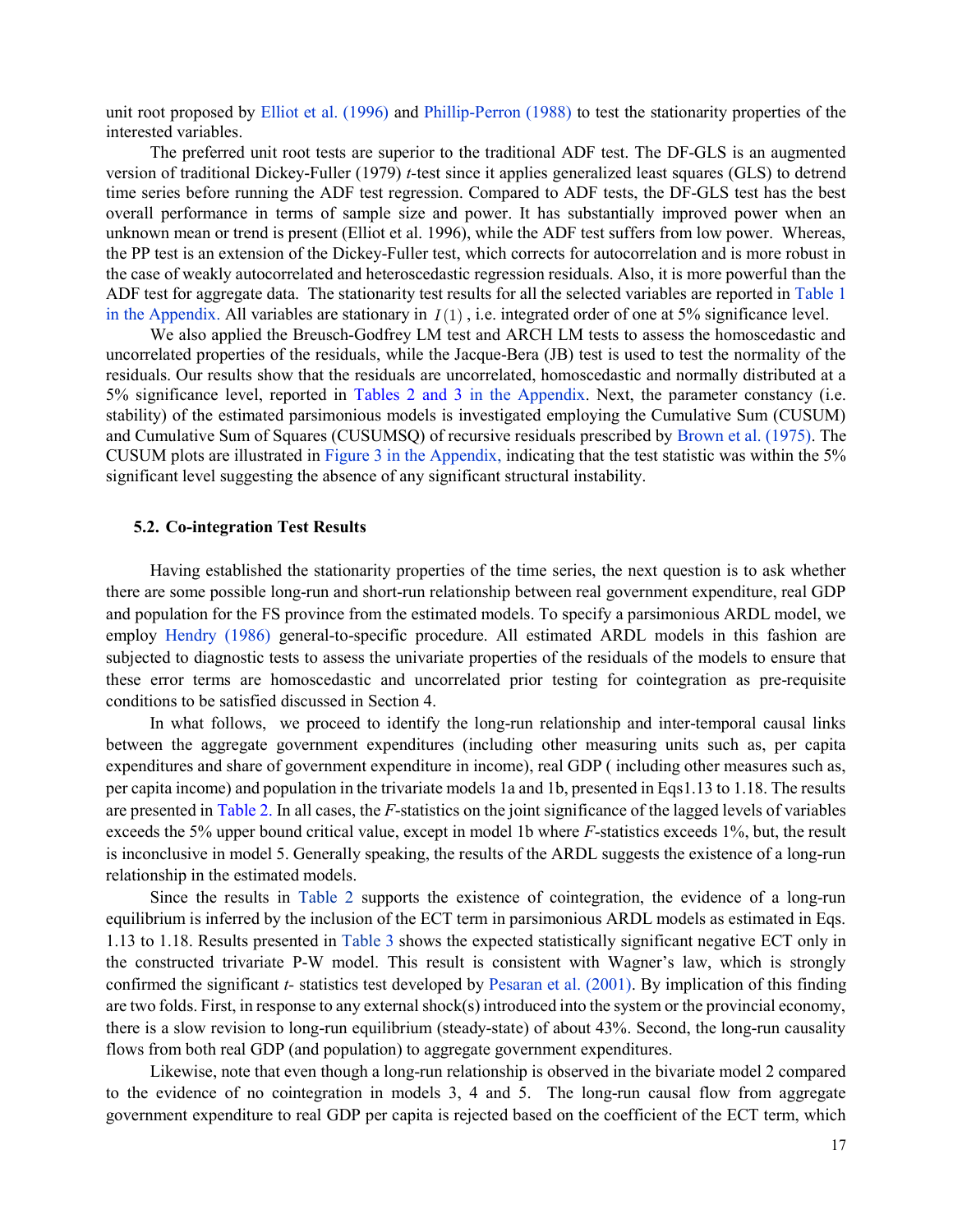is positive and statistically significant. A similar finding is reported by Gadinabokao et al. (2013) for South Africa. On a technicality, this inference implies that, in the presence of external shocks, the divergence between aggregate government expenditure and per capita income growth will persist, but the subsequent increase in aggregate expenditure will induce a positive influence on real GDP per capita growth. Also, evidence of no long-run causality is inferred in model 2.

#### 5.3.Causality Test Results

To use the Toda-Yamamoto non-Granger Causality (Wald) test to identify the underlying causative flow in the short-run in our parsimonious ARDL model. Being cautious not to overfit the 'augmented' VAR  $(k)$  models in Eqs. 1.19 to 1.24, the optimal lag length  $(l)$  was determined using Akaike Information Criterion (AIC), Schwarz Criteria (SC), the modified LR test (LR), the Final prediction error (FPE) and the Hannan-Quin information criterion (HQ). Subsequent results suggest optimal lag length is two  $|l = 2|$ .

The results of the Toda-Yamamoto non-Granger Causality Wald test are reported in Table 4. The causality results reported in Table 4 suggests that the null hypothesis of no Granger causality can be in rejected in both directions in model 1a, implying a bi-directional causality running between real government expenditure and real GDP in the short-run. Also, an inference of uni-directionality running from population to both real government expenditure and real GDP in the short-run is evident in model 1a. In other models 2 to 5, we find no evidence of supporting short-run causal flow in other models.

To this end, our empirical findings on long-run and short-run relationships between the government expenditure and real GDP for the Free State province is consistent with those reported in the studies of Ziramba (2008), Alimi (2014) and Odhiambo (2015) for South Africa, but at odds with the findings of Menyah et al. (2012) for South Africa. In part, the evidence of no causality found in models 2 to 5 aligns with the findings of Ansari et al. (1997) for South Africa.

### 5.4. Long-run Income elasticities and Voracity effect results.

To augment our empirical analysis, we estimated both short and long-run elasticities of real government expenditure to real GDP for the FS province. This practical exercise is congruent with the central idea of Wagner's law that income elasticity relative to government expenditures should be greater than unity since the latter rises faster than income growth. Using the specified parsimonious ARDL models, to obtain both long-run and short-run income elasticity estimates, we normalised the coefficients aggregate government expenditure relative to all lagged endogenous variables. Obtained results reveal that a real GDP elasticity ranging from 0.99 to 1.2, implying that a 1% increase in real GDP leads to a 0.99 to 1.2% increase in real government expenditure. This empirical evidence, therefore, shows that provincial government expenditure rises faster than the increase in (regional) income, which is consistent with Wagner's law in the case of South Africa province.

In the extant Africa literature, our results are consistent with Menyah et al. (2012) reported a long-run income elasticity ranging from 1.12 to 1.57 for South Africa in the Peacock-Wiseman (1961) model, as well as, Menyah et al. (2013) based on the obtained income elasticity ranging from 1.73 to 1.79 for Ethiopia in the long-run using annual data spanning 1950 -2007. Our findings align with those reported in international literature. For example, Akitoby et al. (2006) found a long-run income elasticity ranging from 1.28 to 2.7 in a panel dataset for 51 developing countries, while Kumar (2009) used five functional forms of Wagner's law same as this study, and found a long-run income elasticity between 0.75 and 1.16 in a panel of five Asian countries.

While, Lamartina et al. (2010) observed a long-run income elasticity exceeding unity for 23 OECD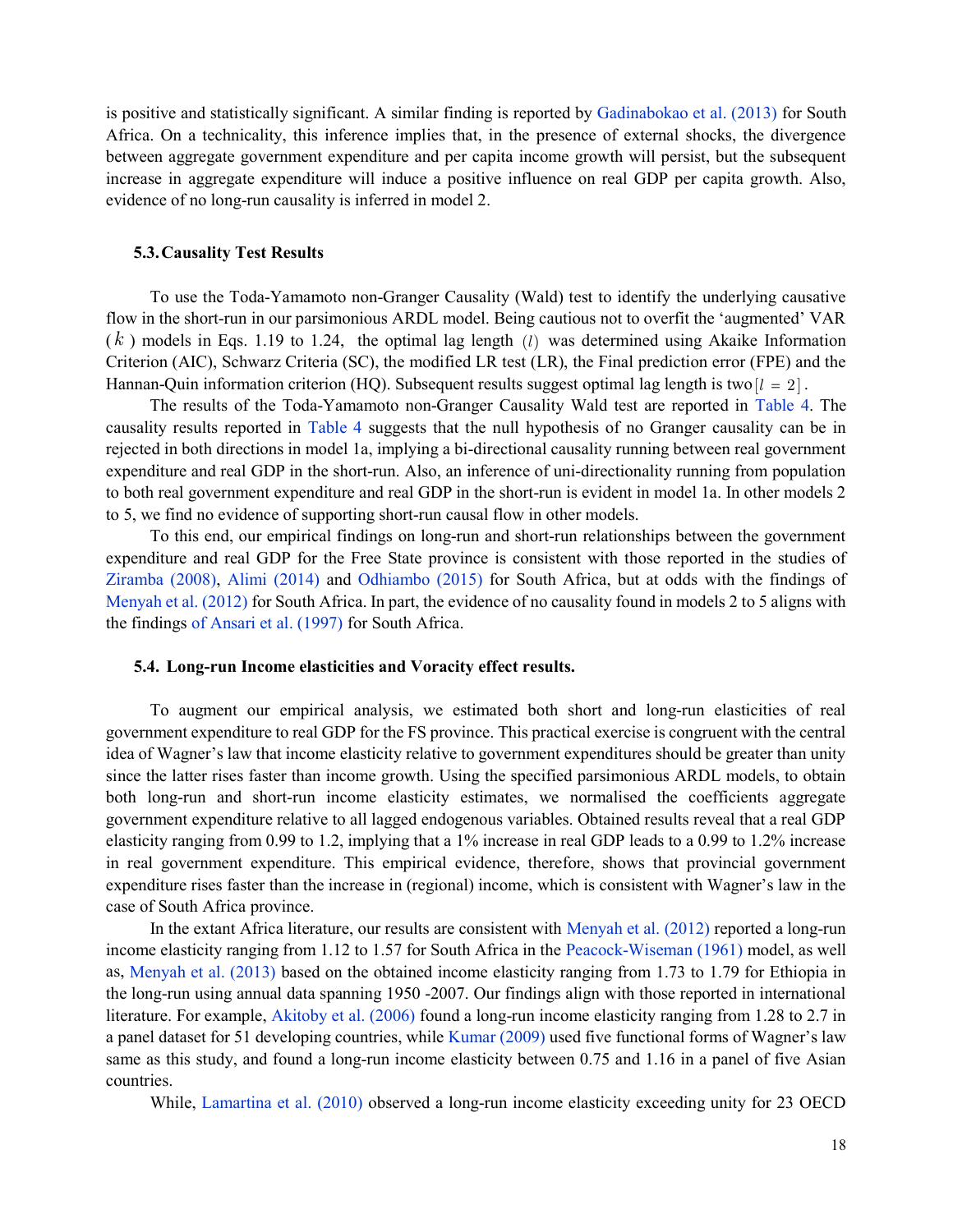countries in a panel dataset covering 1970 to 2006, Tasseven (2011) reported an income elasticity of 0.54 for Turkey from non-ratio versions of Wagner's functional form. For New Zealand, Kumar (2012) found income elasticity ranging from 0.56 to 0.84 in per capita income relative to the share of government expenditure in income over the period studied (1960-2007), whereas, a recent study by Atasoy (2016) for China over the period 1982 to 2011, reveals a long-run income elasticity between 1.32 to 1.38 for China. For similar findings on income elasticity, see, for example, Ashan et al. (1996) for Canada, Islam (2001) for the United States, Kolluri et al. (2000) for G7 countries and Arpaia et al. (2008) for OECD countries.

To conclude, we considered the widely accepted notion of voracity effect and cyclical ratcheting in studies focusing on the influence of external shocks on government expenditure in public finance. Voracity effect is referred to the impact of an (external) positive shock to income-generating a more than proportional increase in public spending, even when this shock is transitory, whereas, cyclical ratcheting refers to the tendency for the government spending-to-GDP ratio to rise during recessions and to be only partially reduced during expansions (Akitoby, 2006:990).

Finally, following Akitoby (2006), we attempt to find out whether 'voracity effect' is relevant to aggregate expenditure growth at the provincial level. Specifically, obtained results suggest a short-run elasticity of total government expenditure ranging between 0.49 to 2.12% in response to a given shock to real GDP in FS province. This positive and statistically significant elasticity coefficient, which is greater than unity implying that, in response to a given shock to real GDP, aggregate government expenditure will increase more in percentage terms. This inference is consistent with Akitoby (2006), and, corroborate the reported findings by Alm et al. (2010) for South Africa, where empirical results assert that external shocks have a significantly positive effect on per capita government expenditure, therefore, external shocks play an important role in explaining the dynamic of growth in government expenditure at the national level.

#### 6. POLICY IMPLICATION OF EMPIRICAL FINDINGS AND RECOMMENDATION

All the empirical evidence in this study substantiate the preliminary analysis on the trend of growth in government expenditure, economic growth and government revenue of the Free State province, which reveals a rapidly growing expenditure relative to government revenue and economic activity level. Our empirical results have important policy implication for the provincial government as follows. First, given the shrinking fiscal space, gradual reduction of the PES, severely low aggregate revenue compared to the increasing expenditure on education, health and social welfare etc., the provincial government should be cautious about its present and future spending as extra public spending is unlikely to cause higher income in the long run in the current tight financial condition.

Second, the provincial government needs to understand the complexity of utilising its expenditure to stimulate growth since there evidence of dynamic feedback between government expenditure and real GDP is established favouring both Wagner's law and Keynesian theory. As a result, on one hand, the provincial government need to balance its aggregate expenditure on public goods, services and political mandates to avoid crowding out economic and labour productivity growth through high public spending despite the prevailing socio-economic conditions, such as high unemployment rate (about 31% on strict definition) and acute poverty. On the other hand, given the concrete evidence supporting Wagner's law, growth in per capita income (economic growth) has become determinant of aggregate government expenditure, even so, the provincial government has to achieve higher growth to cope with the growing demand for social and infrastructure expenditure

Third, the evidence of long-run and short-run flow from real income to aggregate government expenditure, which is consistent with Wagner's law shed light on the irrefutable argument opposing the prevalent apriori decision in the policy circle to boost economic growth by increasing aggregate government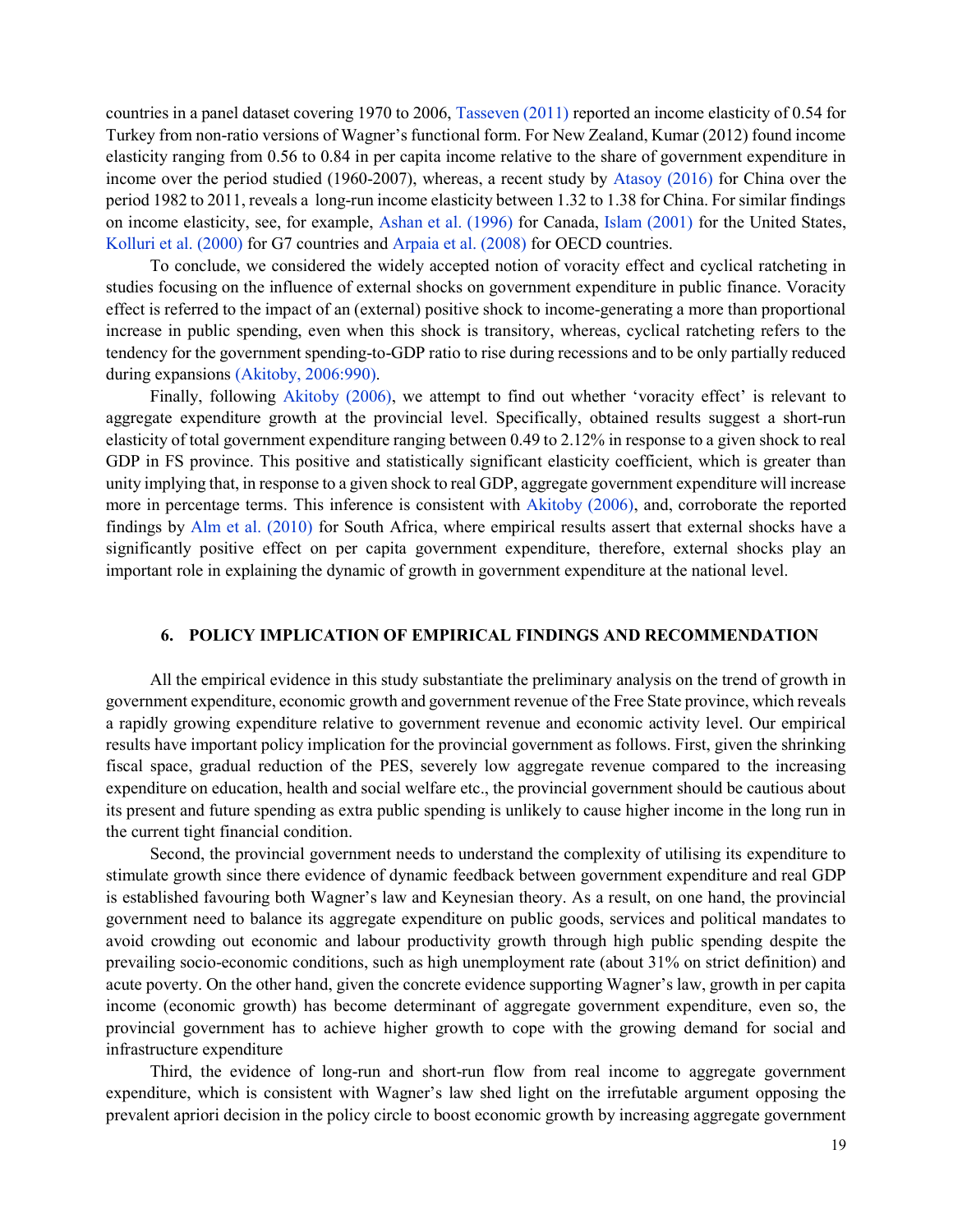expenditure. This policy stance is very precarious for the provincial government, thus, the provincial government must reduce its role in creating employment opportunities, instead, the government should provide a conducive economic-, social- and political - environment for vibrant private sector participation in the local economy, which in turn, facilitate entrepreneurial and private job opportunities. Along this line, insofar, the Free State government remains the largest employer in the province (StatsSA, Quarterly Labour Market Review, 2016:Q1-Q4), the provincial government needs to continue its proactive efforts, through strict fiscal consolidation stance, to reduce its public size by minimizing public sector employment which has resulted into a considerable large wage bill, which is presently unsustainable.

Fourth, the provincial government can spur the prevalent weak economic growth directly by harmonising its efforts to intensify infrastructure investment, and indirectly via a well-structured accumulation of human capital targeting the youths. This strategy would improve the labour absorption rate, raise aggregate productivity, reduce unemployment and poverty rate. Nevertheless, since Devarajan et al. (1996:338) argued that excessive use of productive public expenditure can become unproductive, hence, high public expenditure on non-productive public goods and services will have no effect on economic growth. For instance, it would be beneficial for the provincial government to carefully evaluate its expenditure on the state-sponsored education bursary aimed at building a knowledge endowed state and human capital necessary to sustain economic growth. As such, the provincial government to determine the sizeable educational spending on a bursary is productive, and also be able to track its return on investment (ROI) by taking into account the number of state-sponsored graduates that re-invest their accrued human capital gains into the domestic economy, to improve growth, as well as, enhance total labour productivity.

#### 7. CONCLUDING REMARKS

In this study, we contribute to the scarce literature on Wagner's law in South Africa using novel econometric techniques. Most importantly, we dealt with the weaknesses of earlier studies, as well as, close the current research gap by using provincial data to empirically test the applicability of Wagner's Law at a sub-national government level, in this case, the Free State province using a quarterly data for period 2001:Q1 to 2014:Q4. The long-run relationship and direction of causality in the short-run among variables is confirmed employing advanced econometric models, namely the ARDL–bound test model proposed by Pesaran et al. (2001) and Toda-Yamamoto causality test by Toda and Yamamoto (1995). The general-to-specific procedure to estimate parsimonious ARDL models to obtain robust empirical results that are consistent with postulated theories.

Our empirical results are summarized as follows. First, we find evidence for a bi-directional causal link between total provincial government expenditure and economic growth in the short run, while economic growth Granger-causes government expenditure in the long-run. This result is consistent with the findings of Ziramba (2012), Odhiambo (2016) and Alimi (2013) for South Africa, but at odds with the findings of Menyah et al. (2012), where Wagner's law is confirmed for South Africa. Surprisingly, we find evidence of no causal relations in the estimated models 2, 3, 4 and 5 testing Wagner's Law which also aligns with the findings of Ansari et al. (1996) for South Africa. Second, as predicted by Wagner's Law, income elasticity estimate results show a long-run income elasticity ranging from 0.99 to 1.2%, which implies that in the Free State province, a 1% increase in real economic growth will cause total government expenditure to rise by 0.99 – 1.2%. This finding is aligned with the reported income elasticity of 1.12 to 1.57 by Menyah et al. (2012) for South Africa. Third, we infer a unidirectional causal flow (long-run forcing) from population growth to both economic growth and total provincial government expenditure in the short-run, an indicative of the influence of demographic factor on the provincial fiscus and development. Fourth, given the stylized conjecture of 'voracity effect' in public finance, the result shows that total government expenditure can rise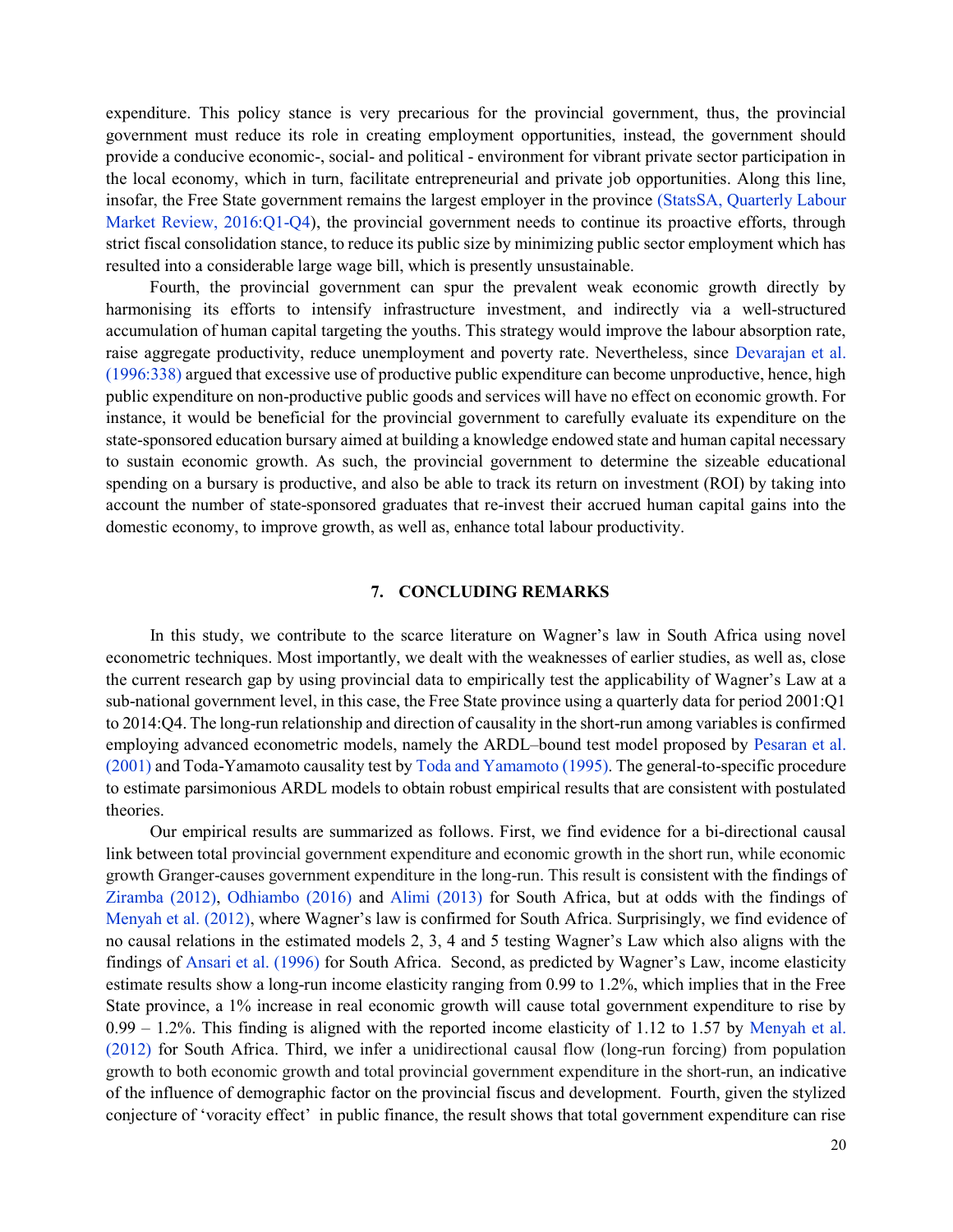by 0.49 – 2.12% in the short-run, in response to a positive shock, indicative of idiosyncratic shocks playing a key role in explaining the evolving pattern in government expenditure. This is in line with the findings of Akitoby (2006), and Alm et al. (2010) for South Africa.

Based on our empirical findings, on policy front; it is expedient the provincial government to continue with the adopted fiscal consolidation strategies in the province to enhance the effective allocation of limited fiscal resources, curb wasteful public spending and reduce government size, which in turn, would effectively curtail the bulging wage bill by restricting public sector employment and streamlining duplicative functions across provincial departments. Additionally, the provincial government need to continue reducing its public size (i.e. role-play) in the economic structure to allow private sector productivity needed to sustain economic growth. Furthermore, the evidence of a bi-directional causal link between economic growth and government expenditure necessitates the need for policymakers to cautiously balance both current and future public expenditures in order not to crowd-out output and labour productivity. Finally, the provincial government need to shift its focus on identifying productive expenditure across provincial departments and adopt a policy shift towards capital infrastructure to ease the prevailing structural bottlenecks, thereby inducing an indirect positive influence on economic activities level in the province.



## APPENDIX: LIST OF FIGURES & TABLES

Source: Author, Eviews10.

21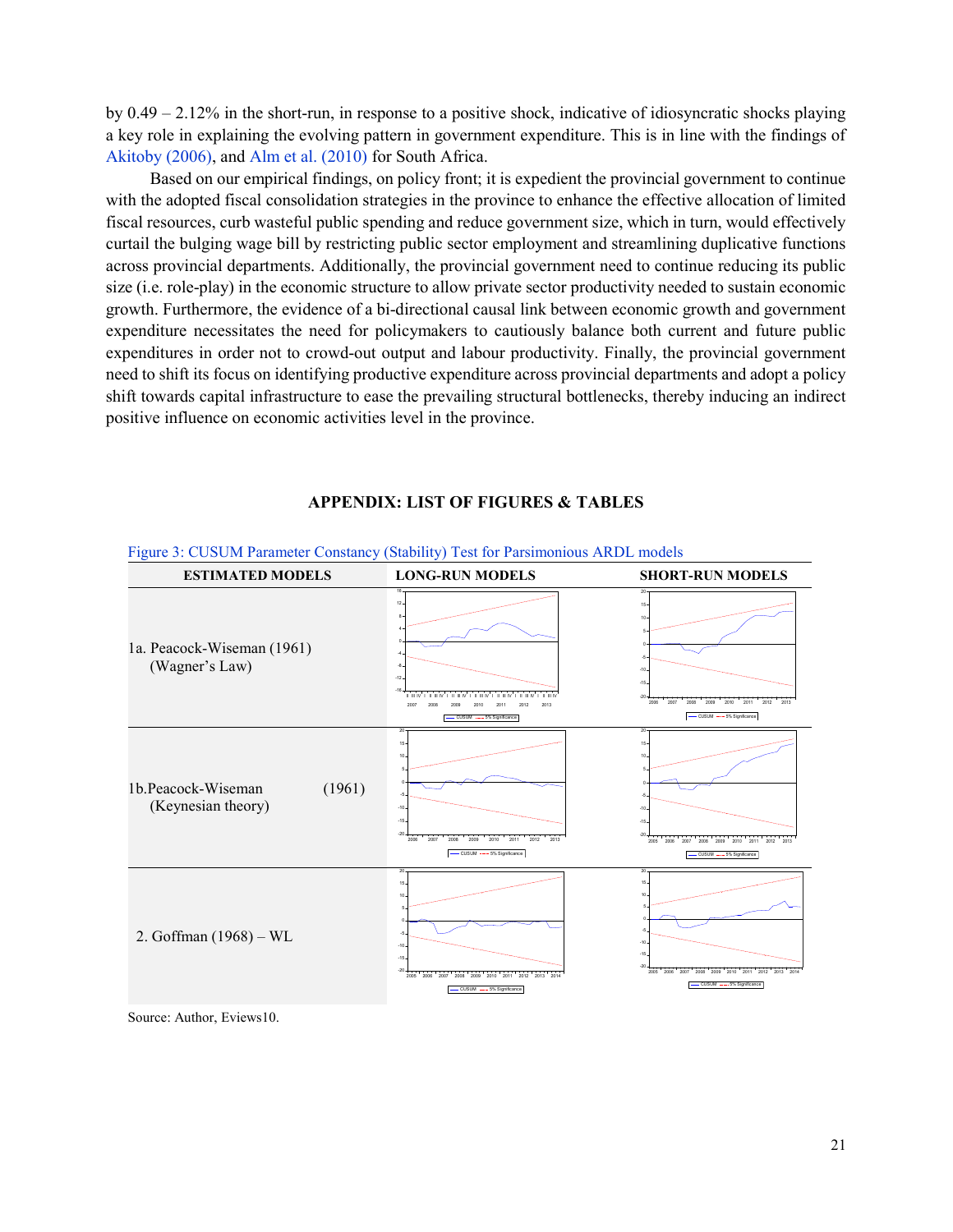| <b>ESTIMATED MODELS</b> | <b>LONG-RUN MODELS</b>                                                                                                                     | <b>SHORT-RUN MODELS</b>                                                                                                                                                               |
|-------------------------|--------------------------------------------------------------------------------------------------------------------------------------------|---------------------------------------------------------------------------------------------------------------------------------------------------------------------------------------|
| 3. Musgrave (1969) - WL | 15<br>-5<br>$-10$<br>$-15$<br>2005 2006 2007 2008 2009 2010 2011 2012 2013 2014<br>- CUSUM ----- 5% Significance                           | $15 -$<br>10<br>-5<br>$-10 -$<br>$-15 -$<br>$-20 -$<br>2004 2005 2006 2007 2008 2009 2010 2011 2012 2013 2014<br>- CUSUM ----- 5% Significance                                        |
| 4. Gupta (1967) – WL    | 20<br>15<br>10<br>-5<br>$-10$<br>$-15.$<br>$-20$<br>04 05 06<br>$12$ 13<br>07<br>08<br>09<br>10<br>14<br>11<br>CUSUM ----- 5% Significance | 20-<br>$15 -$<br>10 <sub>10</sub><br>5<br>n<br>$-5$<br>$-10 -$<br>$-15 -$<br>$-20$<br>$04 \ 05$<br>$12 - 13$<br>14<br>06<br>07<br>08<br>09<br>10<br>11<br>CUSUM ----- 5% Significance |
| 5. Mann (1980) - WL     | 20<br>15 <sub>15</sub><br>10<br>$-10$<br>$-15$<br>$-20 -$<br>2006 2007 2008 2009 2010 2011 2012 2013 2014<br>- CUSUM ---- 5% Significance  | 20<br>$15 -$<br>10 <sub>10</sub><br>-5<br>$-10 -$<br>$-15 -$<br>$-20.$<br>04 05 06 07 08<br>09<br>12 13<br>14<br>$10 - 11$<br>- CUSUM --- 5% Significance                             |

|  |  |  | Figure 3 continued: CUSUM Parameter Constancy (Stability) Test for Parsimonious ARDL models |  |
|--|--|--|---------------------------------------------------------------------------------------------|--|
|  |  |  |                                                                                             |  |

Source: Author, Eviews10.

#### Table 1: Stationarity (unit-root) Test results

|                  |          | DF-GLS           |          | <b>PP</b>               |
|------------------|----------|------------------|----------|-------------------------|
| <b>Variables</b> | Levels   | First Difference | Levels   | <b>First Difference</b> |
| ln Y             | $-3.456$ | $-2.763***$      | $-2.104$ | $-2.987*$               |
| ln GE            | $-2.438$ | $-2.635***$      | $-1.738$ | $-2.829*$               |
| lnP              | 0.636    | $-3.473***$      | 4.171    | $-3.241**$              |
| ln(Y/P)          | $-3.603$ | $-2.608**$       | $-2.279$ | $-3.354**$              |
| ln(GE/P)         | $-3.032$ | $-2.521**$       | $-2.044$ | $-3.164**$              |
| ln(GE/Y)         | 0.089    | $-2072**$        | $-0.083$ | $-8.536***$             |

Note: Test Critical Values for DF-GLS at 1% level =-2.607, 5% level =-1.946 and 10% =-1.612, while the Adj.t-Stats for PP test at 1% level =  $-3.552$ ,  $5\%$  =  $-2.914$  and  $10\%$  =  $-2.595$ . \*\*\*,\*\*  $&$ \* denote p-value at 1%, 5% and 10% in parenthesis.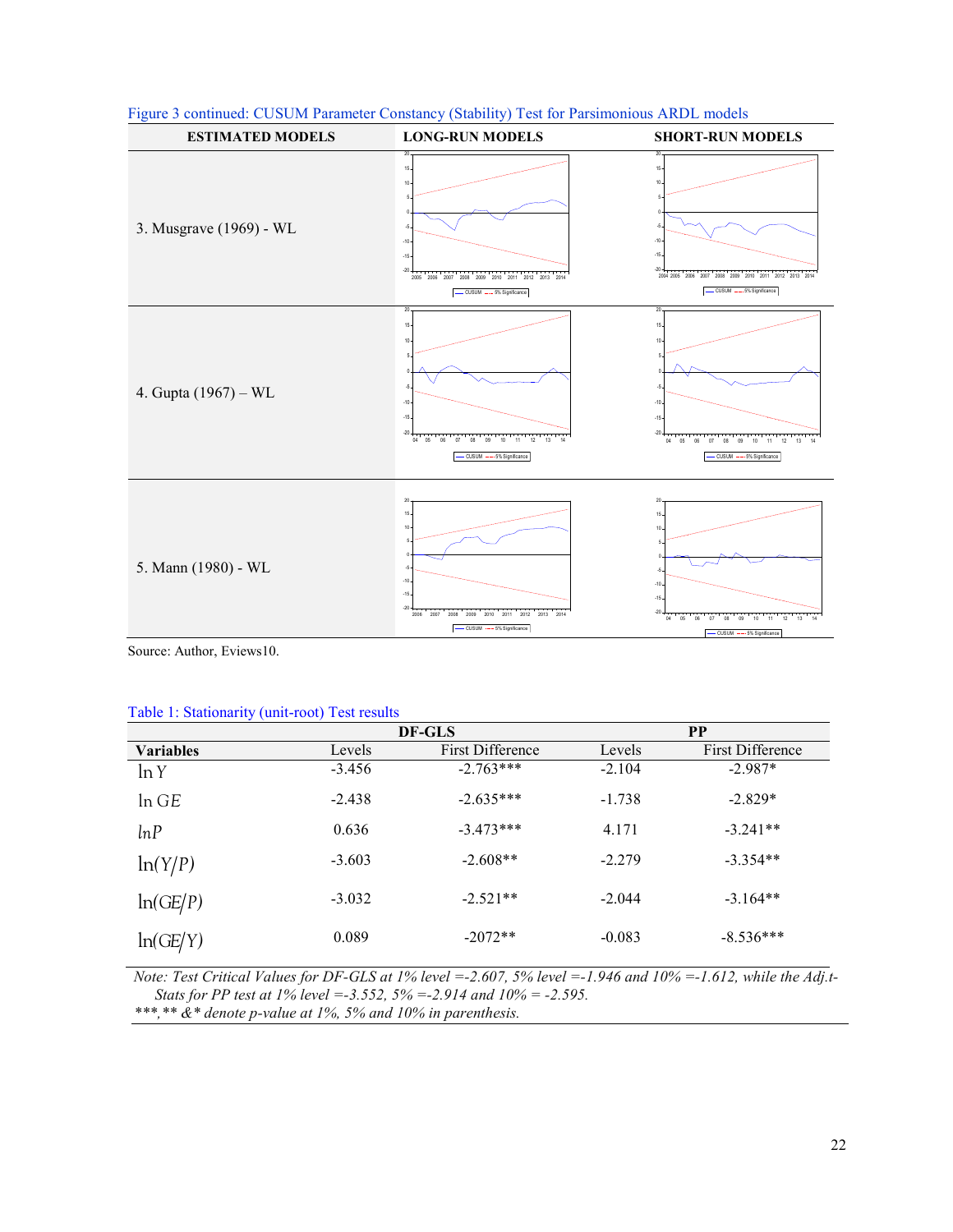| <b>Estimated Models</b> | Dependent Variable                                        | Function                |        | <b>F-Test Statistics</b> |       | $p$ -value |       |
|-------------------------|-----------------------------------------------------------|-------------------------|--------|--------------------------|-------|------------|-------|
| 1a                      | ln(GE)                                                    | $F_{CF}$ (GE Y, P)      |        | 6.5805**                 |       | 0.001      |       |
| 1 <sub>b</sub>          | $\ln(Y)$                                                  | $F_{\rm v}$ (Y  G E, P) |        | 5.0107*                  |       | 0.005      |       |
| $\overline{2}$          | ln(GE)                                                    | $F_{\text{GE}}(Y/P)$    |        | $10.391**$               |       | 0.000      |       |
| 3                       | $\ln(GE/Y)$                                               | $F_{GE/Y}(Y/P)$         |        | 5.326**                  |       | 0.009      |       |
| 4                       | $\ln(GE/P)$                                               | $F_{GE/P} (Y/P)$        |        | 13.596**                 |       | 0.000      |       |
| 5                       | $\ln(G/Y)$                                                | $F_{GE/Y}(Y)$           |        | $3.4185*$                |       | 0.043      |       |
|                         | Asymptotic critical values – Case III (Models 1, 3 and 5) |                         |        |                          |       |            |       |
|                         |                                                           | $1\%$                   |        | 5%                       |       |            | 10%   |
|                         |                                                           | I(0)                    | 1(1)   | I(0)                     | 1(1)  | I(0)       | 1(1)  |
|                         |                                                           | 5.920                   | 7.179  | 4.083                    | 5.207 | 3.330      | 4.347 |
|                         | Asymptotic Critical Values – Case V (Models 2 and 4)      |                         |        |                          |       |            |       |
|                         |                                                           | $1\%$                   |        | 5%                       |       |            | 10%   |
|                         |                                                           | I(0)                    | 1(1)   | I(0)                     | 1(1)  | I(0)       | 1(1)  |
|                         |                                                           | 9.895                   | 10.965 | 6.8985                   | 7.860 | 5.780      | 6.540 |

Table 2: Parsimonious ARDL –Bound Test results for Cointegration.

\*\*\*,\*\*  $&$  denote p-value at 1%, 5% and 10%.

Note: Narayan (2005), p.1988, Case III (unrestricted intercept, no trend) and Case V: Unrestricted Intercept and unrestricted Trend). Models 1, 3 and 5 modelled without trend, while models 2, and 4 are estimated with trend components. <sup>‡</sup>Cointegration relationship is inconclusive. For models 1a &1b, N=43 and  $k = 2$ , while in models 2 to 5, N=48 and  $k = 1$ 

|  | Table 3: Parsimonious ARDL – Bound Test Procedure results for Long-run and short-run Relationships. |  |
|--|-----------------------------------------------------------------------------------------------------|--|
|  |                                                                                                     |  |

| <b>Short-run Causality (Wald or Pairwise F-test)</b> |                                          |                        |                           |                            |                                 | <b>Long-run Causality</b>                                      |                                         |
|------------------------------------------------------|------------------------------------------|------------------------|---------------------------|----------------------------|---------------------------------|----------------------------------------------------------------|-----------------------------------------|
|                                                      | $F$ -Statistics (probability)            |                        |                           |                            |                                 | $\delta_{\scriptscriptstyle i=6} ECT_{\scriptscriptstyle t-1}$ |                                         |
| Estimated<br>Models                                  | Dependent Variable                       | $\Delta$ lnGE          | $\Delta$ lnY <sub>r</sub> | $\Delta$ ln P <sub>r</sub> | $\Delta \ln \left( Y/P \right)$ |                                                                | <b>ECT</b> coefficient<br>[t-statistic] |
| 1a                                                   | $\Delta$ ln GE                           |                        | 46.552<br>$(0.000)$ ***   |                            |                                 |                                                                | $-0.43$<br>$[-2.13]$ **                 |
| 1 <sub>b</sub>                                       | $\Delta$ lnY <sub>r</sub>                | 9.692<br>$(0.000)$ *** | N/a                       |                            |                                 |                                                                | $-0.04$<br>$[-0.23]$                    |
|                                                      | $\Delta$ ln P                            | 4.459<br>$(0.041)$ **  | 0.081<br>(0.776)          |                            |                                 |                                                                |                                         |
| $\mathbf{2}$                                         | $\Delta$ ln GE                           |                        |                           |                            | 49.755                          |                                                                | 0.43                                    |
|                                                      |                                          |                        |                           |                            | $(0.000)$ ***                   |                                                                | $[3.64]$ **                             |
| 3                                                    | $\Delta \ln \left( GE/Y\right)$          |                        |                           |                            | 21.723<br>$(0.000)$ ***         |                                                                | 0.002<br>[0.10]                         |
| 4                                                    | $\Delta \ln \left( GE/P\right)$          |                        |                           |                            | 4.750<br>$(0.034)$ **           |                                                                | 0.79<br>$[5.23]$ **                     |
| 5                                                    | $\Delta \ln \left( \frac{GE}{Y} \right)$ |                        | 11.976<br>$(0.000)$ ***   |                            |                                 |                                                                | $-0.004$<br>$[-0.21]$                   |
|                                                      | <b>Error Correction Models</b>           | 1a                     | 1 <sub>b</sub>            | $\mathbf{2}$               | 3                               | $\overline{\mathbf{4}}$                                        | 5                                       |
|                                                      | $R^2$                                    | 0.78                   | 0.64                      | 0.79                       | 0.52                            | 0.71                                                           | 0.52                                    |
|                                                      | <b>DW</b>                                | 1.52                   | 1.84                      | 2.21                       | 1.93                            | 2.11                                                           | 2.18                                    |
|                                                      | <b>SER</b>                               | 0.08                   | 0.10                      | 0.08                       | 0.06                            | 0.10                                                           | 0.03                                    |
|                                                      | $B-G SC (2 lags)$                        | 4.31(0.11)             | 0.78(0.67)                | 1.78(0.40)                 | 0.31(0.85)                      | 0.82(0.66)                                                     | 1.27(0.52)                              |
|                                                      | ARCH (2 lags)                            | 0.02(0.98)             | 0.01(0.85)                | 1.13(0.56)                 | 0.35(0.89)                      | 0.11(0.94)                                                     | 1.69(0.42)                              |
|                                                      | JB Stat (df)                             | 17.7(0.79)             | 60.6(0.48)                | 4.49(0.10)                 | .31(0.11)                       | 76.1(0.36)                                                     | 65.2(0.17)                              |

\*\*\*,\*\*  $\&$ \* denote p-value at 1%, 5% and 10% respectively, p-value are in () parenthesis while t – statistics for rejecting the null hypothesis of no cointegration are in [ ] . Notes: Critical values for the F-statistics were obtained from Narayan (2005, p. 1988), Table III. While, the t-test, critical values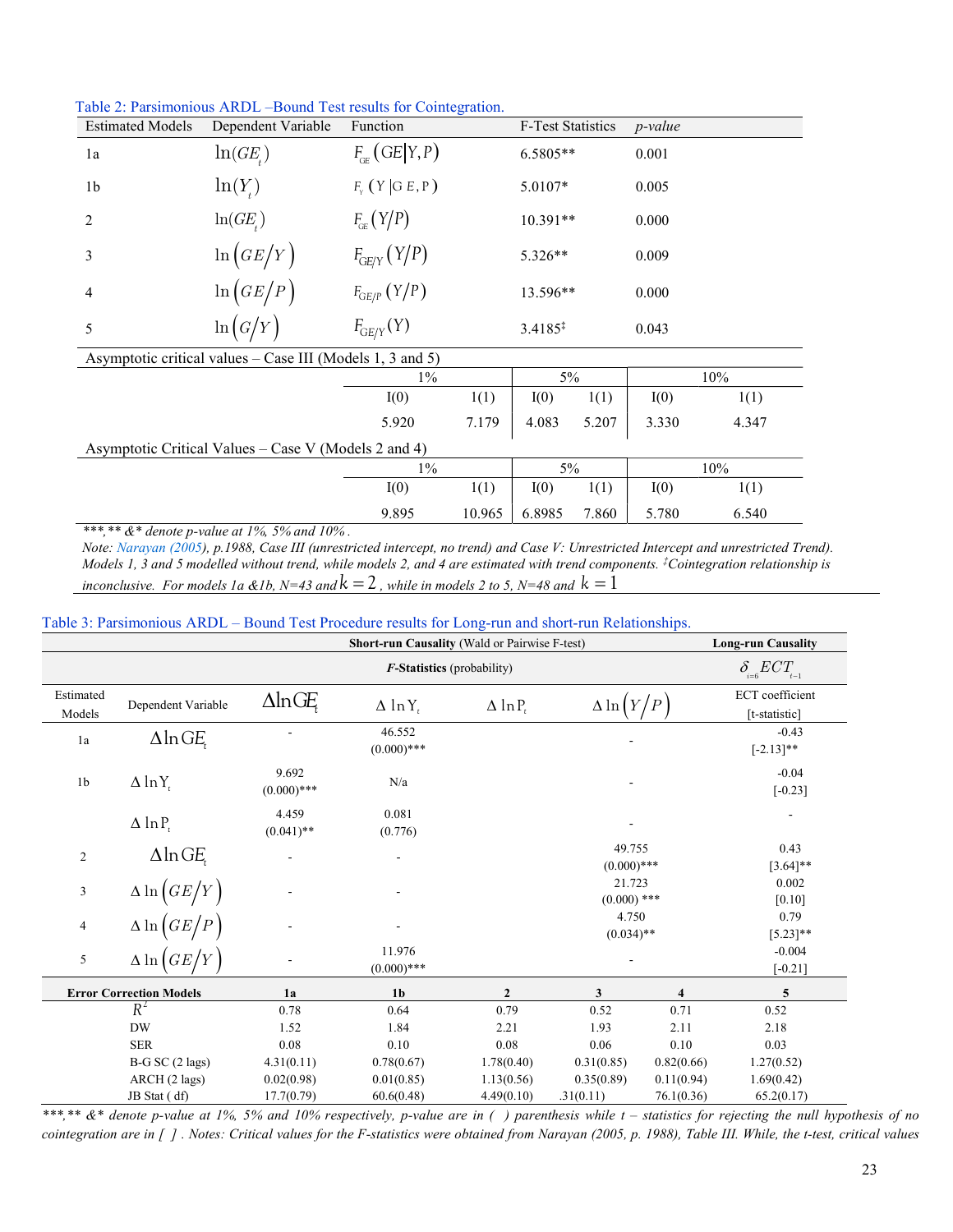| Trivariate non-linear model: Model 1a and 1b |                      |                                           |                 |                     |  |
|----------------------------------------------|----------------------|-------------------------------------------|-----------------|---------------------|--|
| Null hypothesis: $H_0$                       | <b>Function</b>      | <b>Test Statistic</b> $\chi^2$            | $p$ -value      | Inference           |  |
| $Y$ does not Granger-cause $GE$              | $F_{CF}$ (GE Y, P)   | 15.954                                    | $0.014***$      | Reject $H_0$        |  |
| P does not Granger-cause $GE$                | $F_{CF}$ (GE Y, P)   | 18.103                                    | $0.006**$       | Reject $H_{0}$      |  |
| $GE$ does not Granger-cause Y                | $F_{\rm v}(Y GE,P)$  | 12.740                                    | $0.047**$       | Reject $H_{\alpha}$ |  |
| P does not Granger-cause $Y$                 | $F_{\rm v}(Y GE,P)$  | 19.000                                    | $0.004**$       | Reject $H_{\alpha}$ |  |
| Bi-variate non-linear models 2 to 5          |                      |                                           |                 |                     |  |
| Null hypothesis: $H_0$                       | <b>Function</b>      | <b>Test Statistic <math>\chi^2</math></b> | <i>p</i> -value | Inference           |  |
| $GE$ does not Granger-cause $Y/P$            | $F_{\text{CF}}(Y/P)$ | 0.014                                     | 0.993           | Accept $H_0$        |  |
| $Y/P$ does not Granger-cause GE              | $F_{CF}$ $(Y/P)$     | 5.074                                     | $0.079***$      | Reject $H_0$        |  |
| $GE/Y$ does not Granger-cause $Y/P$          | $F_{GF/Y}(Y/P)$      | 2.482                                     | 0.289           | Accept $H_{\alpha}$ |  |
| $Y/P$ does not Granger-cause $GE/Y$          | $F_{GF/Y}(Y/P)$      | 0.917                                     | 0.631           | Accept $H_0$        |  |
| $GE/P$ does not Granger-cause $\gamma / P$   | $F_{GF/P}(Y/P)$      | 0.177                                     | 0.914           | Accept $H_0$        |  |
| $Y/P$ does not Granger-cause $GE/P$          | $F_{GF/P}(Y/P)$      | 0.056                                     | 0.972           | Accept $H_{\alpha}$ |  |
| $GE/Y$ does not Granger-cause Y              | $F_{GE/Y}(Y)$        | 0.545                                     | 0.761           | Accept $H_0$        |  |
| Y does not Granger-cause $GE/Y$              | $F_{GE/Y}(Y)$        | 1.183                                     | 0.553           | Accept $H_{\circ}$  |  |

# Table 4: Toda-Yamamoto non-Granger causality test results

Note: \*\*\*,\*\*  $&$ \* denote p-value at 1%, 5% and 10% significance level.

## Table B.I: A summarized survey of empirical studies supporting Wagner's Law.

| <b>Cross-sectional studies</b> |                                                                                              |                                                                   |                                                                                      |
|--------------------------------|----------------------------------------------------------------------------------------------|-------------------------------------------------------------------|--------------------------------------------------------------------------------------|
| Author                         | Econometric Technique Used                                                                   | Evidence for                                                      | Sample period                                                                        |
| Ram (1986)                     | Cross-section<br>(Pooled time series)                                                        | 96 countries*                                                     | 115 countries: 1960 - 1980                                                           |
| Hsieh and Lai (1994)           | VAR and Granger causality                                                                    | Germany, Italy and the US                                         | G7 countries: 1885 - 1987                                                            |
| Kolluri (2000)                 | 2 step E-G and ECM                                                                           | G7 countries                                                      | G7 countries: 1960-1993                                                              |
| Chang (2002)                   | JJ and ECM                                                                                   | Thailand                                                          | 3 developed and 3 developing<br>Asian countries: 1950-1996                           |
| Iyare and Lorde (2004)         | 2 step E-G and Granger causality tests                                                       | Guyana                                                            | 9 Caribbean countries:                                                               |
| Akitoby et al. (2006)          | <b>ECM</b>                                                                                   | 70% of countries studied                                          | 51 developing countries: 1970-<br>2002                                               |
| Ansari et al. (1997)           | Holmes-Hutton and Granger causality<br>test                                                  | Ghana                                                             | Ghana<br>$(1963-1988)$ ,<br>Kenya<br>$(1964-1989)$ and South Africa<br>$(1957-1990)$ |
| Grenade and Wright (2014)      | Panel Dynamic OLS, Granger causality<br>and Baek and Brock(1992) nonlinear<br>causality test | Barbados, St Vincent and<br>Grenadines                            | 4 Caribbean countries: 1980-<br>2011                                                 |
| Narayan et al. (2008)          | Panel co-integration (Pedroni) test and<br><b>ECM</b>                                        | Small panels of China's<br>Eastern<br>and<br>western<br>provinces | Chinese provinces Eastern and<br>Western provinces                                   |
| Kumar (2009)                   | Gregory Hansen (1996) structural break<br>co-integration test                                | 4 out of 5 Asian countries                                        | 6 Asian countries: 1960-2007                                                         |
| Lamartina et al. (2010)        | ARDL and Wald F-statistic test                                                               | <b>OECD</b> countries                                             | 23 OECDs: 1970-200                                                                   |
| Kariagianni et al. (2011)      | E-G and JJ cointegration tests                                                               | France and Italy*                                                 | $EU-15$                                                                              |
| Kariagianni et al. (2011)      | E-G and JJ cointegration tests                                                               | France and Italy*                                                 | $EU-15$                                                                              |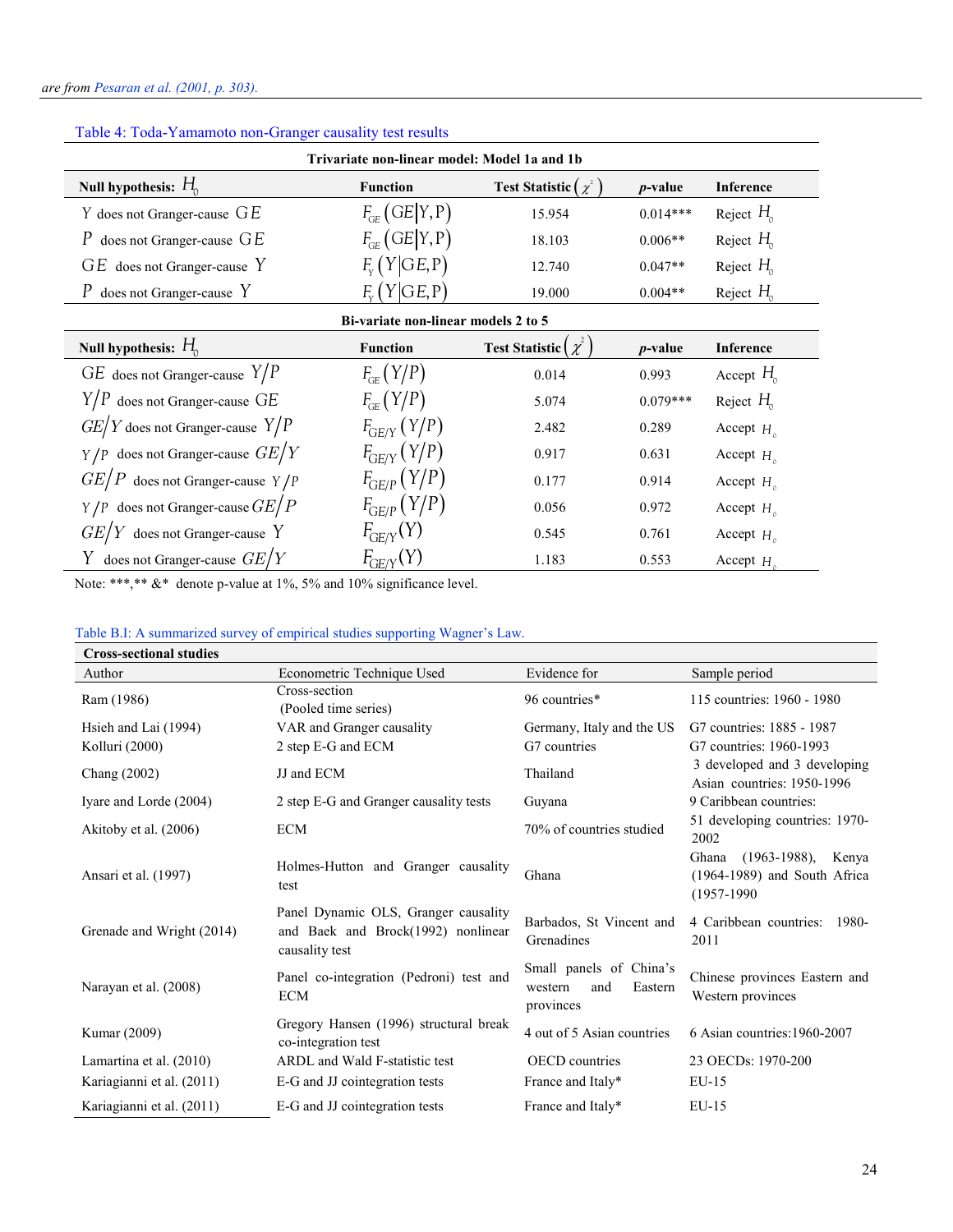| <b>Cross-sectional studies</b> |                                                                     |                                                                                  |                                                                               |
|--------------------------------|---------------------------------------------------------------------|----------------------------------------------------------------------------------|-------------------------------------------------------------------------------|
| Author                         | Econometric Technique Used                                          | Evidence for                                                                     | Sample period                                                                 |
| Magazzino et al. (2012a)       | Panel cointegration test and Granger<br>causality                   | Austria,<br>Germany,<br>Netherlands, Portugal and<br>Spain                       | Euro area: 1990-2010                                                          |
| Magazzino et al. (2012b)       | 2-step E-G and JJ cointegration tests,<br>Granger causality and ECM | 14 EU countries out of<br>$EU-27$                                                | EU-27:1970-2009                                                               |
| Khan and Bashar (2015)         | 2 step E-G and JJ cointegration tests<br>and Granger causality      | Australia                                                                        | Australia and New Zealand:<br>1980-2012                                       |
| Ashan et al. (1992)            | Granger causality (add money stock)                                 | UK and<br>Japan<br>in both<br>univariate<br>trivariate<br>and<br>model           | G6 (excluding the U.S):<br>1960-1980                                          |
| Loizides et al. (2004)         | JJ, Granger causality and ECM                                       | UK<br>and<br>Greece<br>(when)<br>inflation is included in a<br>trivariate model) | Greece, UK and Ireland:<br>1950-1995                                          |
| Paleologlu et al. (2015)       | Semi-parametric estimates in a partial<br>linear model.             | Developing<br>countries<br>$\sin$<br>linear and nonlinear models                 | 5 developing; 5 developed<br>and 5 relatively poor EU<br>countries: 1960-2007 |

## Table B.I continue A summarized survey of empirical studies supporting Wagner's Law.

| <b>Country-specific studies</b>       |                                                                     |                                                            |               |
|---------------------------------------|---------------------------------------------------------------------|------------------------------------------------------------|---------------|
| Author                                | Econometric Technique Used                                          | Evidence for                                               | Sample period |
| Ghali (1997)                          | VAR and Granger causality test                                      | Saudi Arabia<br>(weak evidence)                            | 1960 - 1996   |
| Islam (2001)                          | JJ and E-G cointegration tests                                      | US                                                         | 1929 -1996    |
| Srinivasan (2013)                     | JJ cointegration test; VECM and<br>Granger causality                | India                                                      | 1973 - 2012   |
| Seeber and Dockel (1978)              | <b>OLS</b>                                                          | South Africa                                               | 1948-1975     |
| Abedian et al. (1984)                 | <b>OLS</b>                                                          | South Africa                                               | 1920 - 1982   |
| Ziramba (2008)                        | ARDL and TY                                                         | South Africa                                               | $1960 - 2006$ |
| Alm et al. (2010)                     | JJ cointegration test, ECM and Granger<br>causality                 | South Africa                                               | 1960 - 2007   |
| Kojo and Wolde-Rafael (2012)          | ARDL, E-G and ECM                                                   | South Africa                                               | $1950 - 2007$ |
| Odhiambo (2015)                       | ARDL and Granger causality                                          | South Africa                                               | $1970 - 2013$ |
| Tsauri and Odhiambo (2013)            | ARDL and Granger causality                                          | Zimbabwe                                                   | $1980 - 2011$ |
| Salwindi et al. (2016)                | JJ and Granger causality                                            | Zambia                                                     | 1980 - 2013   |
| Thabane and Lebina (2016)             | ARDL, 2-step E-G and ECM                                            | Lesotho                                                    | 1980 - 2012   |
| Danladi et al. (2015)                 | ARDL, JJ and Granger causality                                      | Nigeria                                                    | 1980 - 2013   |
| Ogbuagbu et al. (2015)                | ARDL and TY                                                         | Nigeria                                                    | 1970 - 2014   |
| Ibok et al. (2016)                    | JJ and Granger causality                                            | Nigeria (Agriculture sector)                               | $1961 - 2012$ |
| Oyinlola et al. (2013)                | Gregory-Hansen<br>structural<br>break<br>cointegration test and ECM | Nigeria                                                    | 1961 - 2009   |
| Dada et al. (2013)                    | JJ and VECM                                                         | Nigeria                                                    | 1961 - 2011   |
| Lawal et al. $(2015)$                 | JJ and Granger causality                                            | Nigeria<br>(heath,<br>transport<br>&communication sectors) | 1977 - 2012   |
| Cormelus et al. (2016)                | OLS (multivariate regression)                                       | Nigeria                                                    | 1980 - 2012   |
| Ahmad<br>and<br>Longanathan<br>(2016) | Bootstrap non-Granger causality with a<br>fixed rolling window      | Nigeria (for sub-period of<br>$1985 - 1995$                | $1960 - 2014$ |
| Salih (2012)                          | JJ, 2-step E-G coint.test, Granger<br>causality and ECM             | Sudan                                                      | $1970 - 2010$ |
| Kamasa et al. (2015)                  | JJ and Granger -Sim causality                                       | Ghana                                                      | $1980 - 2010$ |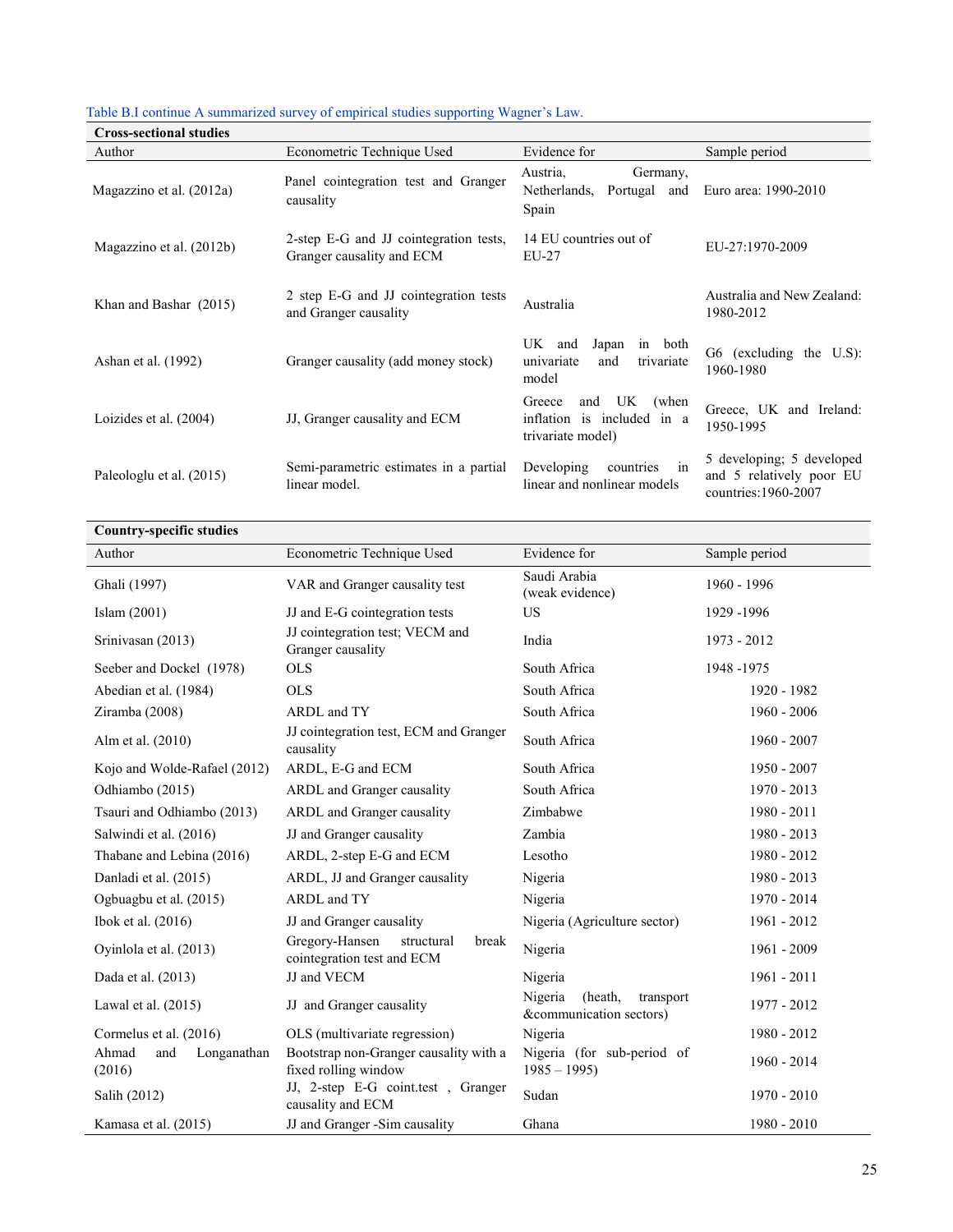Table B.I continue: A summarized survey of empirical supporting Wagner's Law.

| <b>Country-specific studies</b> |                                                                 |                             |               |
|---------------------------------|-----------------------------------------------------------------|-----------------------------|---------------|
| Author                          | Econometric Technique Used                                      | Evidence for                | Sample period |
| Salih (2012)                    | JJ, 2-step E-G coint test, Granger causality and<br><b>ECM</b>  | Sudan                       | $1970 - 2010$ |
| Kamasa et al. (2015)            | JJ and Granger -Sim causality                                   | Ghana                       | $1980 - 2010$ |
| Menyah et al. (2015)            | ARDL and TY                                                     | Ethiopia                    | 1950 - 2007   |
| Kalam (2009)                    | 2-step EG cointegration test, JJ and Granger<br>causality       | Bangladesh                  | 1976 - 2007   |
| $Al-Zeoud (2013)$               | 2-step EG cointegration test, JJ, VECM and<br>Granger causality | Jordan                      | $1990 - 2011$ |
| Tasseven $(2011)$               | VECM, TY and JJ                                                 | Turkey (trivariate model)   | $1960 - 2006$ |
| Govindaraju et al. (2011)       | ARDL and Granger causality                                      | Malaysia (trivariate model) | 1970 - 2006   |
| Permana et al. (2012)           | <b>ARDL and GARCH</b>                                           | Indonesia                   | 1990 - 2011   |
| Pahlvani et al. (2011)          | ARDL, TY and Granger causality                                  | Iran                        | $1960 - 2008$ |
| Sideris (2007)                  | JJ and Granger causality                                        | Greece                      | 1833 - 1938   |
| Magazzino (2010)                | OLS, FGLS, ARIMAX, GARCH, Finite<br>mixture model, CB           | Italy (weak evidence)       | $1960 - 2008$ |
| Kumar et al. (2009)             | Fully modified OLS (FMOLS), ARDL, 2-step<br>E-G and JJ          | New Zealand                 | $1960 - 2007$ |
| Pahlvani et al. (2011)          | ARDL, TY and Granger causality                                  | Iran                        | $1960 - 2008$ |
| Sideris (2007)                  | JJ and Granger causality                                        | Greece                      | 1833 - 1938   |
| Magazzino (2010)                | OLS, FGLS, ARIMAX, GARCH, Finite<br>mixture model, CB           | Italy (weak evidence)       | $1960 - 2008$ |
| Kumar et al. (2009)             | Fully modified OLS (FMOLS), ARDL, 2-step<br>E-G and JJ          | New Zealand                 | $1960 - 2007$ |
| Szarowská (2009)                | JJ and Generalised methods of moments (GMM)                     | Czech Republic              | 1995-2008     |
| Cotsomitis (1996)               | $E-G$                                                           | China                       | 1952 - 1998   |
| Atasoy (2016)                   | ARDL, TY and Granger causality                                  | China                       | 1982 - 2011   |

Note: VAR = vector autoregressive model;  $E-G = Engle-Granger (1987); JJ = Johannsen Juselieus cointegration test. ECM = Error correction$ model; VECM = vector autoregressive model; OLS = Ordinary least square; ARDL = Autoregressive distributed lag-bound testing and TY= Toda Yamamoto causality test;  $FGLS = Feasible$  Generalized Least Squares;  $CB = Cobb$  Douglas Production function.

#### Table B.2: A summarized survey of empirical studies supporting the Keynesian hypothesis.

| <b>Cross-sectional studies</b> |                                                         |                                   |                                |  |  |
|--------------------------------|---------------------------------------------------------|-----------------------------------|--------------------------------|--|--|
| Author                         | Econometric Technique                                   | Evidence for                      | Sample period                  |  |  |
| Landau $(1986)$                |                                                         |                                   | 104 Countries: Summer-         |  |  |
|                                |                                                         |                                   | Heston data                    |  |  |
| Hsieh and Lai (1994)           | VAR and Granger causality                               | Canada, Japan and UK              | 1885-<br>G7<br>countries:      |  |  |
|                                |                                                         |                                   | 1987                           |  |  |
| Ivare and Lorde (2004)         | 2-step E-G and Granger causality                        | At least 7 Caribbean countries    | 9 Caribbean countries:         |  |  |
|                                |                                                         |                                   | Varied periods                 |  |  |
| Dogan et al. $(2006)$          | JJ and Granger causality                                | Philippines                       | 5 East Asian countries:        |  |  |
|                                |                                                         |                                   | 1960 - 2002                    |  |  |
| Zammanian et al. (2012)        | TY                                                      | Pakistan<br>China,<br>Bangladesh, | Asian<br>countries:<br>12      |  |  |
|                                |                                                         | Philippines and Syrian Arab Rep   | 1960-2009                      |  |  |
| Khan et al. (2015)             | JJ, E-G causality test and ECM                          | New Zealand (on education and     | Australia<br><b>New</b><br>and |  |  |
|                                |                                                         | health public spending)           | Zealand: 1980-2012             |  |  |
|                                |                                                         |                                   | 5<br>developing;<br>5          |  |  |
| Paleologou et al. (2015)       | Semi-parametric estimates in a partial<br>linear model. | Developed countries               | 5<br>developed<br>and          |  |  |
|                                |                                                         | (nonlinear model)                 | EU<br>relatively<br>poor       |  |  |
|                                |                                                         |                                   | countries: 1960-2007           |  |  |

| Country-specific studies  |                                                                    |              |               |  |  |  |
|---------------------------|--------------------------------------------------------------------|--------------|---------------|--|--|--|
| Author                    | Econometric Technique                                              | Evidence for | Sample period |  |  |  |
| Holmes and Hutton (1990)  | Holmes – Hutton multiple rank $F$ - causality<br>test              | India        | 1950 - 1981   |  |  |  |
| Tulsidharan et al. (2006) | 2 step E-G cointegration test, ECM and<br><b>Granger Causality</b> | India        | $1960 - 2002$ |  |  |  |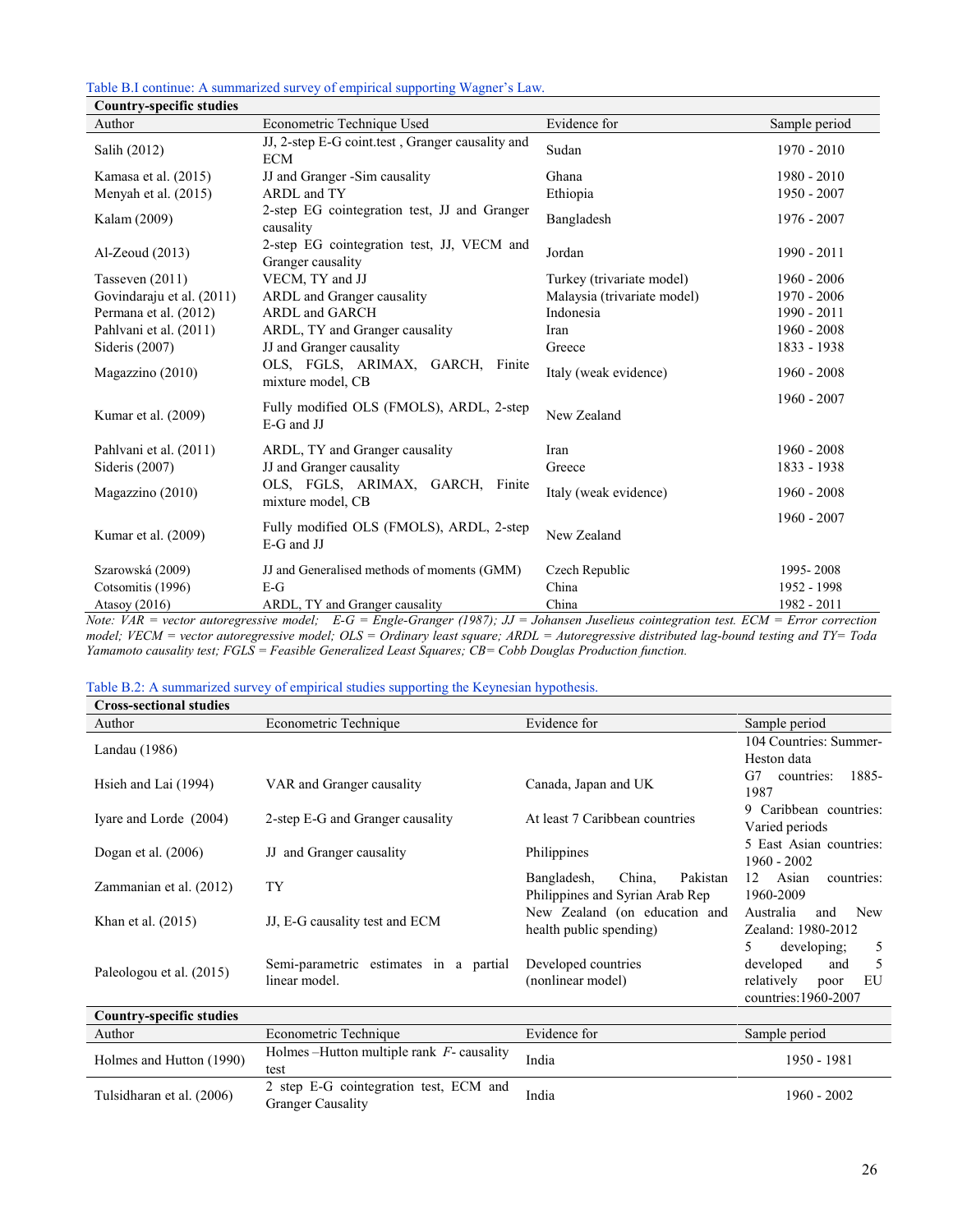Table B.2 continue: A summarized survey of empirical studies supporting the Keynesian hypothesis. Country-specific studies

| Country-spectric studies  |                                                            |                               |                   |
|---------------------------|------------------------------------------------------------|-------------------------------|-------------------|
| Author                    | Econometric Technique                                      | Evidence for                  | Sample period     |
| Babatunde et al. (2011)   | ARDL and TY                                                | Nigeria (weak evidence)       | $1970 - 2006$     |
| Omoke et al. (2009)       | JJ and Granger causality                                   | Nigeria                       | 1970 - 2009       |
| Ighodaro et al. (2010)    | JJ and Granger causality                                   | Nigeria                       | $1961 - 2007$     |
| Sevitenyi (2012)          | JJ, TY and Granger causality                               | Nigeria                       | $1960 - 2009$     |
| Lawal et al. $(2015)$     | JJ and Granger causality                                   | Nigeria (agricultural sector) | 1977 - 2012       |
| Amin $(2011)$             | JJ, TY and Granger causality                               | Bangladesh                    | 1976 -2009        |
| Yilgör et al. (2012)      | VAR and Granger causality                                  | Turkey                        | $1980 - 2010$     |
| Künü et al, (2015a)       | 2-step E-G cointegration test, JJ and<br>Granger causality | Turkey                        | 1990 - 2012       |
| Künü et al, (2015b)       | ARDL and ECM                                               | Turkey                        | 1970 - 2012       |
| Govindaraju et al. (2011) | ARDL and Granger causality                                 | Malaysia (multivariate model) | 1970 - 2006       |
| Gürgül et al. (2012)      | 2-step E-G cointegration test, TY and VAR                  | Poland                        | 2001:01 - 2008:03 |

| <b>Country-specific studies</b> |                                                                                                 |                                                                                               |                                                                   |  |
|---------------------------------|-------------------------------------------------------------------------------------------------|-----------------------------------------------------------------------------------------------|-------------------------------------------------------------------|--|
| Author                          | Econometric Technique                                                                           | Evidence for                                                                                  | Sample period                                                     |  |
| Ashan et al. (1992)             | Granger causality                                                                               | US and Canada                                                                                 | $U.S$ ):<br>G7 (excluding<br>1960 - 1980                          |  |
| Afxentiou et al. (1996)         | 2-step E-G and Granger causality                                                                |                                                                                               | EU countries: 1961 -<br>1991                                      |  |
| Grenade and Wright (2014)       | Panel Dynamic OLS, Granger causality test<br>and Baek et al. (1992) nonlinear causality<br>test | Grenada and St. Lucia                                                                         | 4 Caribbean countries:<br>1980-2011                               |  |
| Huang $(2006)$                  |                                                                                                 | China and Taiwan                                                                              |                                                                   |  |
| Narayan et al. (2008)           | Panel cointegration (Pedroni) test, ECM<br>and VAR                                              | Full panel of Asian countries                                                                 | Chinese<br>Eastern and<br>Western<br>provinces:<br>varied periods |  |
| Safdri et al. (2012)            | Panel cointegration test (Pedroni and Kao<br>tests) and Panel-VECM                              | 17 Asian developing countries                                                                 | Asian<br>27<br>countries:<br>1970 - 2009                          |  |
| Mahmoodi et al. (2014)          | Panel cointegration and Granger causality                                                       | Hong Kong, Japan, South Korea,<br>China,<br>Taiwan,<br>Malaysia,<br>Philippines, and Thailand | 20<br>Asian<br>countries:<br>$1970 - 2010$                        |  |
| Lahirushan et al. (2014)        | Panel cointegration (Pedroni and Kao) test<br>and Panel-VECM                                    | Singapore, Malaysia, Thailand,<br>South Korea, Japan, China, Sri<br>Lanka, India and Bhutan   | 9 Asian countries: 1970 -<br>2013                                 |  |
| Magazzino et al. (2012a)        | Panel Cointegration test and Granger<br>Causality                                               | Cyprus, France, Greece, Ireland Euro area: 1990 - 2010<br>and Slovenia                        |                                                                   |  |

Note: VAR = vector autoregressive model; E-G = Engle-Granger (1987); JJ = Johansen Juselieus cointegration test

ECM = Error correction model; VECM = vector autoregressive model; OLS = Ordinary least square; ARDL = Autoregressive distributed lag-bound testing and TY= Toda Yamamoto causality test; FGLS = Feasible Generalized Least Squares; CB= Cobb Douglas Production function.

| Table B.III: A summarized survey of empirical supporting both Wagner's Law and Keynes hypothesis (evidence for bidirectional causality). |  |  |  |  |  |
|------------------------------------------------------------------------------------------------------------------------------------------|--|--|--|--|--|
|                                                                                                                                          |  |  |  |  |  |

| Country-specific     |                                               |                                        |               |
|----------------------|-----------------------------------------------|----------------------------------------|---------------|
| Author               | Econometric Technique                         | Evidence for                           | Sample period |
| Singh et al. (1984)  | Granger causality test                        | India                                  | 1950 - 1981   |
| Ziramba (2008)       | ARDL and TY                                   | South Africa                           | $1960 - 2006$ |
| Odhiambo (2015)      | ARDL, ECM and Granger causality               | South Africa (trivariate model)        | $1970 - 2013$ |
| Alimi et al. (2013)  | JJ and ECM                                    | Nigeria                                | $1970 - 2012$ |
| Ahmad et al. (2016)  | Bootstrap non-Granger causality with a fixed  | Nigeria, period 2011-2014              | 1961 - 2014   |
|                      | rolling window                                |                                        |               |
| Mekdad et al. (2014) | JJ and Granger causality                      | Algeria (education expenditure)        | 1974 - 2012   |
| Rana (2014)          | JJ, VECM and Granger causality                | Bangladesh                             | 1973 - 2012   |
| Halicioglu (2003)    | JJ, and Granger causality                     | Turkey (both bi-variate and trivariate | $1960 - 2000$ |
|                      |                                               | models)                                |               |
| Tasseven $(2011)$    | VECM, TY and JJ                               | Turkey                                 | $1960 - 2006$ |
| Abu-Eideh $(2015)$   | 2-step E-G cointegration test and Granger     | Palestine                              | 1994 - 2013   |
|                      | causality                                     |                                        |               |
| Bojanic (2013)       | 2-step E-G cointegration test, JJ and Granger | Bolivia (infrastructure, health and    | 1940 - 2012   |
|                      | causality                                     | defence expenditures)                  |               |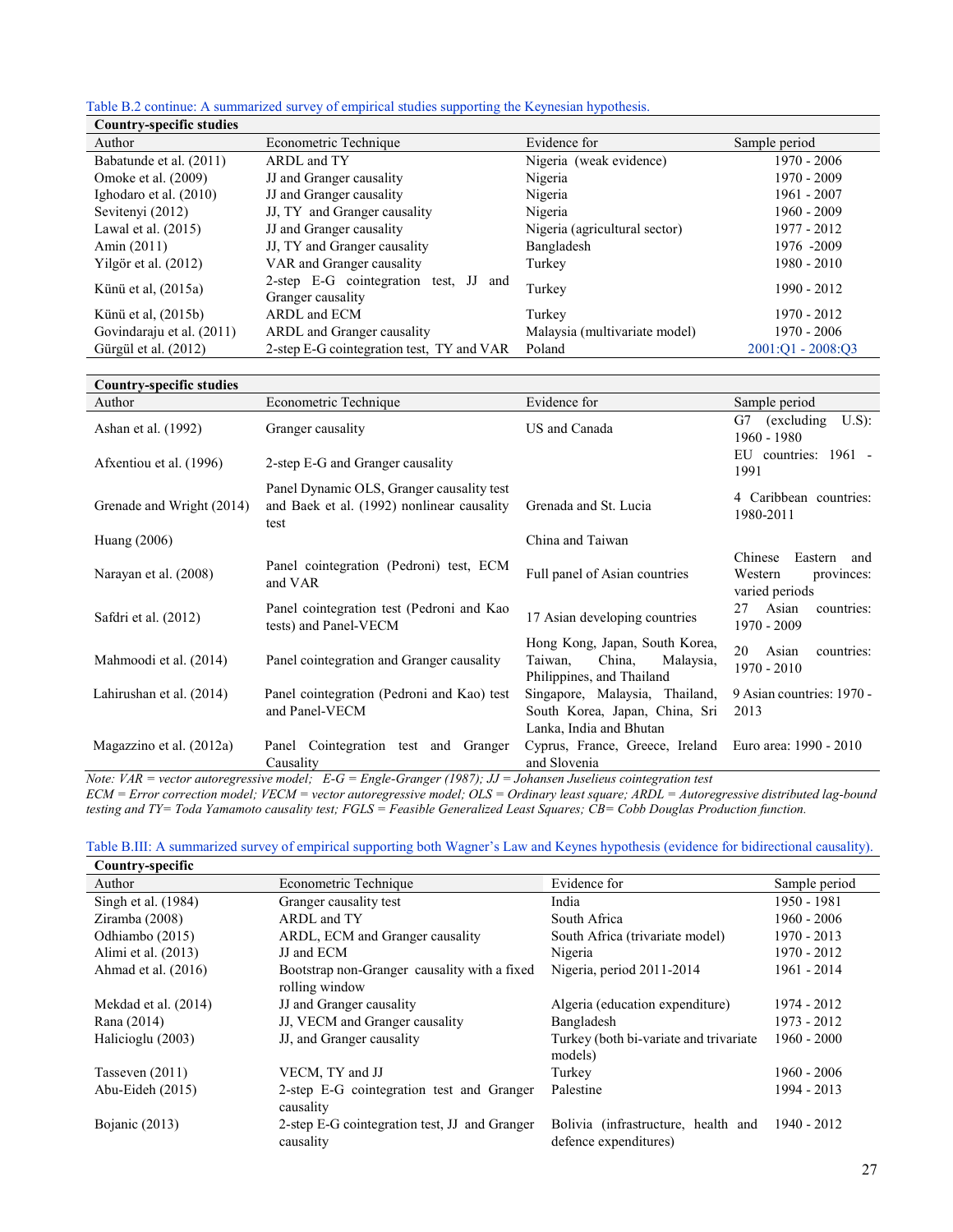Table B.III continue: A summarized survey of empirical studies supporting both Wagner's Law and Keynes hypothesis (evidence for bidirectional causality).

| <b>Country-specific studies</b> |                                                 |                                         |               |
|---------------------------------|-------------------------------------------------|-----------------------------------------|---------------|
| Author                          | Econometric Technique                           | Evidence for                            | Sample period |
| Bojanic $(2013)$                | 2-step E-G cointegration test, JJ and           | Bolivia (infrastructure, health         | $1940 - 2012$ |
|                                 | Granger causality                               | and defence expenditures)               |               |
| Nikolaos et al. (2004)          | 2-step E-G cointegration test and ECM<br>Greece |                                         | $1960 - 2001$ |
| Ritcher and Dinitrios (2012)    | 2-step E-G cointegration test, JJ and           | UK                                      | $1885 - 2010$ |
|                                 | Granger causality                               |                                         |               |
| Cheng et al. (1997)             | 2-step E-G cointegration test, JJ,              | <i>(multivariate)</i><br>Korea<br>South | 1954 - 1994   |
|                                 | Hsiao's Granger causality and VAR               | model)                                  |               |

Table B.IV: A summarized survey empirical studies supporting the absence of both Wagner's Law and Keynes hypothesis (evidence for neutrality causality).

| <b>Cross-sectional studies</b>  |                                                          |                                                                    |                                             |
|---------------------------------|----------------------------------------------------------|--------------------------------------------------------------------|---------------------------------------------|
| Author                          | Econometric Technique                                    | Evidence for                                                       | Sample period                               |
| Ansari et al. (1997)            | Granger and Holmes-Hutton<br>Causality tests             | South Africa and Kenya                                             | 3 African<br>countries: varied<br>periods   |
| Chang et al. $(2004)$           | JJ                                                       | South Africa, Australia, New Zealand<br>and Thailand               | 10 countries: 1951<br>$-1996$               |
| Huang $(2006)$                  | ARDL and TY                                              | China and Taiwan                                                   | 2 Asian countries:<br>1979 - 2002           |
| Oten-Abaiye (2011)              | Panel cointegration test                                 | Gambia, Ghana, Guinea, Nigeria and<br>Serra Leone                  | 5 ECOWAS<br>countries: Varied<br>data:      |
| Dogan et al. $(2006)$           | JJ and Granger causality                                 | Malaysia, Singapore and Thailand.                                  | 5 East Asian<br>Countries: $1960 -$<br>2002 |
| Magazzino et al.<br>(2012a)     | Panel Cointegration test and<br><b>Granger Causality</b> | Belgium, Estonia, Finland, Italy,<br>Luxemburg, Malta and Slovakia | 23 OECD<br>countries: 1970 -<br>2006        |
| <b>Country-specific studies</b> |                                                          |                                                                    |                                             |
| Author                          | Econometric Technique                                    | Evidence for                                                       | Sample period                               |
| Sinha et al. (2007)             | ARDL and TY                                              | Thailand                                                           | 1950 - 2003                                 |
| Dilrukshini (2009)              | JJ and Granger causality                                 | Sri Lanka                                                          | 1952 - 2002                                 |
| Kesavarajah (2012)              | JJ, ECM and Granger causality                            | Sri Lanka                                                          | $1960 - 2010$                               |
| Muhammad et al.<br>(2015)       | JJ and Granger causality                                 | Pakistan                                                           | 1972 - 2013                                 |

Note: VAR = vector autoregressive model; E-G = Engle-Granger (1987);  $JJ = Johannsen$  Juselieus cointegration test;  $ECM = Error$ correction model; VECM = vector autoregressive model; OLS = Ordinary least square; ARDL = Autoregressive distributed lag-bound testing and TY= Toda Yamamoto causality test; FGLS = Feasible Generalized Least Squares; CB= Cobb Douglas Production function.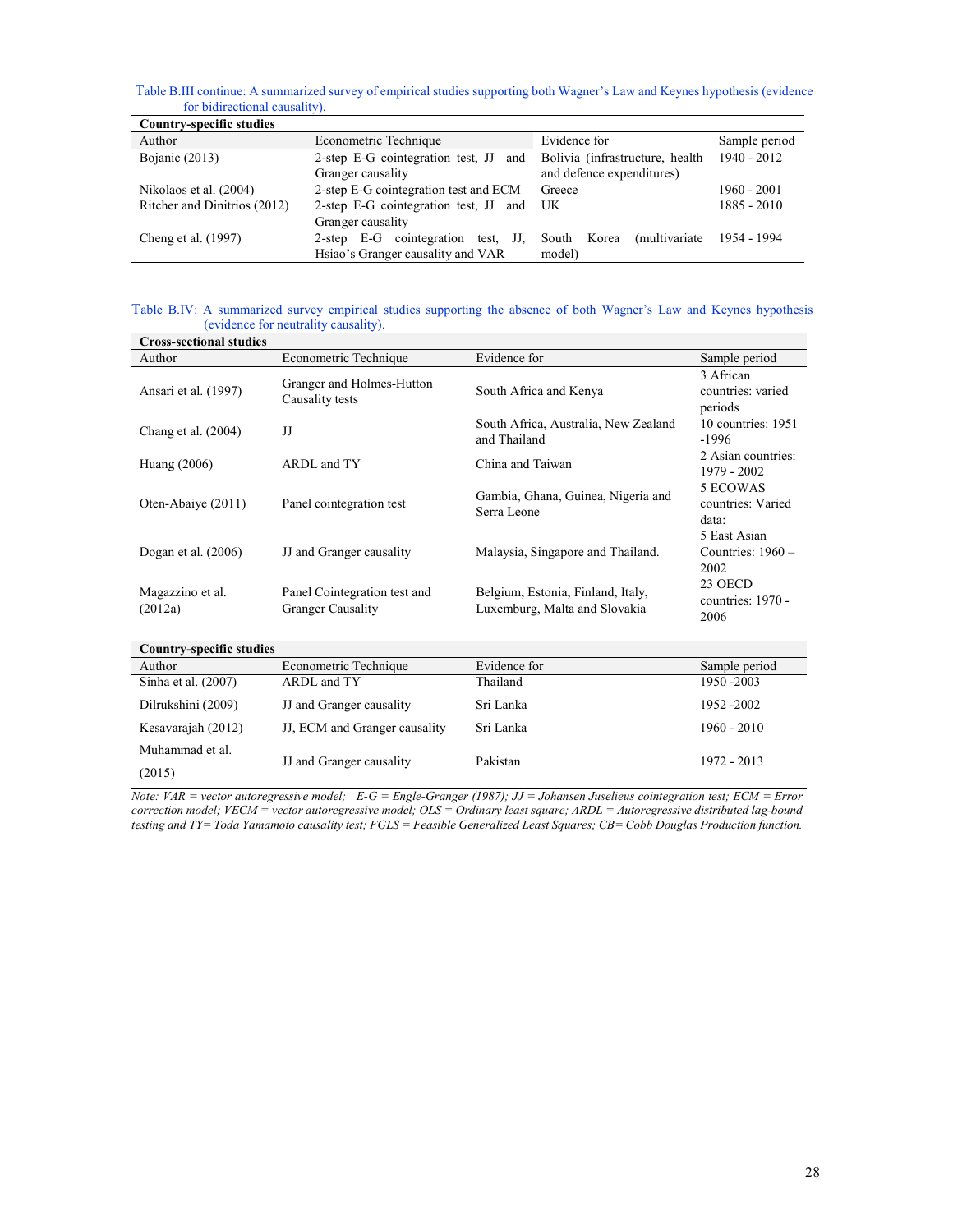#### **REFERENCES**

- Abdullah, H., Habibullah, M., Baharumshah, A. Z., & Hui, T. B. (2007). Long-Run Relationship between Fiscal Policy and Economic Growth in Asia: Evidence Using Pedroni's Cointegration Approach. Malaysian Management Journal, 11(1&2), 49-67.
- Abedian, I., & Standish, B. (1984). An Analysis of the Sources of Growth in State Expenditure in South Africa, 1920- 1982. South African Journal of Economics, 4, 392-410.
- Abizadeh, S., & Yousefi, M. (1988). An Empirical Examination of Wagner's Law. Economics Letters, 26, 169-173.
- Abu–Eideh, O. (2015). Causality between Public Expenditure and GDP Growth in Palestine: An Econometric Analysis of Wagner's Law. Journal of Economics and Sustainable Development, 6(2), 189-199.
- Afxentiou, P., & Serletis, A. (1996). Government Expenditures in the European Union: Do They Converge or Follow Wagner's Law? International Economic Journal, 10(3), 33-47.
- Ahmad U, G., & Loganathan, N. (2016). The Causal Nexus between Government Expenditure and Economic Growth in Nigeria: Evidence from a Bootstrap Rolling Window Approach. The American Journal of Innovative Research and Applied Sciences, 2(1), 16-24.
- Ahsan, S. M., Kwan, A. C., & Sahni, B. (1992). Public Expenditure and National Income Causality: Further Evidence on the Role of Omitted Variables. Southern Economic Journal, 58(3), 623-634.
- Ahsan, S. M., Kwan, A., & Sahni, B. (1996). Cointegration and Wagner's Hypothesis: Time Series Evidence for Canada. Applied Economics, 28, 1055-1058.
- Ahsan, S. M., Kwan, A. C., & Sahni, B. (1992). Public Expenditure and National Income Causality: Further Evidence on the Role of Omitted Variables. Southern Economic Journal, 58(3), 623-634.
- Akitoby, B., Clements, B., Gupta, S., & Inchaust, G. (2006). Public Spending, Voracity, and Wagner's Law in Developing Countries. European Journal of Political Economy, 22, 908-924.
- Algan, Y., Cahuc, P., & Zylberberg, A. (2002). Public Employment and Labour Market Performance. Economic Policy, 34, 7-65.
- Alimi, S. R. (2013). Testing Augmented Wagner's Law for Nigeria Based on Cointegration and Error-Correction Modelling Techniques. MPRA Paper No. 52319. Retrieved from https://mpra.ub.uni-muenchen.de/52319/
- Alm, J., & Embaye, A. (2010). Explaining the Growth of Government Spending in South Africa. South African Journal of Economics, 78(2), 152-159.
- Alshahrani, S. A., & Alsadiq, A. (2014). Economic Growth and Government Spending in Saudi Arabia: An Empirical Investigation. IMF Working Paper, WP/14/3.
- Al-Shatti, A. (2014). The Impact of Public Expenditures on Economic Growth in Jordan. International Journal of Economics and Finance, 6(10), 157-166.
- Al-Zeuod, H. (2013). The Causal Relationship between Government Expenditures and Economic Growth: Evidence from Jordan. Al-Manara, 19(4), 43-56.
- Amin, S-B. (2011). Causal Relationship between Consumption Expenditure and Economic Growth in Bangladesh. World Journal of Social Sciences, 1(2), 158-169.
- Ansari, M. I., Grdon, D. V., & Akuamoah, C. (1997). Keynes versus Wagner: Public Expenditure and National Income for Three African Countries. Applied Economics, 29(4), 545-550.
- Arpaia, A., & Turrini, A. (2008). Government Expenditure and Economic Growth in the EU: Long-Run Tendencies and Short-Term Adjustment. European Commission. DOI:10.2765/22776
- Aschauer, D. A. (1988). Is Public Expenditure Productive? Journal of Monetary Economics, 23, 177-200.
- Asghar, N., Azim, P., & Hafeez, R. U. (2011). Impact of Government Spending in Social Sectors on Economic Growth: A Case Study of Pakistan. Journal of Business and Economics, 3(2), 214-234.
- Atasoy, B., & Gür, T. H. (2016). Does the Wagner's Hypothesis Hold for China? Evidence from Static and Dynamic Analyses. Panoeconomicus, 63(1), 45-60.

Atkinson, A. B. and Stiglitz, J. E. (1980) Lectures on Public Economics, McGraw-Hill, New York.

- Babatunde, M. A. (2011). A Bound Testing Analysis of Wagner's Law in Nigeria: 1970–2006. Applied Economics, 43(21), 2843-2850.
- Barro, R. J. (1990). Government Spending in a Simple Model of Endogenous Growth. *Journal of Political Economy*, 98(5), 108-125.
- Barth, J., & Brady, M. (1987). The Impact of Government spending on Economic Activity. Manuscript. George Washington University, Washington, DC.
- Bird, R. (1971). Wagner's Law of Expanding State Activity. Public Finance, 26, 1-26.
- Bojanic, A. (2013). Testing the Validity of Wagner's Law in Bolivia: A Cointegration and Causality Analysis with Disaggregated Data. Revista de Aálisis Ecónomico, 28(1), 25-45.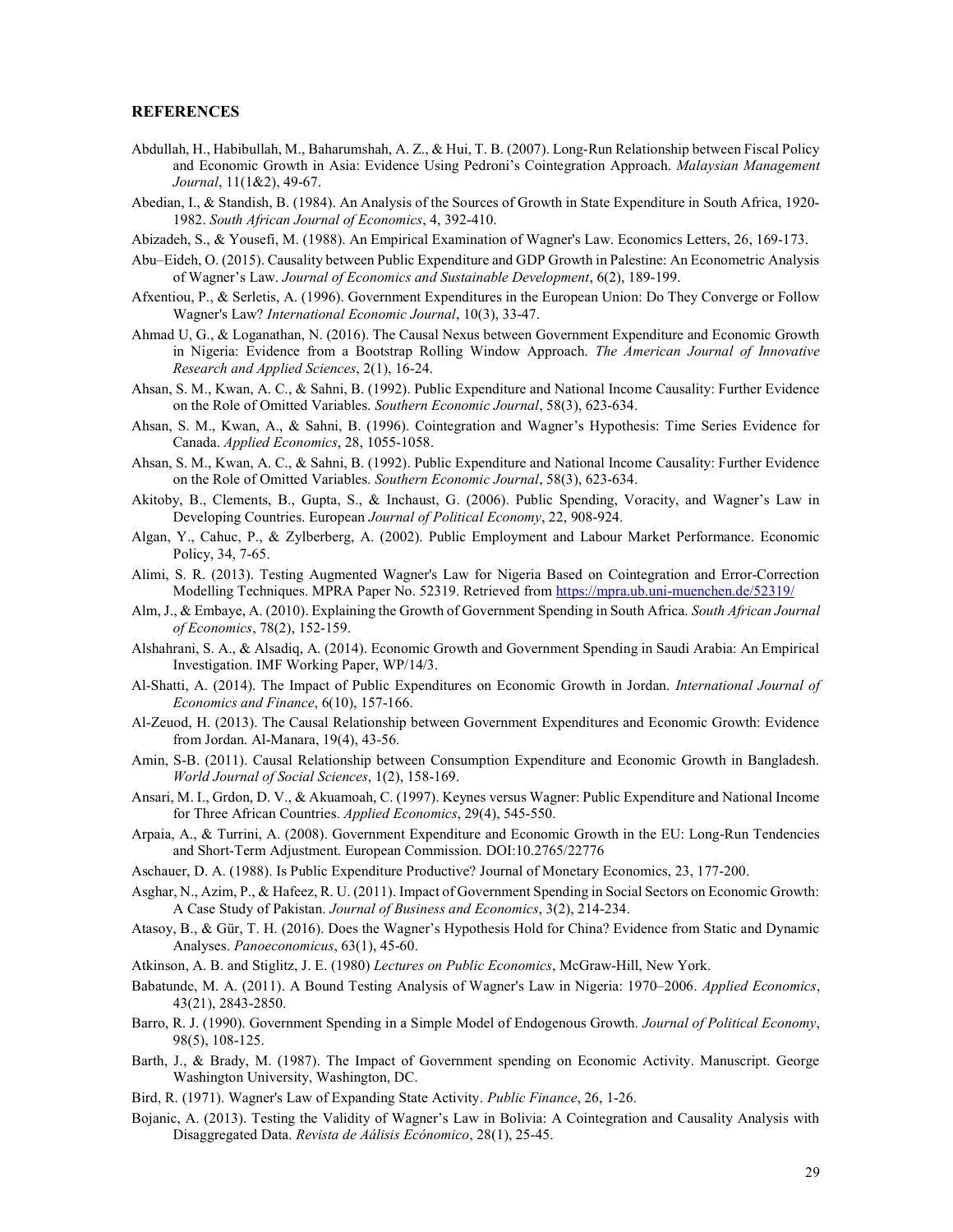- Brown, R. L., Durbin, J., & Evans, J. M. (1975). Techniques for Testing the Constancy of Regression relations over time. Journal of the Royal Statistical, 37, 149-192.
- Çakerri, L., Petanaj, M., & Muharremi, O. (2014). The Effect of Government Expenditures on Economic Growth: The Case of Albania. European Journal of Social Sciences Education and Research, 2(1), 242-253.
- Chang, T. (2002). An Econometric Test of Wagner's Law for Six Countries Based on Cointegration and Error-Correction Modelling Techniques. Applied Economics, 34, 1157-1169.
- Chang, T., Liu, W., & Caudill, S. (2004). A re-examination of Wagner's Law for Ten Countries Based on Cointegration and Error-Correction Modelling Techniques. Applied Financial Economics, 14, 577-589.
- Cheng, Benjamin, S., & Lai, T. W. (1997). Government Expenditures and Economic Growth in South Korea: A VAR Approach. Journal of Economic Development, 22(1), 11-24.
- Chimobi, O. (2009). Government Expenditure and National income: A Causality Test for Nigeria. European Journal of Economic and Political Studies, 1-11.
- Christie, T. (2014). The Effect of Government Spending on Economic Growth: Testing the Non-Linear Hypothesis. Bulletin of Economic Research, 66(2), 183-204.
- Chude, N. P., & Chude, D. I. (2013). Impact of Government Expenditure on Economic Growth in Nigeria. International Journal of Business and Management Review, 1(4), 64-71.
- Constantinos, A. (2009). Government Spending and Economic Growth: Econometric Evidence from the South-Eastern Europe (SEE). Journal of Economic and Social Research, 11(1), 1-16.
- Cotsomitis, J., Harnhirun, S., & Kwan, A. (1996). Co-integration Analysis and the Long Run Validity of Wagner's Hypothesis: Evidence from the People's Republic of China. Journal of Economic Development, 21, 1-10.
- Dada, A. M. (2013). Empirical Investigation of Government Expenditure and Revenue Nexus: Implication for Fiscal Sustainability in Nigeria. Journal of Economics and Sustainable Development, 4(9), 135-145.
- Dada, M., & Adewale, O. (2013). Is Wagner's Law a Myth or a Reality? Empirical Evidence from Nigeria. International Journal of Development and Economic Sustainability, 1(1), 123-137.
- Danladi, J., Komolafe, K. J., Olarinde, O., & Anyadiegwu, N. (2015). Government Expenditure and Its Implication for Economic Growth: Evidence from Nigeria. Journal of Economics and Sustainable Development, 6(18).
- Devarajan, S., Swaroop, V., & Zou, H-F. (1996). The Composition of Public Expenditure and Economic Growth. Journal of Monetary Economics, 37, 3 1 3- 344.
- Diamond, J. (1989). Government Expenditure and Economic Growth: An Empirical Investigation. IMF Working Paper. WP/89/45.
- Dickey, D., & Fuller, W. A. (1979). Distribution of the Estimates for Autoregressive Time-Series with a Unit Root. Journal of the American Statistical Association, 74, 427-431.
- Dilrukshini, W. (2009). Public Expenditure and Economic Growth in Sri Lanka: Cointegration Analysis and Causality Testing. Central Bank of Sri Lanka, Staff Studies, 34(1-2), 51-68. Retrieved from http://doi.org/10.4038/ss.v34i1.1239
- Dogan, E., & Tang, T. (2006). Government Expenditure and National Income: Causality Tests for Five South East Asian Countries. International Business & Economics Research Journal, 5(10), 49-56.
- Dritsakis, N., & Adamopoulos, A. (2004). A Causal Relationship between Government Spending and Economic Development: An Empirical Examination of the Greek Economy. Applied Economics, 36, 457-464.
- Durevall, D., & Henrekson, M. (2011). The Futile Quest for Grand Explanation of Long-run Government Expenditure. Journal of Public Economics, 95, 708-722.
- Edward, H., & Kon, S. (1994). Government Spending And Economic Growth: the G-7 experience. Applied Economics, 26, 535-542.
- Elliot, G., Rothenberg, T., & Stock, J. (1996). Efficient Tests for an Autoregressive Unit root. Econometrica, 64, 813-816.
- Engle, R. F., & Granger, C. W. (1987). Co-integration and Error-Correction: Representation, Estimation and Testing. Econometrica, 55, 251-276.
- Free State Provincial Treasury. (2016). 2016 Provincial Budget Statement. Bloemfontein, Free State.
- Gadinabokao, L., & Daw, D. (2013). An Empirical Examination of the Relationship between Government Spending and Economic Growth in South Africa, from 1980 to 2011. Mediterranean Journal of Social Sciences, 4(3), 235-242.
- Garba, T., & Abdullahi, S. Y. (2013). Public Expenditure and Economic Growth: An Application of Cointegration and Granger Causality Tests on Nigeria. Journal of Economic and Social Research, 15(1), 1-30.
- Gemmell, N., Kneller, R., & Sanz, I. (2015). Does the Composition of Government Expenditure Matter for Long-Run GDP Levels? Oxford Bulletin of Economics and Statistics, 0305–9049, 1-25.
- Ghali, H. (1997). Government Spending and Economic Growth in Saudi Arabia. Journal of Economic Development, 22(2), 165-172.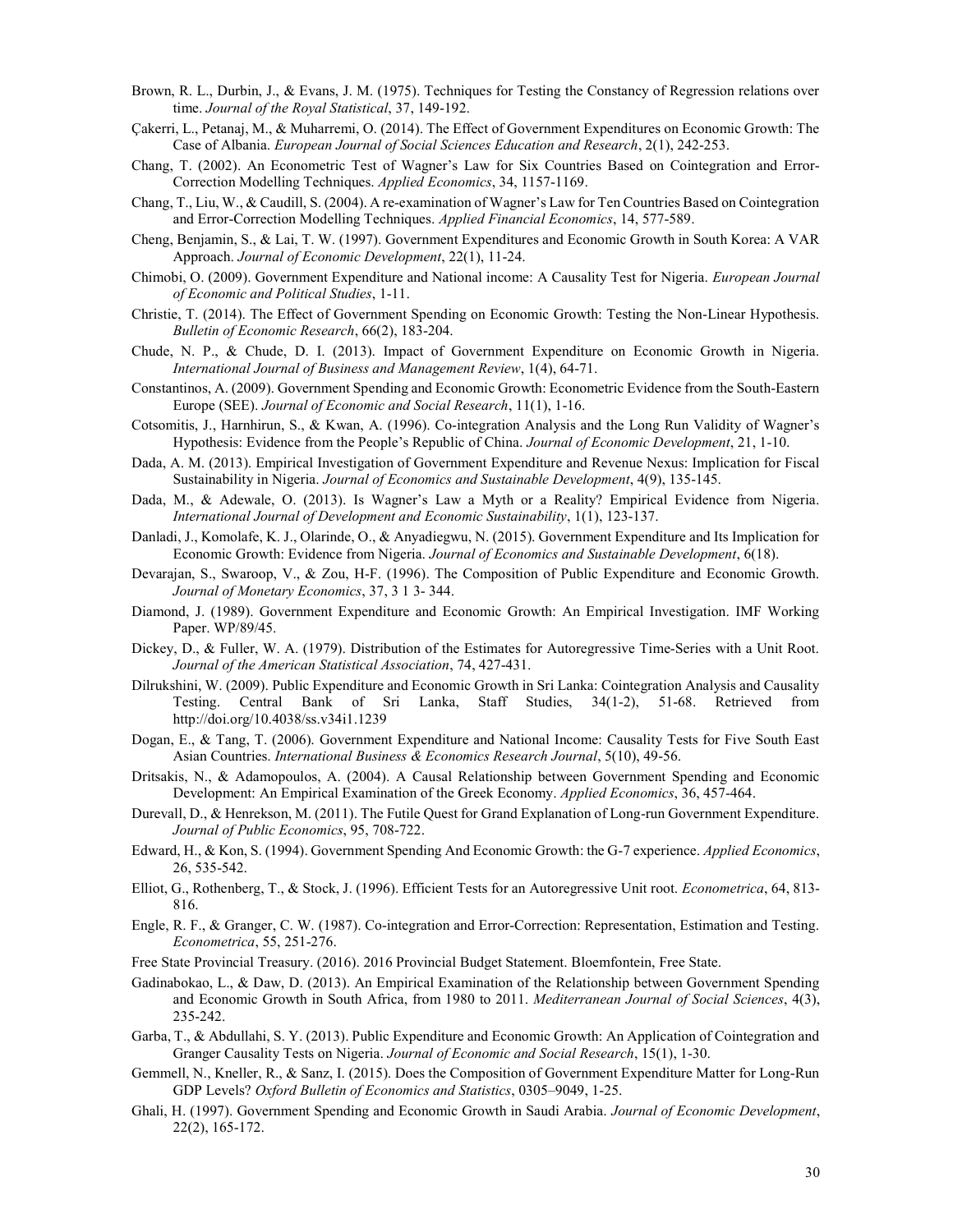- Govindaraju, V., Rao, R., & Anwar, S. (2011). Economic growth and government spending in Malaysia: a reexamination of Wagner and Keynesian views. Econ Change Restruc, 44, 203-219.
- Granger, C. J. (1969). Investigation causal relationship by Econometric models and cross-spectral methods. Econometrica, 37, 424-438.
- Granger, C. J. (1986). Developments in the Study of Cointegrated Economic Variables. Oxford Bulletin of Economics and Statistics, 213-228.
- Granger, C. J., & Newbold, P. (1974). Spurious Regressions in Econometrics. Journal of Econometrics, 111-120.
- Grenade, K., & Wright, A. (2014). Public Spending in Selected Caribbean Countries: Testing Wagner's Law and the Ratchet Hypothesis. Public Finance Review, 42, 487-510.
- Gupta, S. P. (1967). Public Expenditure and Economic Growth: A Time Series Analysis. Public Finance, 22, 423-466.
- Gupta, S. P. (1968). Public Expenditure and Economic Development: A Cross-Section Analysis. Finanzarchiv, 27, 26- 41.
- Gürgül, H., Lukasz, L., & Mestel, R. (2012). The Relationship between Budgetary Expenditure and Economic Growth in Poland. Central European Journal of Operations Research, 20(1), 161-182.
- Halicioglu, F. (2003). Testing Wagner's Law for Turkey, 1960–2000. Review Middle East Economic and Finance, 1(2), 129-140.
- Hendry, D. (1986). Econometric Modelling with Co-integrated Variables: An Overview. Oxford Bulletin of Economics and Statistics, 201-212.
- Henrekson, M. (1993). Wagner's Law A Spurious Relationship. Public Finance, 48, 406-415.
- Ho, T. W. (2004). Cointegration, Government Spending and Private Consumption: Evidence from Japan. The Japanese Economic Review, 55(2), 163-174.
- Holmes, J. M., & Hutton, P. A. (1990). On the Causal Relationship between Government Expenditures and National Income. The Review of Economics and Statistics, 72(1), 87-95.
- Huang, C. J. (2006). Government Expenditures in China and Taiwan: Do they follow Wagner's Law? Journal of Economic Development, 31(2), 139-148.
- Ibok, O. W., & Bassey, N. E. (2013). Wagner's Law Revisited: The Case of Nigerian Agricultural Sector (1961 2012). International Journal of Food and Agricultural Economics, 2(3), 19-32.
- Ighodaro, C. A., & Oriakhi, D. (2010). Does The Relationship Between Government Expenditure and Economic Growth Follow? Annals of the University of Petroşani, Economics, 10(2), 185-198.
- Islam, A. M. (2001). Wagner's Law Revisited: Cointegration and Exogeneity Tests for the USA. Applied Economics Letters, 8(8), 509-515.
- Iyare, S. O., & Lorde, T. (2006). Co-integration, Causality and Wagner's Law: Tests for Selected Caribbean Countries. Applied Economics Letters, 11(13), 815-825.
- Johansen, S., & Juselius, K. (1990). Maximum Likelihood Estimation and Inference on Cointegration with Applications to the Demand for Money. Oxford Bulletin of Economics and Statistics, 52, 169-210.
- Johansen, S., & Juselius, K. (1992). Testing Structural Hypothesis in a Multivariate Cointegration Analysis of the PPP and the UIP for UK. Journal of Econometrics, 53, 211-244.
- Kalam, M., & Aziz, N. (2009). Growth of Government Expenditure in Bangladesh: An Empirical Enquiry into the Validity of Wagner's Law. Global Economy Journal. 9(2), 1-18.
- Kamasa, K., & Ofori-Abebrese, G. (2015). Wagner or Keynes for Ghana? Government Expenditure and Economic Growth Dynamics: A VAR Approach. Journal of Reviews on Global Economics, 4, 177-183.
- Karagianni, S., & Pempetzoglou, M. (2009). Evidence for Non-Linear Causality between Public Spending and Income in the European Union Countries. The Journal of Applied Business Research, 25(1), 69-82.
- Karagianni, S., Pempetzoglou, M., & Strikou, S. (2011). Testing Wagner's Law for the European Union Economies. The Journal of Applied Business Research, 18(4), 107-114.
- Kesavarajah, M. (2012). Wagner's Law in Sri Lanka: An Econometric Analysis. International Scholarly Research Network Economics, 1-8.
- Keynes, J. (1936). The General Theory of Employment Interest and Money. New York: Harcourt, Brace & World Inc.
- Khan, H., & Bashar, O. K. (2015). Social Expenditure and Economic Growth: Evidence from Australia and New Zealand Using Cointegration and Causality Tests. The Journal of Developing Areas, 49(4), 285-300.
- Klingman, D., & Peters, B. (1980). Economic Development and the Growth of Public Expenditures in Scandinavia, 1875-1965. Political Studies, XXVIII (1), 20-42.
- Kolluri, B., Panik, M., & Wahab, M. S. (2000). Government Expenditure and Economic Growth: Evidence from G7 Countries. Applied Economics, 32, 1059–1068.
- Kormendi, R., & Meguire, P. G. (1985). Macroeconomic determinants. Journal of Monetary Economics, 16, 141-163.
- Kumar, & Saten. (2009). Further Evidence on Public Spending and Economic Growth in East Asian Countries. MPRA Paper No. 19298, 297-307. Retrieved from http://mpra.ub.uni-muenchen.de/19298/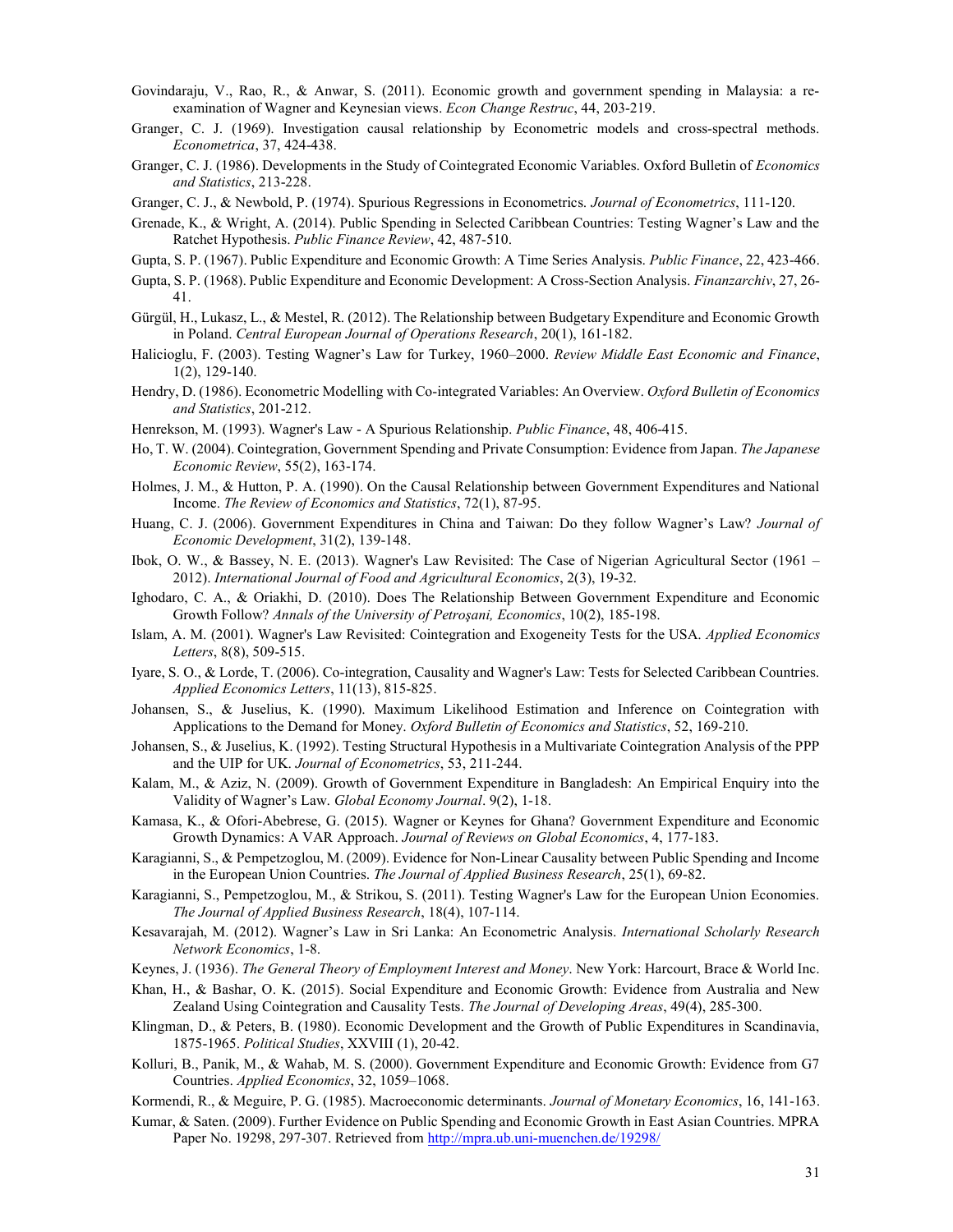- Kumar, S., Webber, D., & Fargher, S. (2012). Wagner's Law Revisited: Cointegration and Causality tests for New Zealand. Applied Economics, 44(5), 607-616.
- Künü, S., & Başa, S. (2015). The Effects of Public Expenditures on Economic Growth: An Empirical Analysis for Turkey. International Journal of Business and Social Science, 6(4), 151-161.
- Künü, S., & Hopoğlu, S. (2015). The Relationship Between Sub-Categories of Public Spending and Economic Growth In Turkey: A Causality Analysis. International Journal of Economics and Resources, 6(04), 25-38.
- Lahirushan, K. K., & Gunasekara, W. V. (2015). The Impact of Government Expenditure on Economic Growth: A Study of Asian Countries. International Journal of Social, Behavioral, Educational, Economic, Business and Industrial Engineering, 9(9), 3058 - 3066.
- Lamartina, S., & Zaghini, A. (2010). Increasing Public Expenditure: Wagner's Law in OECD Countries. German Economic Review, 12(2), 149-164.
- Landau, D. (1983). Government Expenditure and Economic Growth. Southern Economic Journal, 49, 783-792.
- Landau, D. (1986). Government and Economic Growth in the Less Developed Countries: An Empirical Study for 1960-1980. Economic Development and Cultural Change, 35(1), 35-75.
- Lawal, A., Raphael, N., & Jacob, H. (2015). The Granger Causality Tests on the Impact of Government Expenditure on Economic Growth in Nigeria. International Journal of Research in Science and Technology, 5(IV), 126-134.
- Lin, Y. (1994). Government Spending and Economic Growth. Applied Economics, 26(1), 86-94.
- Lindauer, D., & Velenchik, A. (1992). Government Spending in Developing Countries: Trends, Causes, and Consequences. The World Bank Research Observer, 7(1), 59-78.
- Loizides, J., & Vamvoukas, G. (2004). Government Expenditure and Economic Growth: Evidence from Trivariate Causality Testing. Journal of Applied Economics, VIII (1), 125-152.
- Lütkepohl, H. (1982). Non-causality due to Omitted Variables. Journal of Econometrics, 19, 367-378.
- Magazzino, C. (2010). Wagner's Law in Italy: Empirical Evidence from 1960 to 2008. G. & L. E. R., 14(1), 91-115.
- Magazzino, C. (2012a). The Nexus between Disaggregated Public Spending and GDP in the Euro-Area. Economic Bulletin, 32(3), 2560-2579.
- Magazzino, C. (2012b). Wagner's Law and Augmented Wagner's Law in EU-27: A Time-Series Analysis on Stationarity, Cointegration and Causality. International Research Journal of Finance and Economics, 89, 205- 220.
- Mah, J. (2000). An Empirical Examination of the Disaggregated Import Demand of Korea: The Case of Information. Journal of Asian Economics, 11, 237-244.
- Mahmoodi, M., & Mahmoodi, E. (2014). Government Expenditure-GDP Nexus: Panel Causality Evidence. International Journal of Economy, Management and Social Sciences, 3(1), 37-42.
- Maku, O., & Ajike, E. (2014). Government Spending and Economic Growth Dynamics in Nigeria: A Time-series Analysis. EPRA International Journal of Economic and Business Review, 2(12), 169-175.
- Mann, A. (1980). Wagner's law: An Econometric test for Mexico, 1925 1976. National Tax Journal, 33, 189- 201.
- Mekdad, Y., Dahmani, A., & Louaj, M. (2014). Public spending on education and Economic Growth in Algeria: Causality Test. International Journal of Business and Management, II (3), 55-70.
- Menyah, K., & Wolde-Rufael, Y. (2012). Wagner's Law Revisited: A Note from South Africa. South African Journal of Economics, 80(2), 200-208.
- Menyah, K., & Wolde-Rufael, Y. (2013). Government Expenditure and Economic Growth: Ethiopian Experience, 1950-2007. The Journal of Developing Areas. 47(1), 263-280.
- Muhammad, F., Xu, T., & Karim, R. (2015). Impact of Expenditure on Economic Growth in Pakistan. International Journal of Academic Research in Business and Social Sciences. 5(2), 231-236.
- Musgrave, R. A. (1969) Fiscal Systems, Yale University Press, New Haven and London.
- Narayan, P., Nielsen, I., & Smyth, R. (2008). Panel Data, Cointegration, Causality and Wagner's Law: Empirical Evidence from Chinese Provinces. China Economic Review, 19, 297-307.
- National Treasury. (2016). 2016 Budget Speech. Pretoria, South Africa. Retrieved from www.nationaltreasury.gov.za
- Ocran, M. K. (2011). Fiscal Policy and Economic Growth in South Africa. Journal of Economic Studies, 38(5), 604- 618.
- Odhiambo, N. (2015). Government Expenditure and Economic Growth in South Africa: An Empirical Investigation. Atlantic Economic Journal, 43, 393-406.
- Ogbuagu, M., & Ekpenyong, U. I. (2015). Estimating the Impact of the Components of Public Expenditure on Economic Growth in Nigeria (A Bound Testing Approach). International Journal of Economics, Commerce and Management, III (3), 1-8.
- Ogundipe, A. A., & Oluwatobi, S. (2013). Government Spending and Economic Growth in Nigeria: Evidence from Disaggregated Analysis. Journal of Business Management and Applied Economics, II (4), 1-10.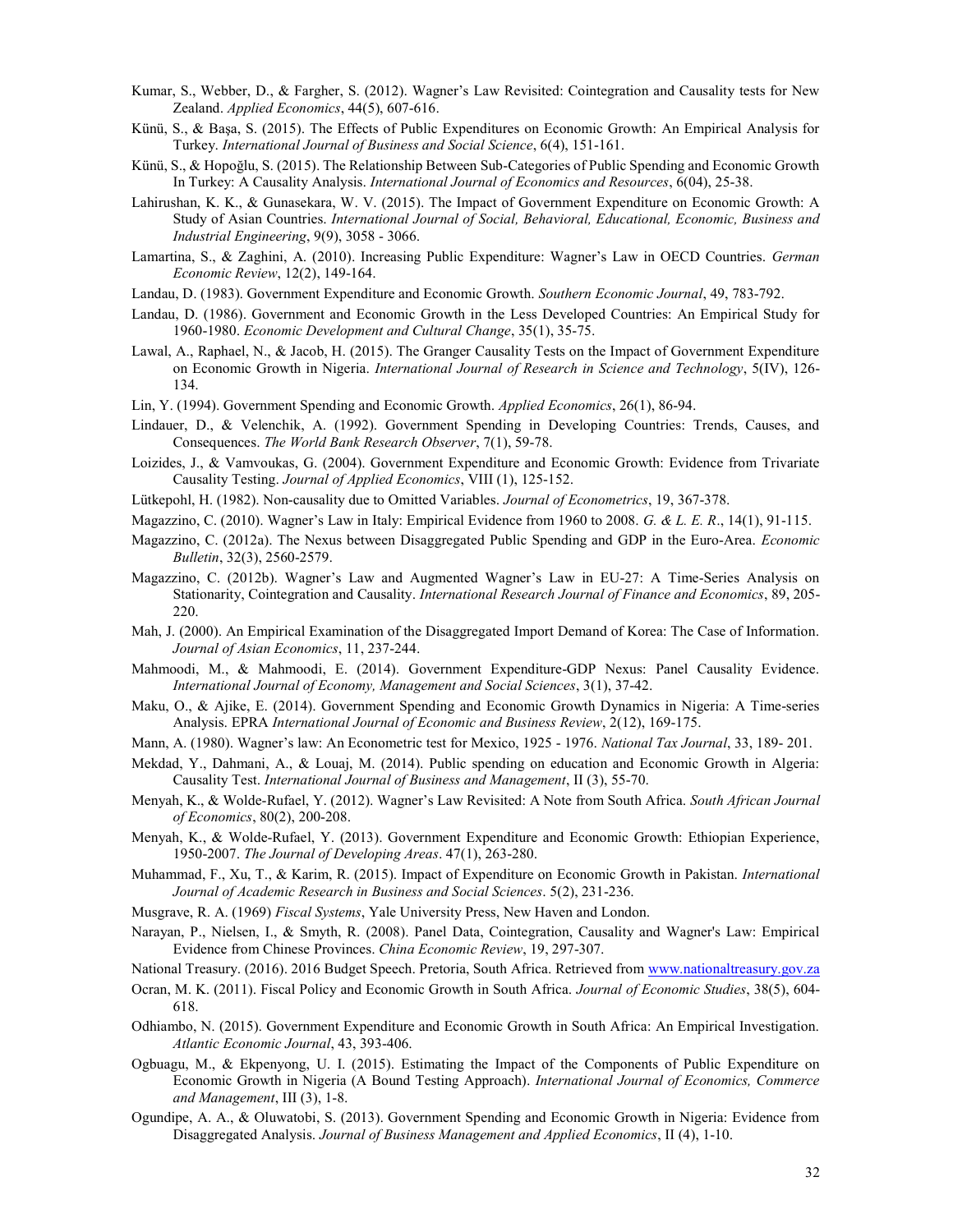- Ogunlana, O. F. (2015). Government Expenditure Efficacy and the Question of Growth: Evidence from Nigeria. European Scientific Journal, 11(28), 423-434.
- Ojong, C. M., Ekpo, N. S., & Anthony, O. (2016). Government Expenditure and Its Implications on Nigerian Economy. IOSR Journal of Humanities and Social Science, 21(1), 50-55.
- Omoshoro-Jones, O. S. (2016). Exploring the Impact of Provincial Expenditure on EPWP on Economic Growth and Labour Dynamics: ARIMA & VAR Modelling Approach. EAD Staff Working paper series, Economic Analysis Directorate, Free State Provincial Treasury.
- Oteng-Abayie, E. (2011). Government Expenditure and Economic Growth in 5 ECOWAS Countries: A Panel econometric Estimates. Journal of Economic Theory, 5(1), 11-14.
- Oxley, L. (1994). Cointegration, Causality and Wagner's Law: A Test for Britain, 1870–1913. Scottish Journal of Political Economy, 41, 286-297.
- Oyinlola, M. A., & Akinnibosun, O. (2013). Public Expenditure and Economic Growth Nexus: Further evidence from Nigeria. Journal of Economics and International Finance, 5(4), 146-154.
- Pahlavani, M., Abed, D., & Pourshabi, F. (2011). Investigating the Keynesian View and Wagner's Law on the Size of Government and Economic Growth in Iran. International Journal of Business and Social Science, 2(13), 170- 175.
- Paleologou, S.-M. (2015). The Long-Run Tendency of Government Expenditure: A Semi-Parametric Modelling Approach. Empirical Economics. DOI:10.1007/s00181-015-0959-2
- Pattichis, C. A. (1999). Price and Income Elasticities of Disaggregated Import Demand: Results from UECMs and an Application. Applied Economics, 31, 1061-1071.
- Peacock, A., & Scott, A. (2000). The Curious Attraction of Wagner's Law. Public Choice, 102, 1-17.
- Peacock, A., & Wiseman, J. (1979). Approaches to the Analysis of Government Expenditure Growth. Public Finance Quarterly, 7, 3-23.
- Permana, Y., & Wika, G.S.M. (2014). Testing the Existence of Wagner Law and Government Expenditure Volatility in Indonesia Post-Reformation Era. Journal of Economics and Sustainable Development, 5(10), 130-139.
- Perron, P. (1997). Further Evidence on Breaking Trend Functions in Macroeconomic Variables. Journal of Econometrics, 80, 355-385.
- Pesaran, M., Shin, Y., & Smith, J. (2001). Bounds Testing Approaches to the Analysis of Level Relationships. Journal of Applied Econometrics, 16(3), 289-326.
- Phillips, P. C., & Perron, P. (1988). Testing for Unit Root in Time Series Regression. Biometrica, 75, 335-346.
- Pryor, F. (1969). Public Expenditures in Communist and Capitalist Nations. London: George Allen and Unwin Ltd.
- Ram, R. (1986). Government Size and Economic Growth: A New Framework and Some Evidence from Cross-Section and Time-Series Data. American Economic Review, 76, 191-203.
- Rambaldi, A. N., & Doran, H. (1996). Testing for Granger Non-causality in Cointegrated System Made Easy. Working Papers in Econometrics and Applied Statistics, No.88. Department of Econometrics, University of New England.
- Rana, R. (2014). Government Expenditure and Economic Growth in Bangladesh: An Empirical Study. The International Journal of Business & Management, 2(10), 271-278.
- Rao, B. V. (1989). Government Size and Economic Growth: A New Framework and Some Evidence from Cross-Section and Time-Series Data: Comment. The American Economic Review, 79(1), 272-280.
- Richter, C., & Dimitrios, P. (2012). The Validity of Wagner's Law in the United Kingdom. Working Paper 2012.9, International Network for Economic Research.
- Sabir, Yustika, A., Susilo, & Maskie, G. (2015). Local Government Expenditure, Economic Growth and Income Inequality in South Sulawesi Province. Journal of Applied Economics and Business, 3(2), 61-73.
- Safdar, M., Mahmoodi, M., & Mahmoodi, E. (2012). Government Expenditure and Economic Growth: Panel Evidence from Asian Countries. Life Science Journal, 9(2), 553-558.
- Salih, M. A. (2012). The Relationship between Economic Growth and Government Expenditure: Evidence from Sudan. International Business Research, 5(8), 40-46.
- Salwindi, N., & Seshamani, V. (2016). The Relevance of Wagner's Law to Zambia. International Review of Research in Emerging Markets and the Global Economy, 2(2), 808-822.
- Seeber, A., & Dockel, J. (1978). The behaviour of Government Expenditure in South Africa. South African Journal of Economics, 46(4), 337-351.
- Sevitenyi, L. N. (2012). Government Expenditure and Economic Growth in Nigeria: An Empirical. The Journal of Economic Analysis Investigation (1961-2009), III (I), 38-51.
- Sideris, D. (2007). Wagner's Law in 19th century Greece: A Cointegration and Causality Analysis. Working Papers, 64, Bank of Greece.